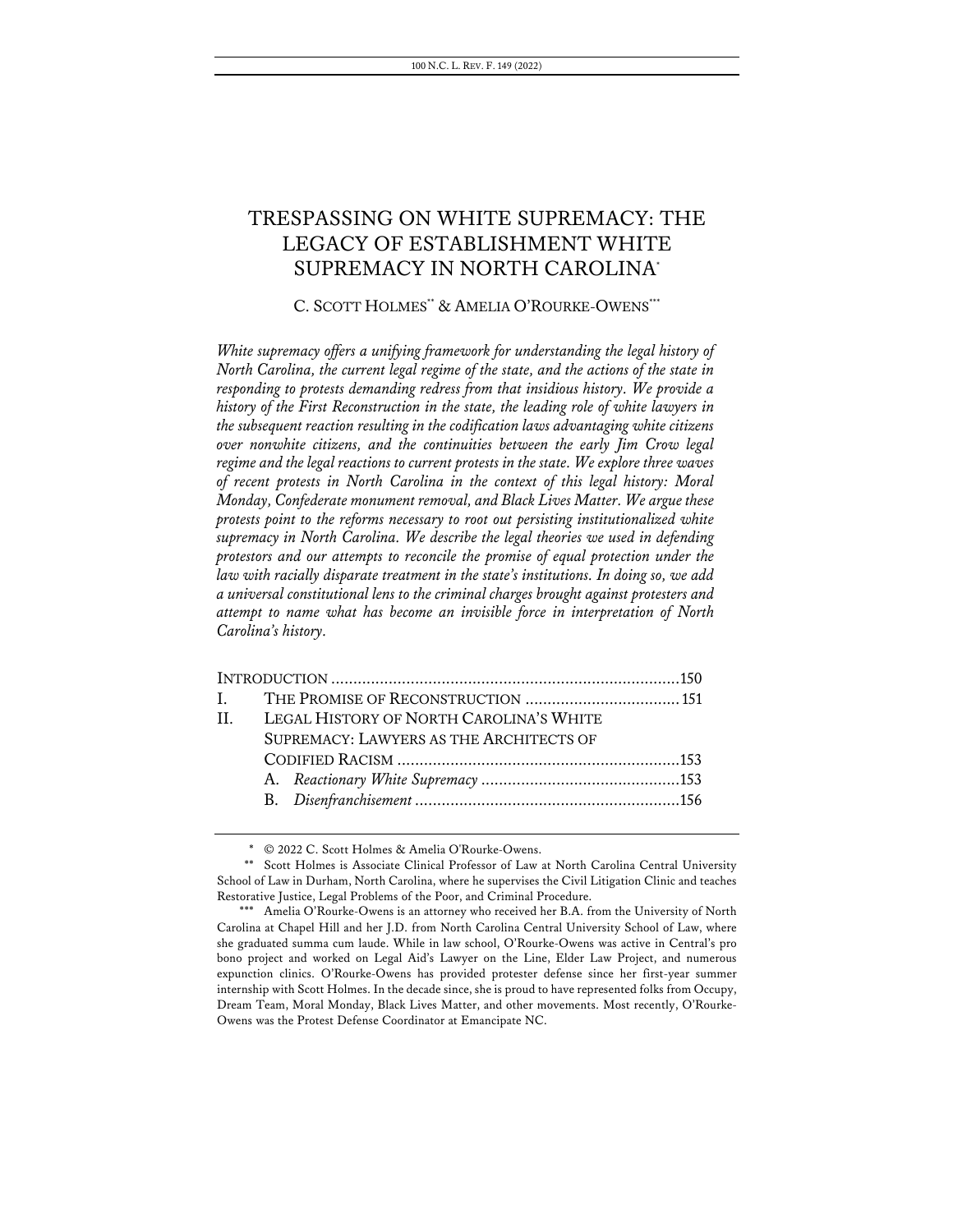| 150  |    | NORTH CAROLINA LAW REVIEW                                     | [Vol. 100] |
|------|----|---------------------------------------------------------------|------------|
|      | C. |                                                               |            |
|      | D. |                                                               |            |
| III. |    | <b>BUILDING A CULTURAL FRAMEWORK TO REINFORCE</b>             |            |
|      |    | CODIFIED WHITE SUPREMACY: CONSTRUCTION OF                     |            |
|      |    |                                                               |            |
| IV.  |    | ENTRENCHING WHITE SUPREMACY: LEGAL APOLOGISTS  168            |            |
| V.   |    | THE STRUCTURE OF WHITE SUPREMACY STILL OPERATES               |            |
|      |    | IN OUR LEGAL SYSTEMS AND INSTITUTIONS172                      |            |
| VI.  |    | PROTEST IS A TRESPASS ON WHITE SUPREMACY 177                  |            |
|      | А. | The Theory Behind Protest: How "Breaking" the Law Can         |            |
|      |    |                                                               |            |
|      |    | 1.                                                            |            |
|      |    | Legal Argument: The General Assembly Is the<br>a.             |            |
|      |    |                                                               |            |
|      |    | Legal Argument: The Intersection of Failure To<br>b.          |            |
|      |    | Disperse and First Amendment Rights 186                       |            |
|      |    | c. Moral Monday 2.0: Protestors' Right to Assembly            |            |
|      |    |                                                               |            |
|      |    | 2.                                                            |            |
|      |    | 3.<br>Black Lives Matter Makes Visible the Police as a        |            |
|      |    | Tool for White Supremacy and Cities' Ab Initio                |            |
|      |    |                                                               |            |
|      | B. | The Government Frequently Attempts To Use a Heckler's Veto    |            |
|      |    |                                                               |            |
|      | C. | While Making Visible Institutionalized Racism, Protests Point |            |
|      |    | the Way Toward Reconciliation and Reform 205                  |            |
|      | D. |                                                               |            |

### **INTRODUCTION**

The history of white supremacy has, in principle and practice, poisoned the American legal system and undermined the rule of law in the United States. Civil disobedience and protest for racial equity expose the evil of white supremacy while at the same time offering a path to reform. By demanding a correction of institutionalized and systemic white supremacy, protest is necessary to achieve a more legitimate rule of law. Racially disparate treatment in the legal system is an area crying out for healing, repair, and reconciliation as a result of continued systemic racial inequality.

Racial inequality is a festering historic and generational wound because of a contradiction between the promise of equal protection of law and the history of actual racial oppression and exploitation—a contradiction planted at the root of our constitutional democracy, which continually undermines the principle of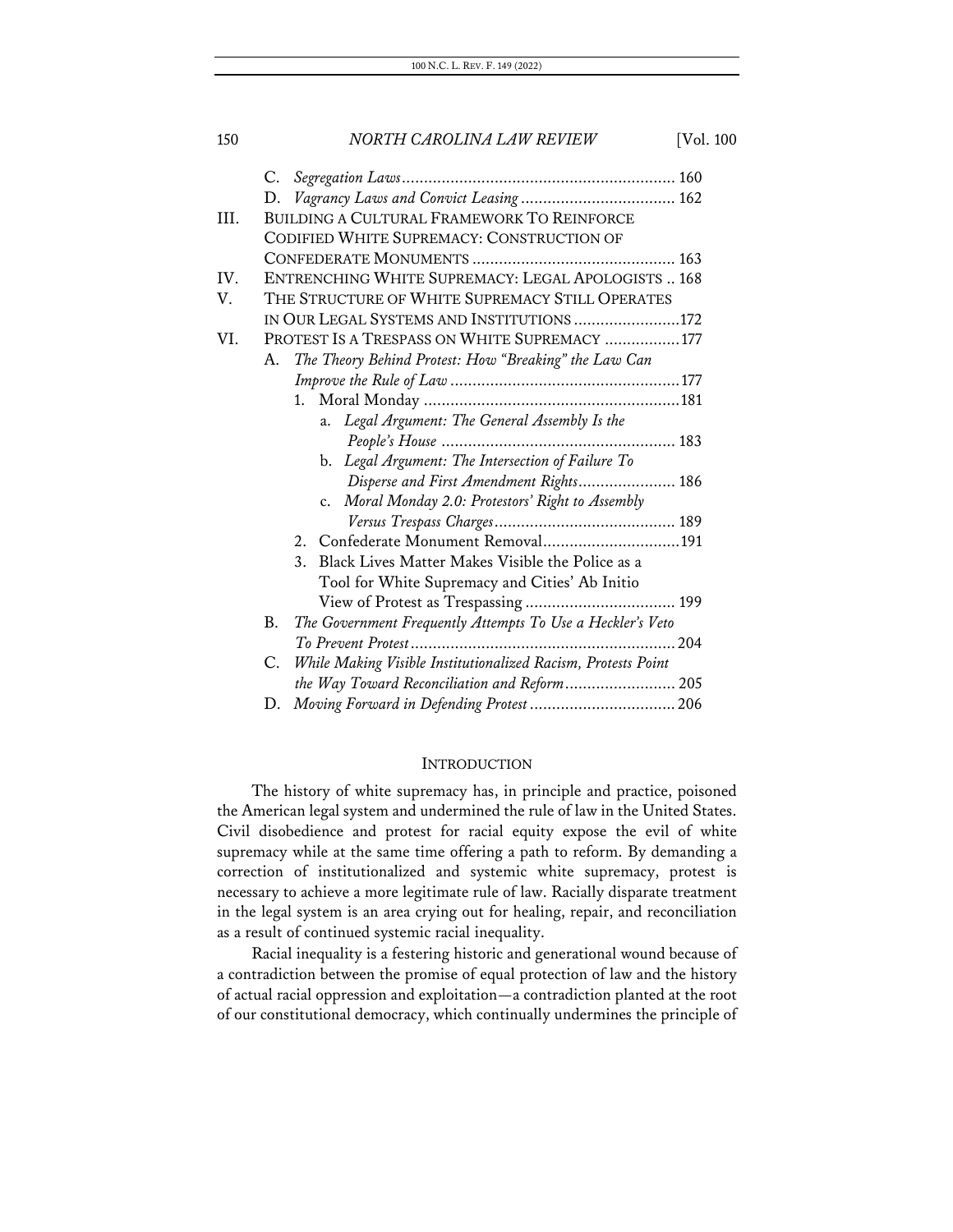equal protection of the law. North Carolina's legal history shows how the seeds of white supremacy planted deep roots that grew into laws, policies, and systems that still influence how our present legal system operates. Protest has been an important tool in uprooting the insidious legacy of racism in our institutions and legal system.

This Article will first explore the history of how influential white lawyers in North Carolina organized a campaign to preserve white rule, fanned the flames of white supremacist violence, and became the architects of the codification of white supremacy in Jim Crow laws of the early twentieth century. We will provide historical context on the Reconstruction era and the subsequent white supremacist reaction at the turn of the nineteenth century. We will then turn to the resulting codification of white supremacy and illustrate how North Carolina's laws have yet to reconcile this problematic history.

This historical framework provides a necessary context for recent protests in North Carolina and frames our experience defending the arrest of racial justice protesters in three different protest movements: Moral Monday, Confederate monument removal, and Black Lives Matter.

### I. THE PROMISE OF RECONSTRUCTION

In the aftermath of the Civil War,<sup>1</sup> congressional reconstruction in the South promised a legal framework for racial equality, including the right to vote, opportunities for education, land ownership, and entrepreneurship for recently freed slaves.<sup>2</sup> Economic depression of the 1880s radicalized white agrarians who founded the "People's Party" and became known as "Populists."3 They allied with newly freed slaves loyal to the Republican Party of Lincoln to form an interracial "Fusion" coalition.4

<sup>1.</sup> *See* Alan T. Nolan, *The Anatomy of the Myth*, *in* THE MYTH OF THE LOST CAUSE AND CIVIL WAR HISTORY 11, 11–12 (Gary W. Gallagher & Alan T. Nolan eds., 2010).

<sup>2.</sup> *See* ERIC FONER, RECONSTRUCTION: AMERICA'S UNFINISHED REVOLUTION 1863-1877, at xvii (2014). *See generally* DAVID W. BLIGHT, RACE AND REUNION: THE CIVIL WAR IN AMERICAN MEMORY (2001) (exploring the shortcomings of Reconstruction and the consequences of failure to fulfill the promise of racial equality); W.E.B. DUBOIS, BLACK RECONSTRUCTION IN AMERICA 1860– 1880 (1963) (same).

<sup>3.</sup> *See* Timothy B. Tyson, *The Ghosts of 1898: Wilmington's Race Riot and the Rise of White Supremacy*, NEWS & OBSERVER, Nov. 17, 2006, at 5 [hereinafter Tyson, *The Ghosts of 1898*].

<sup>4.</sup> *See, e.g.*, *id.*; Timothy B. Tyson & David S. Cecelski, *Introduction* to DEMOCRACY BETRAYED: THE WILMINGTON RACE RIOT OF 1898 AND ITS LEGACY 3, 4 (David S. Cecelski & Timothy B. Tyson eds., 1998) [hereinafter DEMOCRACY BETRAYED]; Stephen Kantrowitz, *The Two Faces of Domination in North Carolina, 1800-1898*, *in* DEMOCRACY BETRAYED, *supra*, at 95, 105–06; Laura F. Edwards, *Captives of Wilmington: The Riot and Historical Memories of Political Conflict, 1865– 1898*, *in* DEMOCRACY BETRAYED, *supra*, at 113, 131–32; Michael Honey, *Class, Race, and Power in the New South: Racial Violence and the Delusions of White Supremacy*, *in* DEMOCRACY BETRAYED, *supra*, at 163, 171.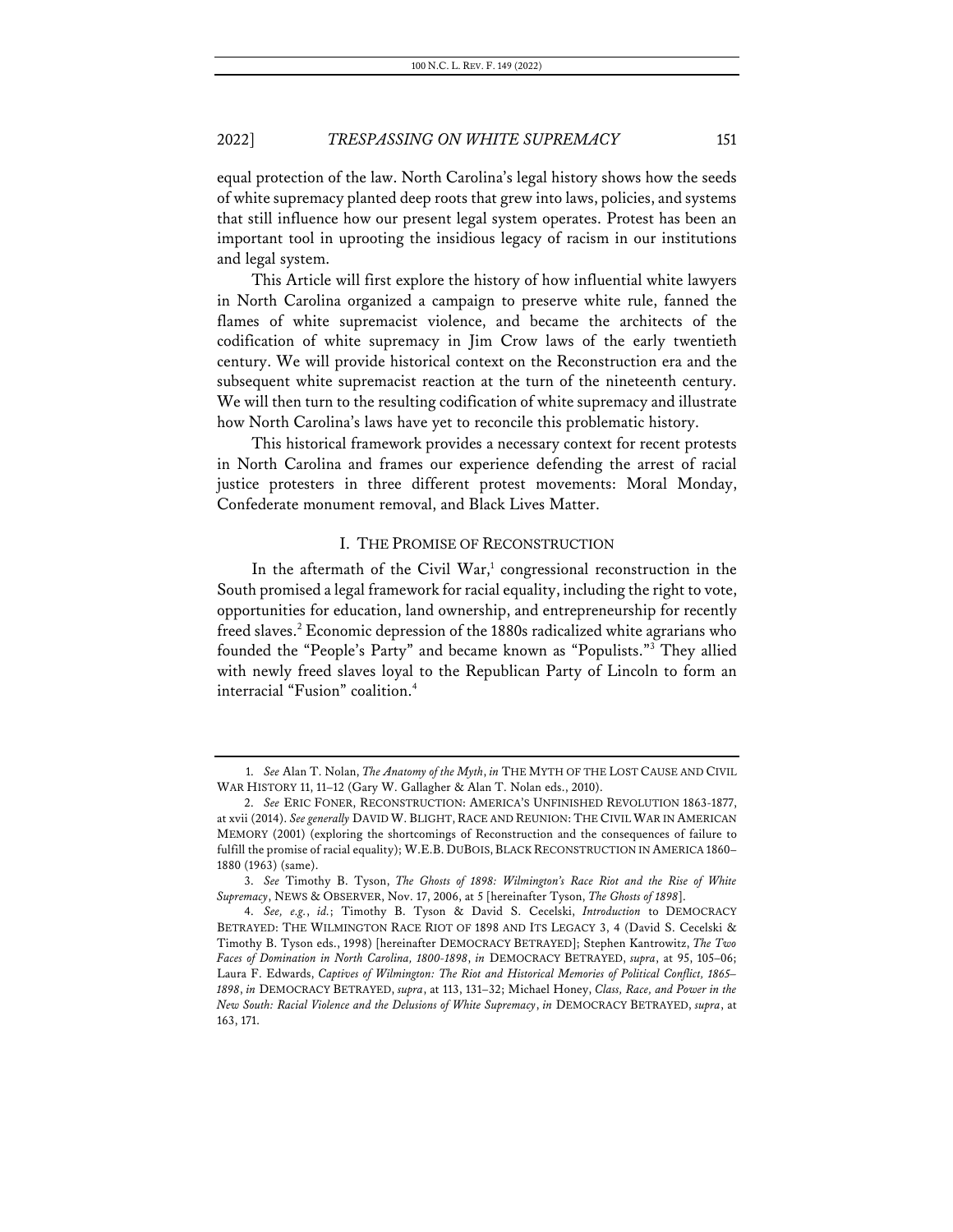This Fusion coalition took control of the North Carolina General Assembly, the governorship, and "countless local offices, threatening the power of both the remnants of the old planter class and the emerging industrial leaders of the New South."5 Additionally, the passage of the Reconstruction Acts, the Thirteenth, Fourteenth, and Fifteenth Amendments, and the North Carolina Constitution, opened the doors of political power for Black people and recently freed slaves.<sup>6</sup> The North Carolina elections of 1894 and 1896 saw the widespread success of the Fusion coalition; their platform focused on an equal right to vote for white and Black residents, free public education, and a check on monopoly capitalism.<sup>7</sup>

Charles Chesnutt,<sup>8</sup> a writer, activist, and lawyer from Fayetteville, North Carolina, described this First Reconstruction for Black residents of North Carolina:

For thirty-five years this has been the law. As long as it was measurably respected, the colored people made rapid strides in education, wealth, character and self-respect. This the census proves, all statements to the contrary notwithstanding. A generation has grown to manhood and womanhood under the great, inspiring freedom conferred by the Constitution and protected by the right of suffrage—protected in large degree by the mere naked right, even when its exercise was hindered or denied by unlawful means. . . . They have reduced their illiteracy 50 per cent. Excluded from the institutions of higher learning in their own States, their young men hold their own, and occasionally carry away honors, in the universities of the North. They have accumulated three hundred million dollars worth of real and personal property.<sup>9</sup>

As a result of expanded rights for Black North Carolinians and an interracial politics focused on enhancing public education and shared economic

<sup>5.</sup> Tyson & Cecelski, *supra* note 4, at 4.

<sup>6.</sup> Edwards, *supra* note 4, at 117.

<sup>7.</sup> Tyson, *The Ghosts of 1898*, *supra* note 3, at 5H; *see* Tyson & Cecelski, *supra* note 4, at 4.

<sup>8.</sup> Charles Chesnutt was born in 1858 and died in 1932. William L. Andrews, *Chesnutt, Charles W.*, *in* ENCYCLOPEDIA OF SOUTHERN CULTURE 202, 202–03 (Charles Reagan Wilson & William Ferris eds., 1989). He was the son of freed Black people who left Fayetteville when Chesnutt was eight years old and returned later when he attended a school founded by the Freedman's Bureau. *Id.* He became a teacher and studied the classics, languages, music, and stenography. *Id.* He moved to Cleveland, Ohio, in 1883, where he passed the state bar and started a court reporting firm. *Id.* He served on the General Committee of the NAACP when it was formed, working with W.E.B Du Bois and Booker T. Washington. *Id.* Writing for the NAACP's magazine, *The Crisis*, he wrote essays on disenfranchisement and segregation. *See* Eleanor Lee Yates, *Charles Chesnutt Leaves an Indelible Legacy in Hometown and the Nation*, DIVERSE (Nov. 26, 2012), https://diverseeducation.com/article/49736/ [https://perma.cc/K64F-3R7X]; Michael Flusche, *On the Color Line: Charles Waddell Chesnutt*, 53 N.C. HIST. REV. 1, 22–24 (1976).

<sup>9.</sup> Charles W. Chesnutt, *The Disfranchisement of the Negro*, *in* CHARLES W. CHESNUTT: STORIES, NOVELS & ESSAYS 874, 874 (2002) [hereinafter Chesnutt, *The Disfranchisement of the Negro*].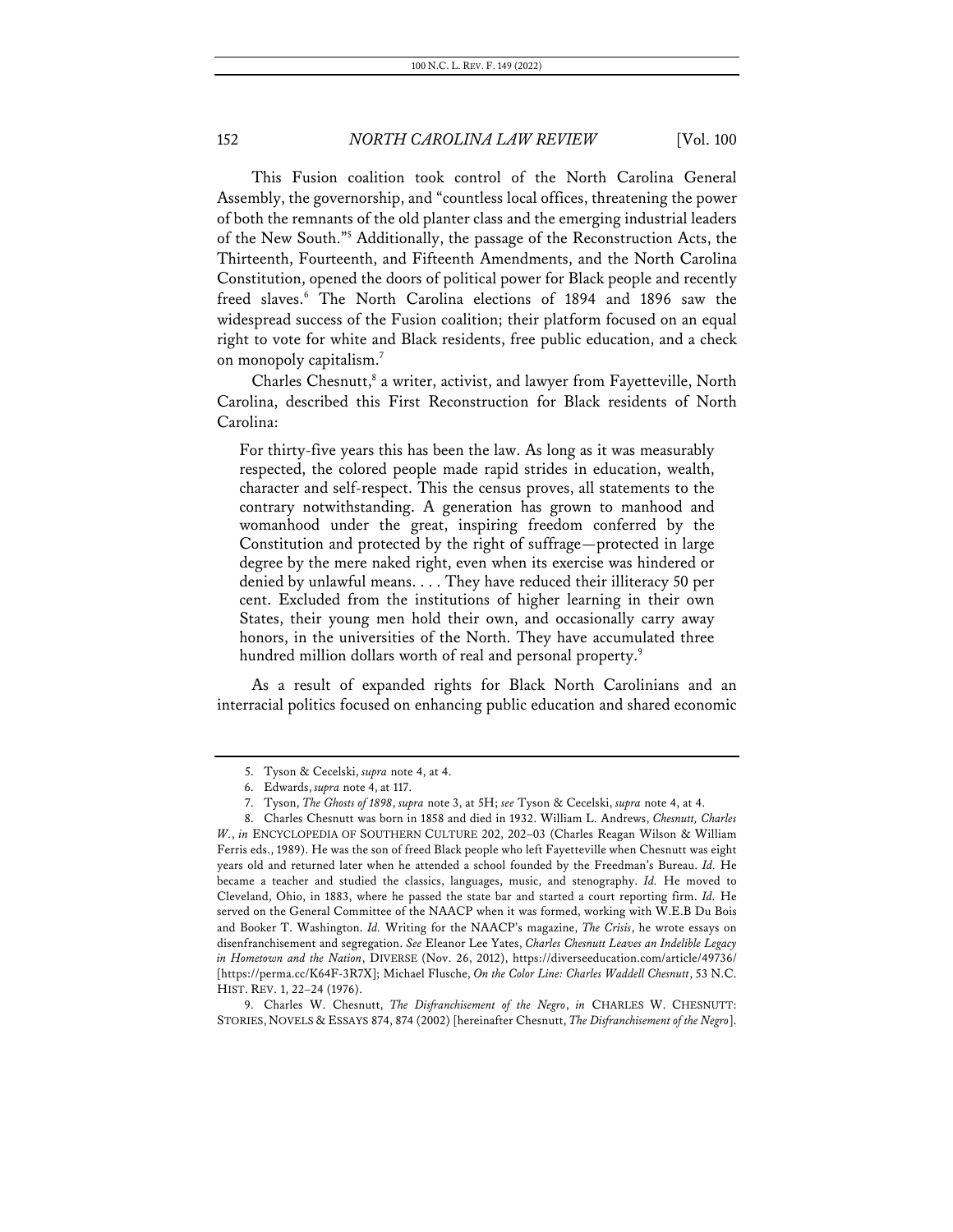opportunity, the Fusion coalition won every statewide office, the legislature, and governorship in the elections of 1894 and 1896.<sup>10</sup>

# II. LEGAL HISTORY OF NORTH CAROLINA'S WHITE SUPREMACY: LAWYERS AS THE ARCHITECTS OF CODIFIED RACISM

### A. *Reactionary White Supremacy*

Threatened by the political gains of the Fusion coalition, a collection of "white Democrats vowed to regain control of the government."<sup>11</sup> Affluent white southerners met advances for Black equality with brutal violent reactions<sup>12</sup> due to their perception of waning power<sup>13</sup> and the "rapid progress"<sup>14</sup> made by Black Americans.

This violence was in large part a result of, and fueled by, a propaganda campaign of prominent white Democrats throughout the state. For instance, Furnifold Simmons, chairman of the Democratic Party in North Carolina, 1892–1894 and 1896–1907,<sup>15</sup> carefully organized a bureau of white supremacist speakers which included attorneys Charles Aycock, Locke Craig, Alfred Waddell,<sup>16</sup> Robert B. Glenn, Thomas J. Jarvis, and Cameron Morrison.<sup>17</sup> The propaganda wing of the white supremacist Democratic Party, which included all the aforementioned lawyers, focused its message on sexualized and criminalized images of Black men as "black beasts" who "threatened the flower

15. Richard L. Watson, Jr., *Simmons, Furnifold McLendel*, *in* 5 DICTIONARY OF NORTH CAROLINA BIOGRAPHY 346, 346–47 (1994). Simmons became a U.S. Senator in 1900 and served until 1930. *Id.* During that period he continued to exert strong influence over North Carolina politics, selecting governors and other officials in what came to be known as the "Simmons Machine." *Id.*

16. In addition to being an attorney, Waddell was a lieutenant colonel in the Confederate army. Kent McCoury, *Alfred Moore Waddel (1834-1912)*, N.C. HIST. PROJECT, https://northcarolinahistory. org/encyclopedia/alfred-moore-waddell-1834-1912/ [https://perma.cc/9K9F-TMFA].

17. *See* VANN R. NEWKIRK, LYNCHING IN NORTH CAROLINA: A HISTORY, 1865-1941, at 12– 13 (2009); Tyson, *The Ghosts of 1898*, *supra* note 3, at 1A; H. Leon Prather, Sr., *The Red Shirt Movement in North Carolina 1898-1900*, 62 J. NEGRO HIST. 174, 178 (1977) [hereinafter Prather, *The Red Shirt Movement*] ("It is important to mention that public persuasion (political oratory) from rostrums and stomps was the major attraction at the rallies. Indeed, the Democrats had the most effective speakers who could excite their hearers. They included the veteran ex-Governor Jarvis, Simmons, Cameron Morrison, the fiery and rabid Alfred M. Waddell of Wilmington, sometimes dubbed the 'American Robespierre,' and the heavy-set and vigorous Robert B. Glenn, a perfect rough-and-tumble, 'givethem-hell' type speaker. The star, to be sure, was Charles B. Aycock, the next governor.").

<sup>10.</sup> Tyson, *The Ghosts of 1898*, *supra* note 3, at 5H.

<sup>11.</sup> *Id.*

<sup>12.</sup> *See* THE MYTH OF THE LOST CAUSE AND CIVIL WAR HISTORY, *supra* note 1, at 32.

<sup>13.</sup> Tyson, *The Ghosts of 1898*, *supra* note 3, at 5H.

<sup>14.</sup> Chesnutt, *The Disfranchisement of the Negro*, *supra* note 9, at 875 ("Heavily handicapped, they have made such rapid progress that the suspicion is justified that their advancement, rather than any stagnation or retrogression, is the true secret of the virulent Southern hostility to their rights, which has so influenced Northern opinion that it stands mute, and leaves the colored people, upon whom the North conferred liberty, to the tender mercies of those who have always denied their fitness for it.").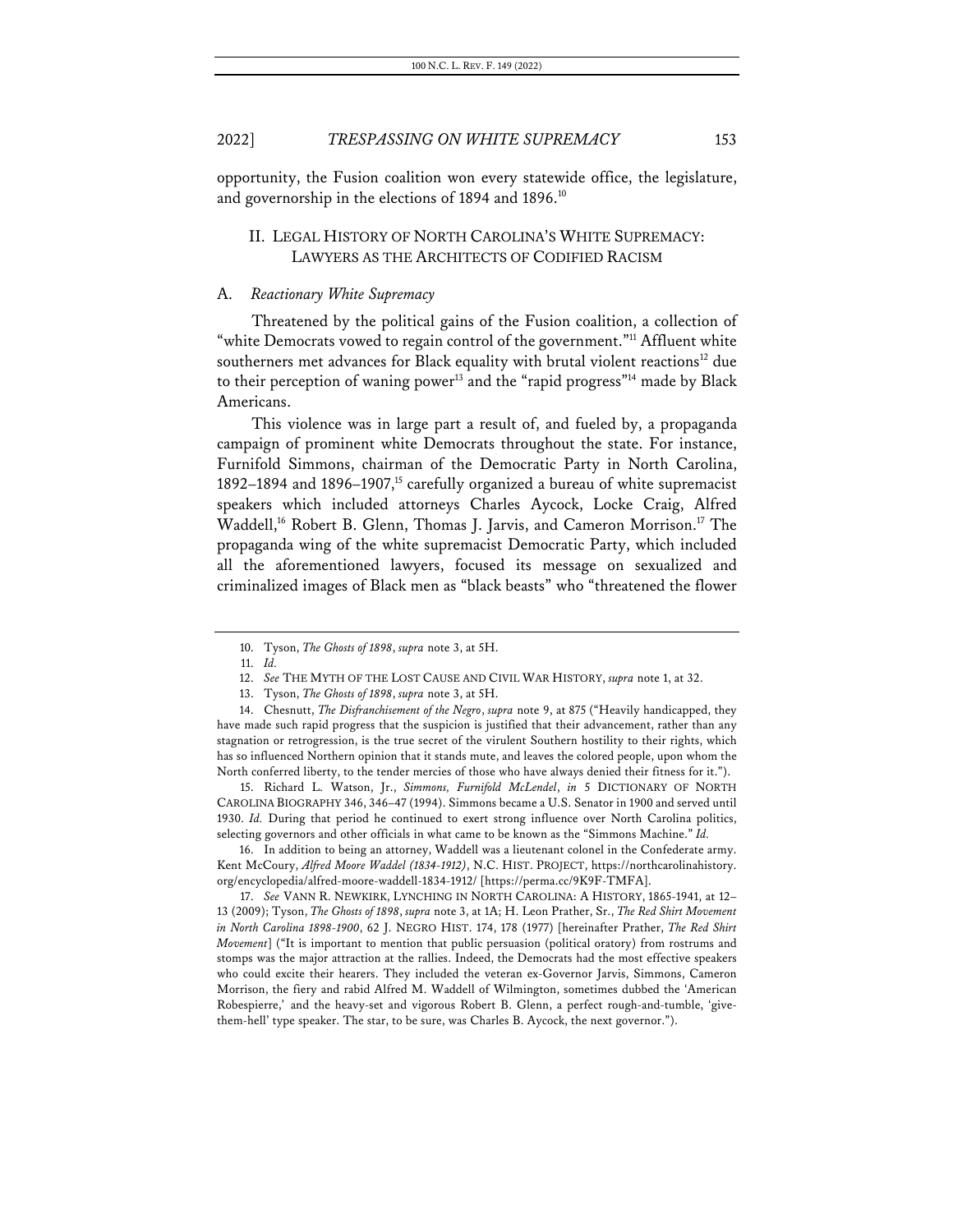of Southern Womanhood."18 Making the "safety of the home" a campaign slogan, white men were urged, often by Simmons's stable of speakers, to "restore to the white women of the state the security they felt under the [previous] twenty years of democracy."<sup>19</sup> Although local statistics showed no actual increase in rapes, the myth of a racialized rape scare was used to "pull white apostates back into the Democratic Party."<sup>20</sup>

Extrajudicial white supremacist violence against Black North Carolinians was an effective form of racial control, and lynchings were not an isolated event, as there were approximately 165 lynchings in North Carolina between 1865 and 1941.21 One emblematic moment of this movement came in Laurinburg in May 1898, when Charles Aycock, on a white supremacist speaking tour, inflamed the emotion of the crowd by emphasizing the threat posed by "Negro supremacy" to sexual purity and the virtue of white womanhood, saying, "I appeal to you in the name of white womanhood and motherhood of North Carolina to come to the rescue of your state now seriously threatened."<sup>22</sup> To the cheers and delight of the audience, Aycock made a favorable reference to two Black men lynched in Cabarrus County: "Why, you white men of Cabarrus don't even wait for the law when negroes have dishonored your helpless white women."23

Adding to this culture of racial violence, the "Red Shirts" were the paramilitary wing of this white supremacy movement and were openly endorsed by white Democratic candidates.<sup>24</sup> Although they did not murder people the way the Ku Klux Klan did, the Red Shirts did seek to put the state "under a kind of martial law."25 The Red Shirts, which included men from all walks of life, $26$  often appeared at political parades and rallies, stoking fear and violent intimidation by firing "cannons in the vicinity of Republican rallies" and "stag[ing] torchlight processions, [making] nocturnal raids against . . . carpetbaggers and whipp[ing] blacks who were politically active."<sup>27</sup> They even threatened Fusionist leaders with assassination.<sup>28</sup>

In a white supremacist election speech in Goldsboro, Alfred Waddell proclaimed,

26. *See id.* ("While the organization was tinctured with hoodlums, it included wealthy farmers, schoolteachers, and bankers—both young and old men.").

27. *Id.*

<sup>18.</sup> Tyson, *The Ghosts of 1898*, *supra* note 3, at 1A.

<sup>19.</sup> Glenda E. Gilmore, *The Flight of the Incubus*, *in* DEMOCRACY BETRAYED, *supra* note 4, at 75.

<sup>20.</sup> *Id.* at 74.

<sup>21.</sup> NEWKIRK, *supra* note 17, at 167–70.

<sup>22.</sup> RICHARD A. PASCHAL, JIM CROW IN NORTH CAROLINA: THE LEGISLATIVE PROGRAM FROM 1865 TO 1920, at 85 (2021).

<sup>23.</sup> *Id.*

<sup>24.</sup> *Id.* at 87–88.

<sup>25.</sup> Prather, *The Red Shirt Movement*, *supra* note 17, at 175.

<sup>28.</sup> *See* PASCHAL, *supra* note 22, at 87–88.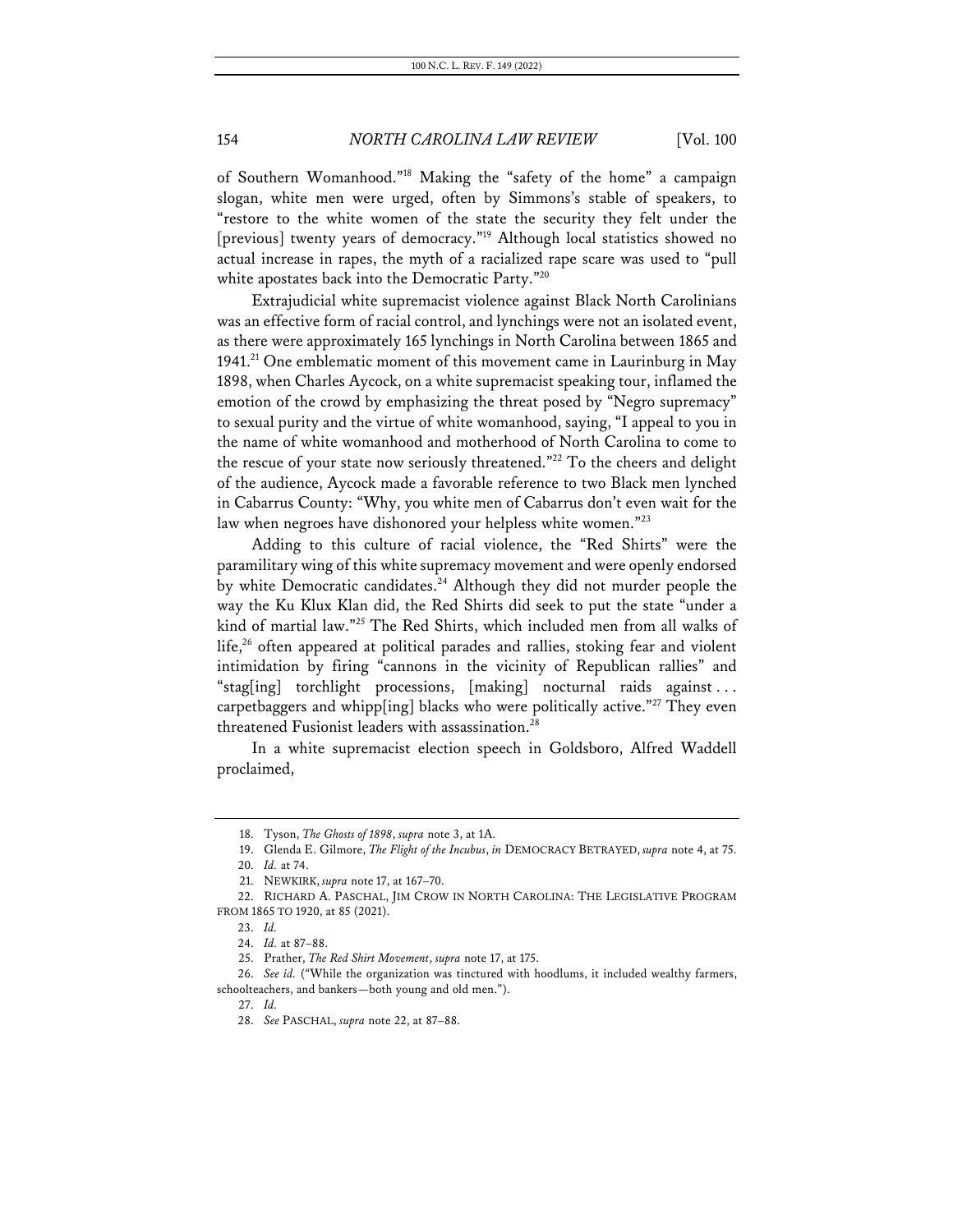You are Anglo-Saxons. You are armed and prepared and you will do your duty . . . . Go to the polls tomorrow, and if you find the negro out voting, tell him to leave the polls and if he refuses, kill him, shoot him down in his tracks. We shall win tomorrow if we have to do it with guns.<sup>29</sup>

Leading up to the election of 1898, the Red Shirts made good on Waddell's threats, disrupting Black church services and Republican and Populist meetings around the state as well as patrolling the streets of Wilmington, intimidating and attacking Black citizens.30

As a result of the white supremacist campaign of violent voter intimidation, the Democrats won a statewide victory in November of 1898.<sup>31</sup> Yet in Wilmington, things remained—for a while—relatively undisturbed: the mayor and the board of aldermen were not up for reelection and remained in office,<sup>32</sup> and the city remained a center of African American economic and political power. The campaign of white supremacy, however, had, as it were, stacked the logs and prepared the kindling for a fire that would ignite the city in 1898.

The day after the election, an angry white mob gathered outside the Wilmington courthouse, with Waddell announcing a "White Declaration of Independence," which called for Black disenfranchisement, while also delivering his famous (and no doubt ignominious): "We will never surrender to a ragged raffle of Negroes, even if we have to choke the Cape Fear River with carcasses."33 The precipitating event involved an editorial written by Alexander Manly, the Black owner of the *Wilmington Daily Record*. <sup>34</sup> Manly asserted that not all sex is rape and that white women willingly have sex with Black men: "White women are not any more particular in the matter of clandestine meetings with colored men than are white men with colored women."35 The mob demanded that white employers fire Black employees, Alex Manly leave the city, and the Fusionist chief of police and mayor resign (despite the fact the mayor had a year left to serve). 36

When their ultimatums were not met, Waddell and his mob gathered together the next day and burned down the *Daily Record* building. <sup>37</sup> White racial violence spread throughout the city, and by the end of the day many Black

<sup>29.</sup> Catherine W. Bishir, *Landmarks of Power: Building a Southern Past, 1885-1915*, 1993 S. CULTURES 5, 17 (alteration in original).

<sup>30.</sup> Tyson, *The Ghosts of 1898*, *supra* note 3, at 9H.

<sup>31.</sup> *Id.* at 1A.

<sup>32.</sup> Gilmore, *supra* note 19, at 85.

<sup>33.</sup> *Id.*; Tyson, *The Ghosts of 1898*, *supra* note 3, at 1A.

<sup>34.</sup> Tyson, *The Ghosts of 1898*, *supra* note 3, at 1A.

<sup>35.</sup> HENRY LOUIS GATES, JR., STONY ROAD: RECONSTRUCTION, WHITE SUPREMACY, AND THE RISE OF JIM CROW 143–44 (2019).

<sup>36.</sup> *See id.*

<sup>37.</sup> *See id.*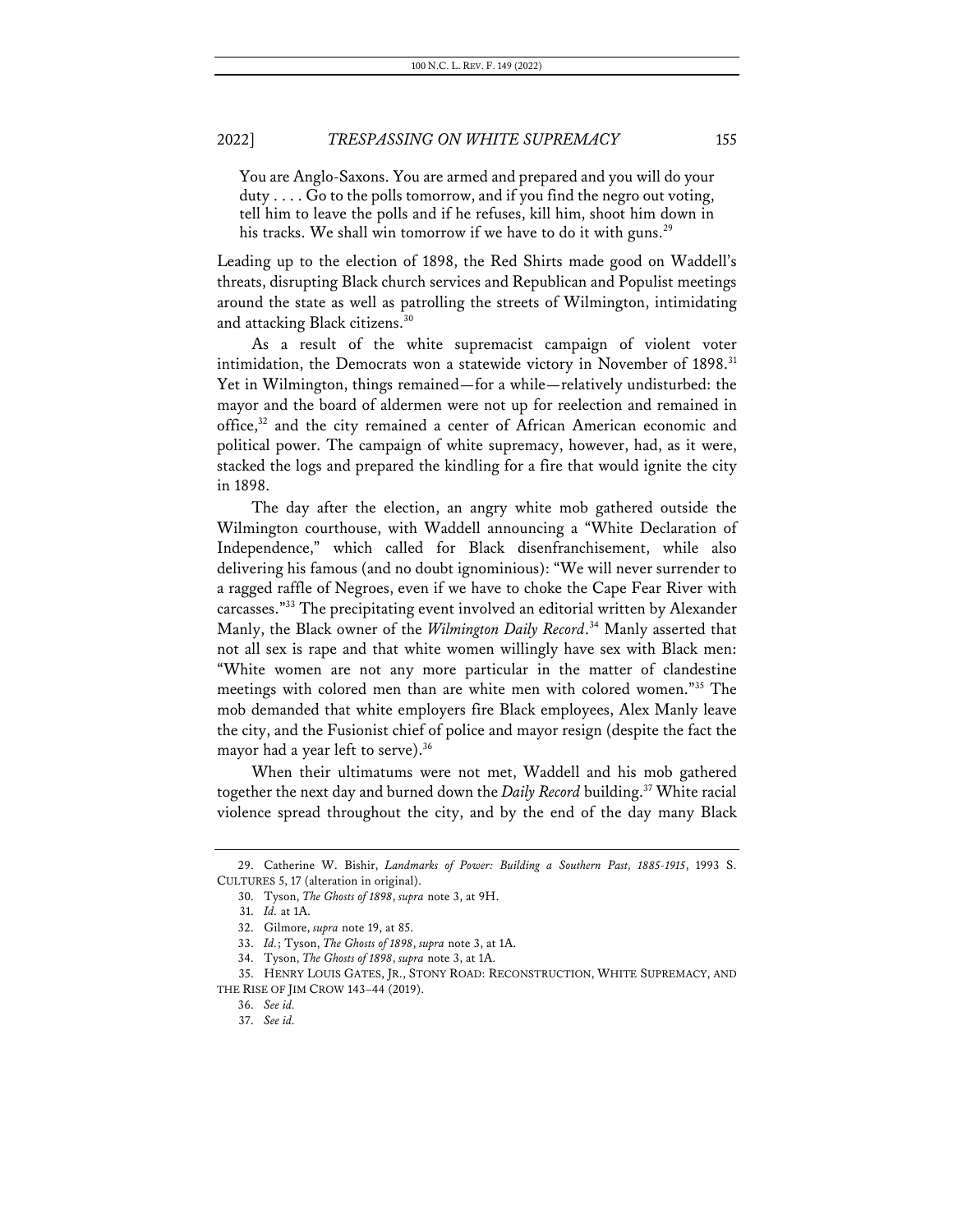residents were killed.<sup>38</sup> The mayor, the board of alderman, and the police chief were forced to resign at gunpoint, and Waddell was installed as Wilmington's mayor.<sup>39</sup> At least twenty-one Fusionist leaders were marched to the train station and banished.<sup>40</sup> All said, these events, which together make the Wilmington Insurrection, <sup>41</sup> resulted in the only successful coup d'état in United States history.<sup>42</sup>

This violence and overthrow of a duly elected government was the direct result of the white supremacy campaign launched by white Democrats and organized by white lawyers to return power to the white elite, seizing it from a coalition of Black people and poor white farmers.

#### B. *Disenfranchisement*

After taking power at the turn of the century, the white supremacist Democratic legislature acted immediately to consolidate their illegitimate gains.<sup>43</sup> Their first legislative priority was to disenfranchise Black voters.<sup>44</sup> Disenfranchisement was, in a real sense, the legislative goal of racial violence. Riding the wave of white terror they fomented,<sup>45</sup> Southern Democrats were able to successfully disenfranchise Black North Carolinians, and in so doing sought to "knock the race down and rob it of its rights once and for all," as opposed to having to "repeat the process day to day and with each individual."<sup>46</sup>

Charles Aycock, who was the leading speaker for the white supremacy campaign movement, campaigned heavily in support of the 1900 North Carolina constitutional amendment disenfranchising Black voters.<sup>47</sup> His campaign succeeded by launching Aycock into the governor's seat in 1900.<sup>48</sup>

46. Charles W. Chesnutt, *The Future American*, *reprinted in* CHARLES W. CHESNUTT: STORIES, NOVELS & ESSAYS 845, 861 (2002) [hereinafter Chesnutt, *The Future American*].

<sup>38.</sup> *See* Tyson, *The Ghosts of 1898*, *supra* note 3, at 10.

<sup>39.</sup> *Id.*

<sup>40.</sup> *Id.* at 1A.

<sup>41.</sup> Historically given the misnomer "Wilmington Race Riot." *See id.* at 3H.

<sup>42.</sup> Aaron Randle, *America's Only Successful Coup d'État Overthrew a Biracial Government in 1898*, HISTORY (Oct. 7, 2020), https://www.history.com/news/wilmington-massacre-1898-coup [https:// perma.cc/99F3-A2L5].

<sup>43.</sup> PASCHAL, *supra* note 22, at 152.

<sup>44.</sup> *See* Tyson, *The Ghosts of 1898*, *supra* note 3, at 12.

<sup>45.</sup> *See* Prather, *We Have Taken a City*, *in* DEMOCRACY BETRAYED, *supra* note 4, at 15, 20–21; *see also* Moore v. Bryant, 205 F. Supp. 3d 834, 840 (2016) ("Upon the readmission of the Confederate states to the Union, the South committed itself to two 'new' causes—the continuation of a racial caste system and the endurance of Antebellum culture. During Reconstruction, organizations like the Ku Klux Klan, Knights of the White Camellias, and the White League sought to preserve white supremacy by using intimidation and violence to terrorize African-Americans."); NEWKIRK, *supra* note 17, at 12 (describing a white supremacy campaign "which relied on speeches, editorials, and threats of violence to shape public opinion and remove blacks from the political process").

<sup>47.</sup> Tyson, *The Ghosts of 1898*, *supra* note 3, at 6H–7H.

<sup>48.</sup> *Id.* at 1A.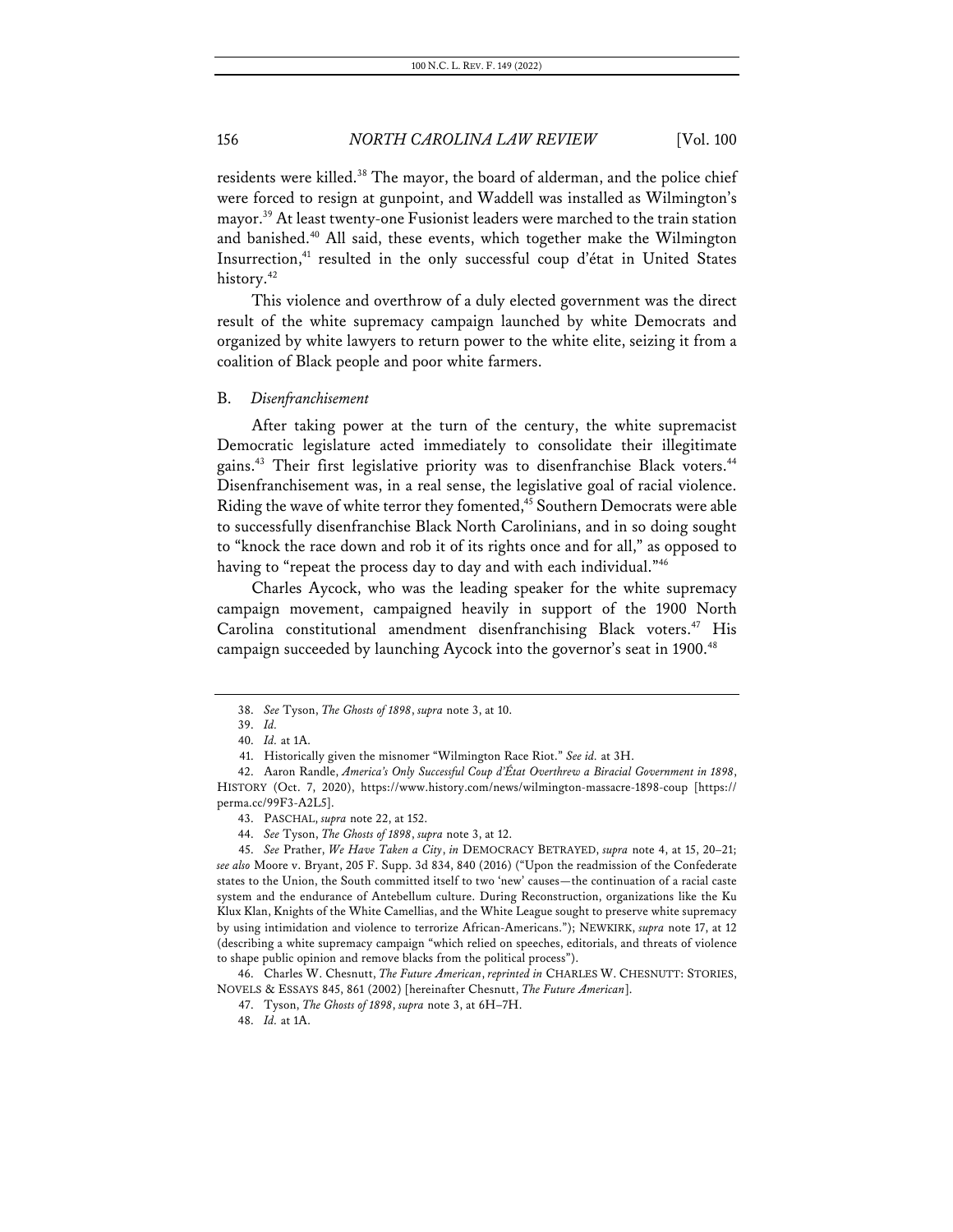Aycock used the violence perpetrated by white supremacists in Wilmington as justification for Black disenfranchisement, reframing the incident under the misnomer "race riot."49 Under his reframing, white domination was purportedly necessary to prevent future bloodshed.<sup>50</sup>

Further, an analysis of the 1900 vote for the disenfranchisement constitutional amendment reflects substantial voter fraud: According to the data, Black people, apparently, overwhelmingly voted to disenfranchise themselves—an obvious absurdity. <sup>51</sup> An analysis of voting during that period showed that between 1880 and 1896, the Democratic Party never received more than fifty-four percent of the vote in races for governor.<sup>52</sup> A county-by-county analysis of the North Carolina election of 1900 showed that the estimated percentage of the Black vote for the Populist-Republican gubernatorial candidate and opposition to disenfranchisement was zero, and the estimated Black vote for the Democrats and the constitutional amendment for disenfranchisement was seventy-three percent. <sup>53</sup> This means that "[u]sing the estimates for adult black males, the county-by-county vote totals suggest that blacks voted overwhelmingly to disenfranchise themselves."54 Historian Helen Edmonds, in her book on Fusion politics of the period, reached the same conclusion in her analysis of county vote totals.<sup>55</sup> The idea that Black people supported their own disenfranchisement, and virtually none opposed it, is "simple fraud."56

The Democratic voting reforms then included provisions: (1) appointing Democratic white supremacists as local election officials;<sup>57</sup> (2) purging Black people from voter rolls and requiring reregistration; <sup>58</sup> and (3) requiring proof of identity and date of birth and other questions deemed material for registration, which was nearly impossible for former slaves.<sup>59</sup> A literacy test was

<sup>49.</sup> *Id.* at 3H.

<sup>50.</sup> Prather, *We Have Taken a City*, *in* DEMOCRACY BETRAYED, *supra* note 4, at 15, 39; *see also* H. LEON PRATHER, SR., WE HAVE TAKEN A CITY: THE WILMINGTON RACIAL MASSACRE AND COUP OF 1898, at 179–81 (1984) (explaining that Charles Aycock used the violence that Democrats had orchestrated in Wilmington as an argument for giving the Democratic Party full sway over state politics; disenfranchisement, he argued, would prevent future bloodshed).

<sup>51.</sup> PASCHAL, *supra* note 22, at 153.

<sup>52.</sup> *See* J. MORGAN KOUSSER, THE SHAPING OF SOUTHERN POLITICS: SUFFRAGE RESTRICTION AND THE ESTABLISHMENT OF THE ONE-PARTY SOUTH, 1880-1910, at 183 (1974); PASCHAL, *supra* note 22, at 71.

<sup>53.</sup> KOUSSER, *supra* note 52, at 194; PASCHAL, *supra* note 22, at 153.

<sup>54.</sup> *Id.*

<sup>55.</sup> HELEN G. EDMONDS, THE NEGRO AND FUSION POLITICS IN NORTH CAROLINA: 1894– 1901, at 233 (1951); *see also* PASCHAL, *supra* note 22, at 153–54.

<sup>56.</sup> PASCHAL, *supra* note 22, at 154.

<sup>57.</sup> An Act To Regulate Elections, ch. 507, §§ 4–5, 1899 N.C. Sess. Laws 658, 659.

<sup>58.</sup> *Id.* § 11.

<sup>59.</sup> *Id.*; *see also* PASCHAL, *supra* note 22, at 152.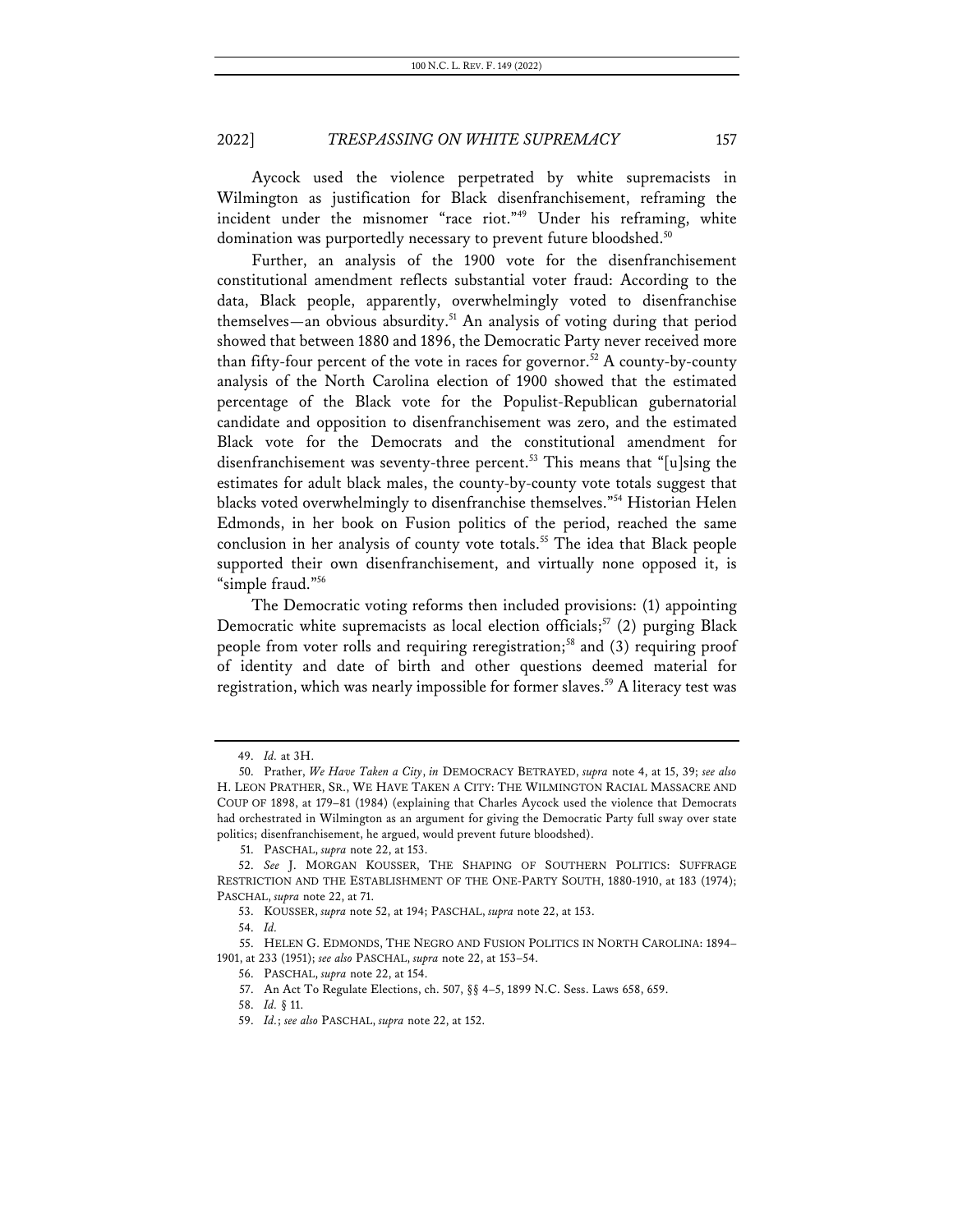also imposed, except for those whose grandfathers could vote,<sup>60</sup> and a literacy test remains part of the North Carolina Constitution to this day.<sup>61</sup>

Once elected governor, Aycock furthered white supremacist political objectives by ensuring that no Black North Carolinian would have any political power in government and ensuring that the schools were radically segregated.<sup>62</sup> In a speech as governor in 1903, Aycock boasted:

[W]e have solved the negro problem . . . .We have taken him out of politics and have thereby secured good government under any party . . . . I am inclined to give to you our solution of this problem. It is, first, as far as possible under the Fifteenth Amendment to disfranchise him. . . . Let the negro learn once for all that there is unending separation of the races, that the two peoples may develop side by side to the fullest but that they cannot intermingle; let the white man determine that no man shall by act or thought or speech cross this line, and the race problem will be at an end. $63$ 

Any lip service to Black North Carolinians developing "to the fullest" neither softened the government's restrictions on Black North Carolinians nor reversed the harm to those murdered or exiled in Wilmington. Specifically, the segregation laws passed during the Aycock administration include the following Acts: giving Greenville Board of Trustees discretion to racially segregate funding for schools;<sup>64</sup> mandating the state librarian create a separate place for colored patrons; <sup>65</sup> authorizing the Charlotte librarian to segregate the library; 66 and defining "negro child" for the purposes of segregated education. $67$ Additionally, Aycock oversaw legislation that segregated all public schools:

All white children shall be taught in the public schools provided for the white race, and all colored shall be taught in the public schools provided

<sup>60.</sup> PASCHAL, *supra* note 22, at 156.

<sup>61.</sup> N.C. CONST. art. VI, § 4; *see also* N.C. CONST of 1868, art. VI, § 4 (amended 1900).

<sup>62.</sup> The segregation laws passed during the Aycock administration include the following: Act of Jan. 9, 1901, ch. 497, § 8, 1901 N.C. Sess. Laws 690, 693–94 (giving the Greenville Board of Trustees discretion to racially segregate funding for schools); *id.* § 2 (requiring the state librarian to create separate place for colored patrons); *id.* § 4 (authorizing the Charlotte librarian to segregate the library); Act of Jan. 6, 1903, ch. 435, § 22, 1903 N.C. Sess. Laws 751, 756 ("All white children shall be taught in the public schools provided for the white race, and all colored shall be taught in the public schools provided for the colored race; but no child with negro blood in his veins, however remote the strain, shall attend a school for the white race."). *See also* NEWKIRK, *supra* note 17, at 13 ("During Aycock's first three months in office, lynch mobs claimed the lives of three African Americans.").

<sup>63.</sup> R.D.W. CONNOR & CLARENCE HAMILTON POE, THE LIFE AND SPEECHES OF CHARLES BRANTLEY AYCOCK 162 (1912).

<sup>64.</sup> § 8, 1901 N.C. Sess. Laws at 693–94.

<sup>65.</sup> *Id.* § 2.

<sup>66.</sup> Act of Jan. 9, 1901, ch. 176, § 4, 1901 N.C. Sess. Laws 476, 476.

<sup>67.</sup> Act of Jan. 6, 1903, ch. 435, § 22, 1903 N.C. Sess. Laws 751, 756.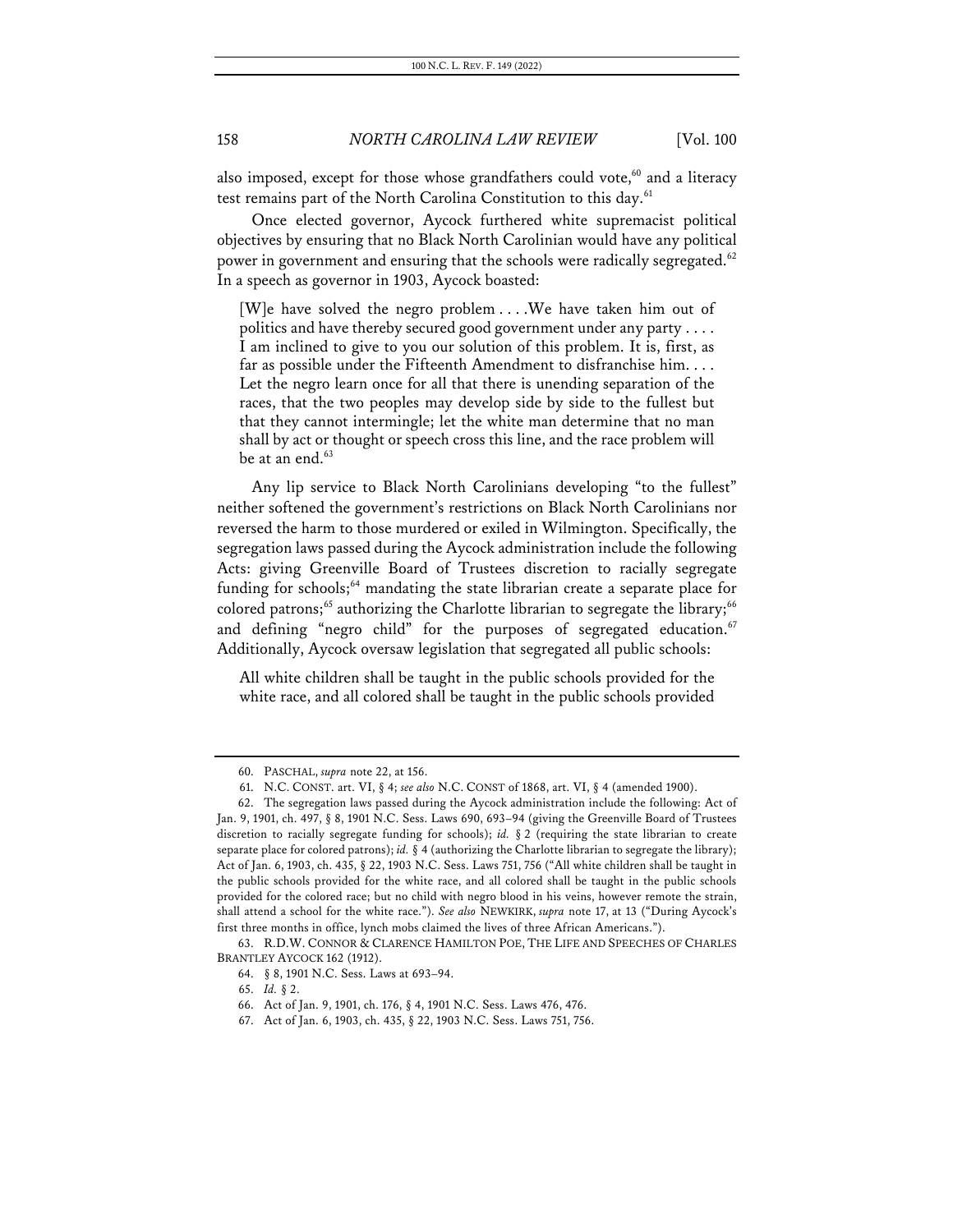for the colored race; but no child with negro blood in his veins, however remote the strain, shall attend a school for the white race.<sup>68</sup>

Finally, Aycock told his supporters toward the end of his life in 1912, that "everywhere and all the time we have fought for white supremacy."69

What is more, when Black people sought to challenge these legislative schemes in court, the complete institutionalization of white supremacy made it nearly impossible for these legal challenges to succeed. For example, in *Giles v. Harris*, <sup>70</sup> plaintiffs challenged the State of Alabama's constitutional requirements for voter registration and qualifications, arguing that, in practice, they discriminated against Black citizens. In one of the clearest examples of the self-sustaining cycle of institutionalized white supremacy, the U.S. Supreme Court did not consider the clear intent or broader context of the passage of the laws and thus upheld the requirements.<sup>71</sup> The Court explained that if the law was not discriminatory on its face, the Court would not look at its racially disparate impact to protect Black people from discrimination.<sup>72</sup>

Highlighting the insidious effects of these legislative efforts so as to close the courts to hearing the claim of racial discrimination, Chesnutt critiqued the Court's holding, stating "it took the narrow view, and held that so long as the State did not discriminate in terms against the Negroes as such, there was no violation of the constitutional provision, though *in effect* it might disfranchise the race."73 Chesnutt argued that the Court might have held, as it did in cases involving the right to sit on juries, that the action of state officers charged with the execution of the law was as much a violation of the Constitution as an act of the legislature.74 Instead, the Court suggested that this was a political issue for the Black community to take up with the legislature, and not a justiciable issue in Courts.75 Quoting an editor in Richmond, Chesnutt exposed the circular "pass the buck" attitude of the branches of government toward race discrimination:

<sup>68.</sup> *Id.*

<sup>69.</sup> N.C. BAR ASS'N, REPORT FROM THE EXECUTIVE DIRECTOR TO THE NORTH CAROLINA BAR ASSOCIATION (NCBA) BOARD OF GOVERNORS AND THE NORTH CAROLINA BAR FOUNDATION (NCBF) BOARD OF DIRECTORS REGARDING RELATIONSHIPS BETWEEN THE NCBA AND SYSTEMIC RACISM IN NORTH CAROLINA 14 (2020) [hereinafter N.C. BAR ASS'N REPORT], https://www.ncbar.org/wp-content/uploads/2020/12/Report-Regarding-Relationships-Bet ween-the-NCBA-and-Systemic-Racism-11-30-2020.pdf [https://perma.cc/F4UD-WPDZ].

<sup>70.</sup> 189 U.S. 475 (1903).

<sup>71.</sup> *Id.* at 486.

<sup>72.</sup> *Id.*

<sup>73.</sup> Charles W. Chesnutt, *The Courts and the Negro*, *reprinted in* CHARLES W. CHESNUTT: STORIES, NOVELS & ESSAYS 895, 905 (2002) (emphasis added).

<sup>74.</sup> *Id.*

<sup>75.</sup> *Id.* at 487.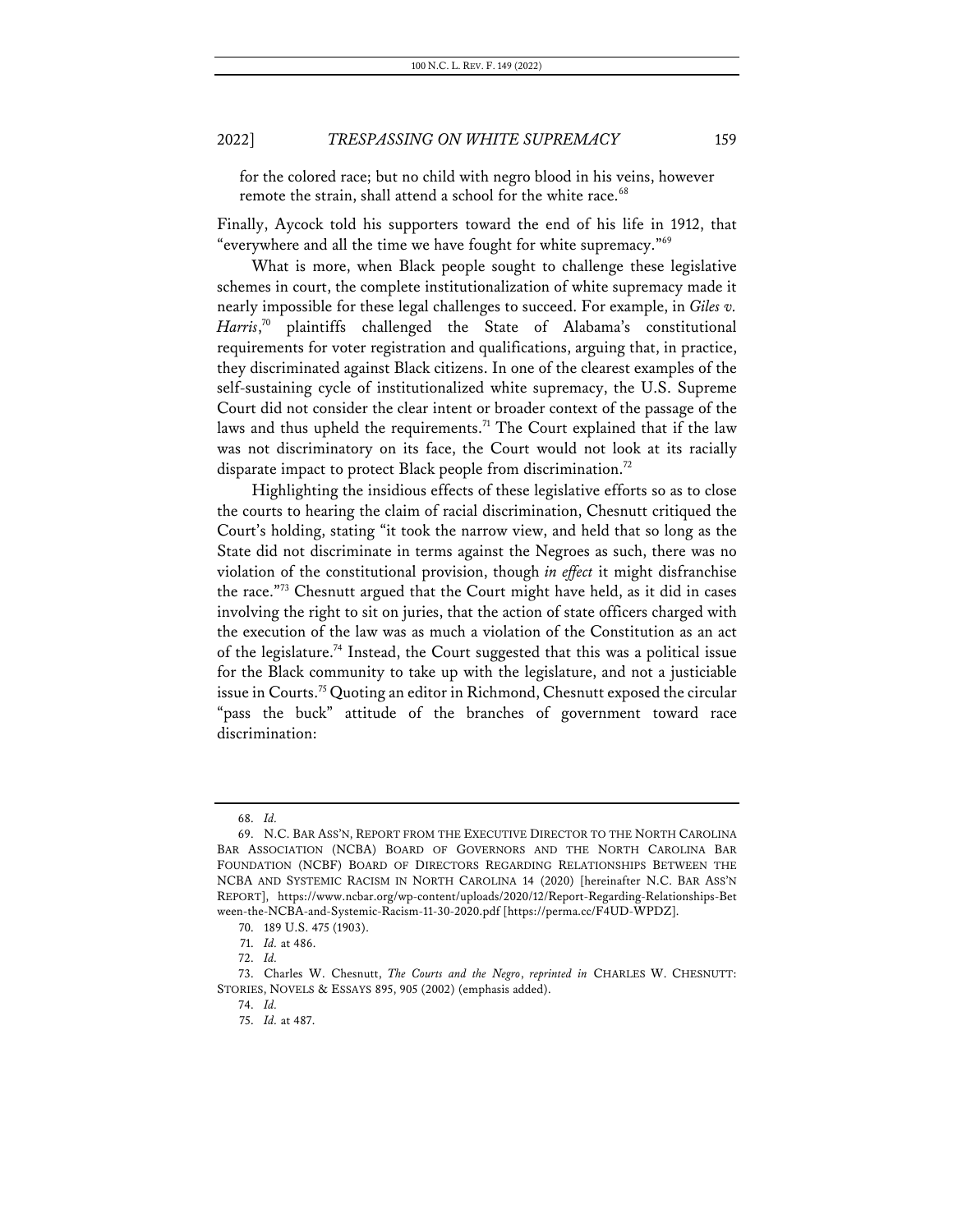When we seek relief at the hands of Congress we are informed that our plea involves a legal question, and we are referred to the Courts. When we appeal to the Courts we are gravely told that the question is a political one, and that we must go to Congress. When Congress enacts remedial legislation our enemies take it to the Supreme Court which promptly declares it unconstitutional.<sup>76</sup>

All said, this perpetuated the cycle of entrenched white supremacy in North Carolina: white supremacist lawyers organized a political campaign and seized power in North Carolina by illegitimate acts of violence and fraud. Then white supremacist lawyers amended the North Carolina Constitution to obliterate Black political power. Constitutional amendments and Jim Crow laws were written to be racially neutral on their face but racially disparate in application. When those racist constitutional amendments came before the allwhite judiciary, the courts upheld the racist outcome of racially neutral disenfranchisement provisions by narrowly reading the constitution. As a consequence, North Carolina as a state became an apparatus for white supremacy instead of an arm of justice.

This disenfranchisement had further self-reinforcing results: Chesnutt's analysis of Supreme Court decisions that upheld the disenfranchisement of Black people in the South<sup>77</sup> found no protection for Black North Carolinians in the courts and no representation in state legislatures. Chesnutt showed that the Black community could expect no help from Congress because the white South sends a "delegation nearly twice as large as it is justly entitled to."78 With respect to the right to vote, Chesnutt wrote, "Armed with the Negro's sole weapon of defense, the white South stands ready to smite down his rights. The ballot was first given to the Negro to defend him against this very thing."79

#### C. *Segregation Laws*

At the same time that white supremacists disenfranchised the Black community, they passed other laws to reinforce cultural norms that separated and segregated the races in public, enforced other racially neutral laws in a racially discriminatory manner, and allowed racial cultural separation by private

<sup>76.</sup> Chesnutt, *The Disfranchisement of the Negro*, *supra* note 9, at 889. "There are three tribunals to which the colored people may justly appeal for the protection of their rights: The United States Courts, Congress, and public opinion. At present all three seem mainly indifferent to any question of human rights under the Constitution." *Id.*

<sup>77.</sup> *Id.* at 879–80 ("For the decision of the Supreme Court in the Giles case, if it foreshadows the attitude which the Court will take upon other cases to the same general end which will soon come before it, is scarcely less than a reaffirmation of the Dred Scott decision; it certainly amounts to this that in spite of the Fifteenth Amendment, colored men in the United States have no political rights which the States are bound to respect.").

<sup>78.</sup> *Id.* at 880.

<sup>79.</sup> *Id.*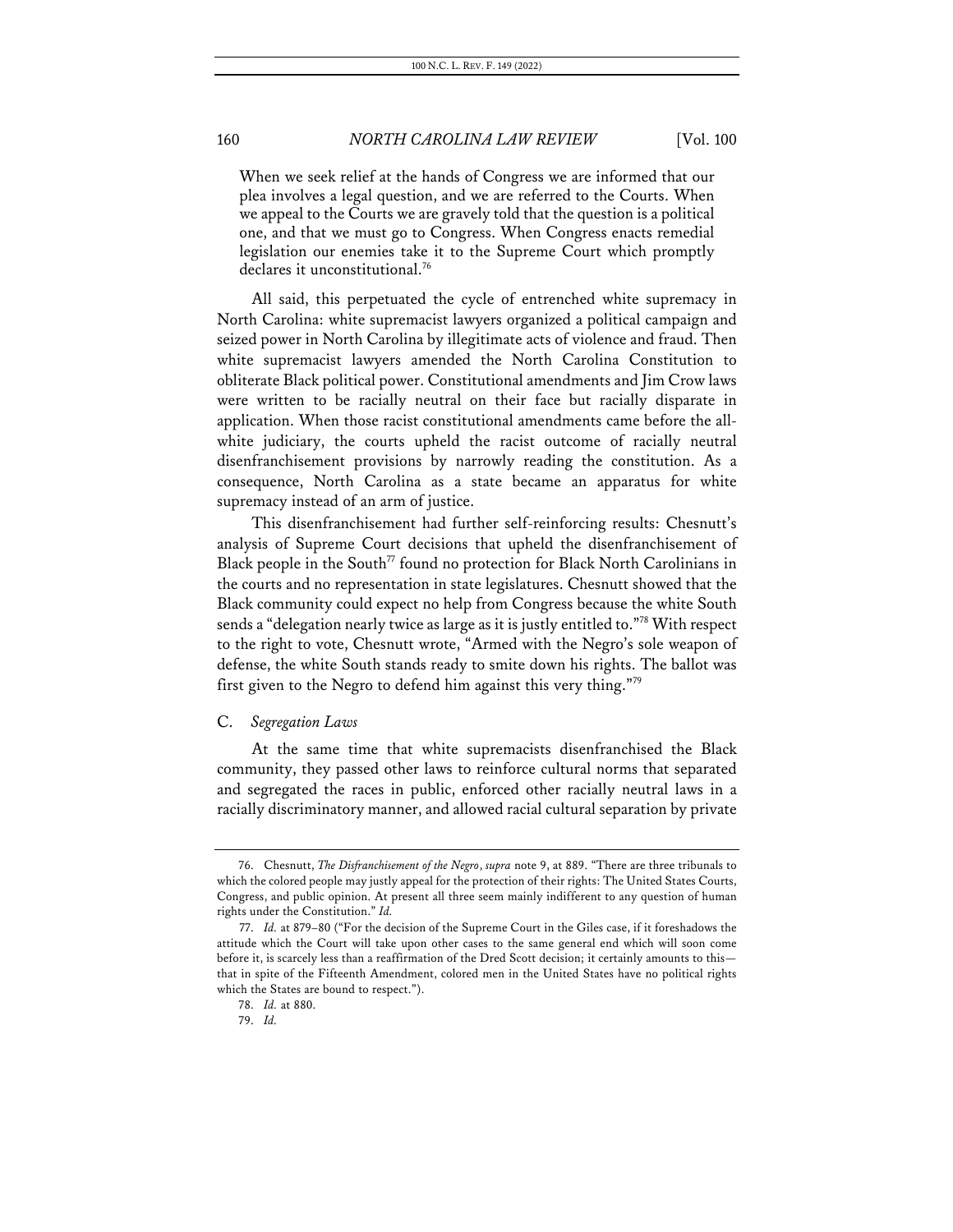acts of violence and intimidation.<sup>80</sup> The primary rationale for the legalized separation of the races was the racial mythology that Black men had a natural propensity to rape white women, and therefore race mixing in public transportation, accommodations, and schools increased the opportunity for Black men to rape white women. $81$  Again as a result of the success of the white supremacy campaign, the new Democratic legislature passed laws racially segregating railroads and steamboats.<sup>82</sup>

The effective tactic of disenfranchisement allowed for increasing segregation in all things. These forms of segregation were, as Chesnutt explains, "attempts to keep the white and colored races apart in every place where their joint presence might be taken to imply equality[,] effort[s] to degrade the Negro to a distinctly and permanently inferior caste."83 The "drastic and increasing legislation" included segregated schools, separate public transportation, voter restrictions, and a violent carceral state.<sup>84</sup> In addition to segregating institutions, Black people were systemically excluded from occupying certain positions, such as law enforcement.<sup>85</sup> Moreover, Chesnutt observed these laws and abuses were tolerated or made more palatable by "an unflagging campaign of calumny, by which the vices and shortcomings of the Negroes are grossly magnified and their virtues practically lost sight of."86 In short, Charles Chesnutt witnessed and documented the imposition of a new system of racial American Apartheid.

This era—which serves as the root of our modern-day racist legal framework—saw the cultural and legal separation of the races in politics, housing, employment, education, marriage, and society, enforced by law and by lawless white terrorism, racial intimidation, and lynching.<sup>87</sup> The enforcement of the law was used as a tool to oppress Black North Carolinians, and the lack of enforcement of the law was used to protect white perpetrators of racial violence against Black residents. Racism made the rule of law impossible.

<sup>80.</sup> *See* PASCHAL, *supra* note 22, at 41.

<sup>81.</sup> *See* GATES, *supra* note 35, at 141.

<sup>82.</sup> PASCHAL, *supra* note 22, at 118; Act of Jan. 4, 1899, ch. 384, § 1, 1899 N.C. Sess. Law. 539, 539–40 (requiring segregation of railroads and steamboats); Act of Jan. 9, 1907, ch. 850, § 2, 1907 N.C. Sess. Laws 1238, 1238 (requiring segregation on street cars).

<sup>83.</sup> Chesnutt, *The Future American*, *supra* note 46, at 859.

<sup>84.</sup> *Id.* ("His equal right to a free public education is constantly threatened and is nowhere equitably realized.").

<sup>85.</sup> Chesnutt, *The Disfranchisement of the Negro*, *supra* note 9, at 878.

<sup>86.</sup> Chesnutt, *The Future American*, *supra* note 46, at 859.

<sup>87.</sup> *See* Raymond Gavins, *Fear, Hope, and Struggle: Recasting Black North Carolina in the Age of Jim Crow*, *in* DEMOCRACY BETRAYED, *supra* note 4, at 185, 188–89; Moore v. Bryant, 205 F. Supp. 3d 834, 840–41 (S.D. Miss. 2016) ("Racial violence continued through the 1870s as local Klan groups lynched, beat, burned, and raped African-Americans. Despite the Klan's record of violence, 'Southerners romanticized it as a chivalrous extension of the Confederacy.'").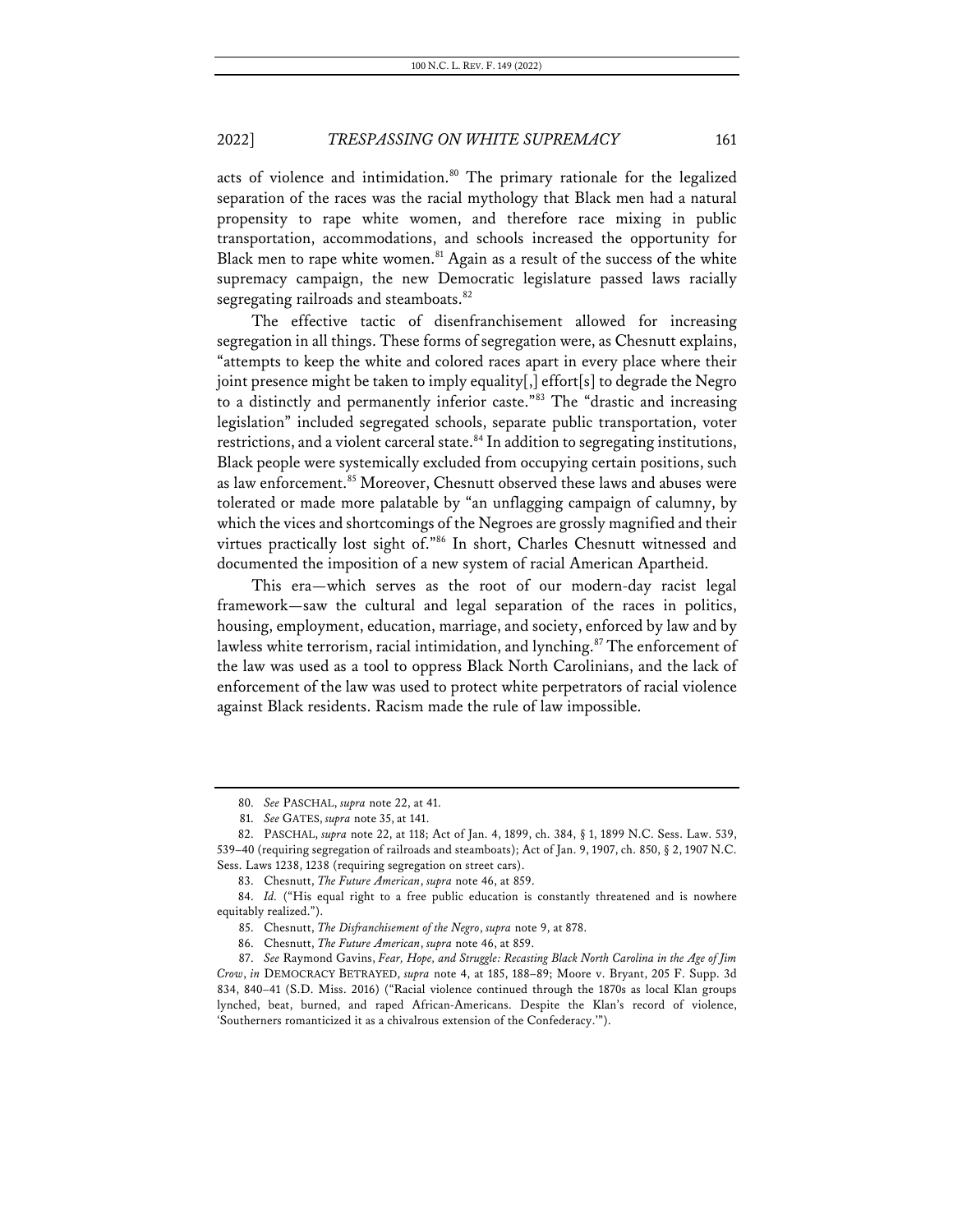#### D. *Vagrancy Laws and Convict Leasing*

Continuing the trend of self-reinforcing institutionalized racism, legislators passed vagrancy laws in order to control the presence of Black people in public by criminalizing their presence. Again using racialized, sexualized violence, the rationale behind the laws was to protect white women from being raped by Black men. For example, a 1909 editorial in the *Charlotte News* called "White Women in Danger" advocated for the strict enforcement of the "rigid law against vagrancy" to protect white homes from "shiftless negroes."<sup>88</sup>

Vagrancy laws, which criminalized "sauntering about without employment," were passed after the Civil War and left those incarcerated for vagrancy susceptible to being leased by the state for work.<sup>89</sup> Increased discriminatory enforcement of criminal laws and court-mandated fines also reinforced the laws targeting Black North Carolinians, which offered further methods to exploit Black labor. Even for misdemeanors, or for failure to pay fines, Black people were incarcerated.<sup>90</sup> The convict leasing system led to mass arrests of Black people for minor offenses like vagrancy, drunkenness, or gambling.<sup>91</sup> Once convicted, they would be put to work on a chain gang for public works or leased to private companies. Sometimes Black people were held on bond pending trial and forced to work until they could pay the amount of the bond, then sentenced to hard labor.<sup>92</sup> Convicts were held beyond their term of imprisonment in involuntary servitude, or peonage.<sup>93</sup>

Largely as a result of discriminatory enforcement, a majority of North Carolina's prisoners were Black and were leased to local governments for public works projects or private companies to build railroads and canals.<sup>94</sup> With workers being leased to the highest bidder, convict leasing was a form of forced labor—and one that subjected Black people to substantial cruelty and harsh conditions. <sup>95</sup> For if a Black person died in these conditions, the lessor could just

95. *See* Carper, *supra* note 93, at 85–86.

<sup>88.</sup> GATES, *supra* note 35, at 142–43.

<sup>89.</sup> PASCHAL, *supra* note 22, at 61.

<sup>90.</sup> *See id. See generally* Elizabeth Hinton & DeAnza Cook, *The Mass Criminalization of Black Americans: A Historical Overview*, 4 ANN. REV. CRIMINOLOGY 2.1, 2.8 (2021).

<sup>91.</sup> PASCHAL, *supra* note 22, at 61.

<sup>92.</sup> Henry Calvin Mohler, *Convict Labor Policies*, 15 J. AM.INST.CRIM. L. & CRIMINOLOGY 530, 567 (1925).

<sup>93.</sup> N. Gordon Carper, *Slavery Revisited: Peonage in the South*, 37 PHYLON 85, 85–86 (1976).

<sup>94.</sup> David Cecelski, *The Convict Labor Camp*, DAVID CECELSKI (Feb. 16, 2020), https://david cecelski.com/2020/02/16/the-convict-labor-camp/ [https://perma.cc/S5JH-6B77] ("After the Civil War, a large majority of the state's prisoners were African American. That was not an accident and it had little to do with criminality: state political leaders openly justified prison construction and convict labor by referring to the end of slavery and calling for new ways to maintain control over a Black labor force. African Americans often ended up on the chain gang for a decade or more for crimes as minor as vagrancy, loitering and petty theft. In the last decades of the 19th century, prison officials 'leased' most of those African American convict laborers to private companies to build railroads and canals. Many also built government buildings.").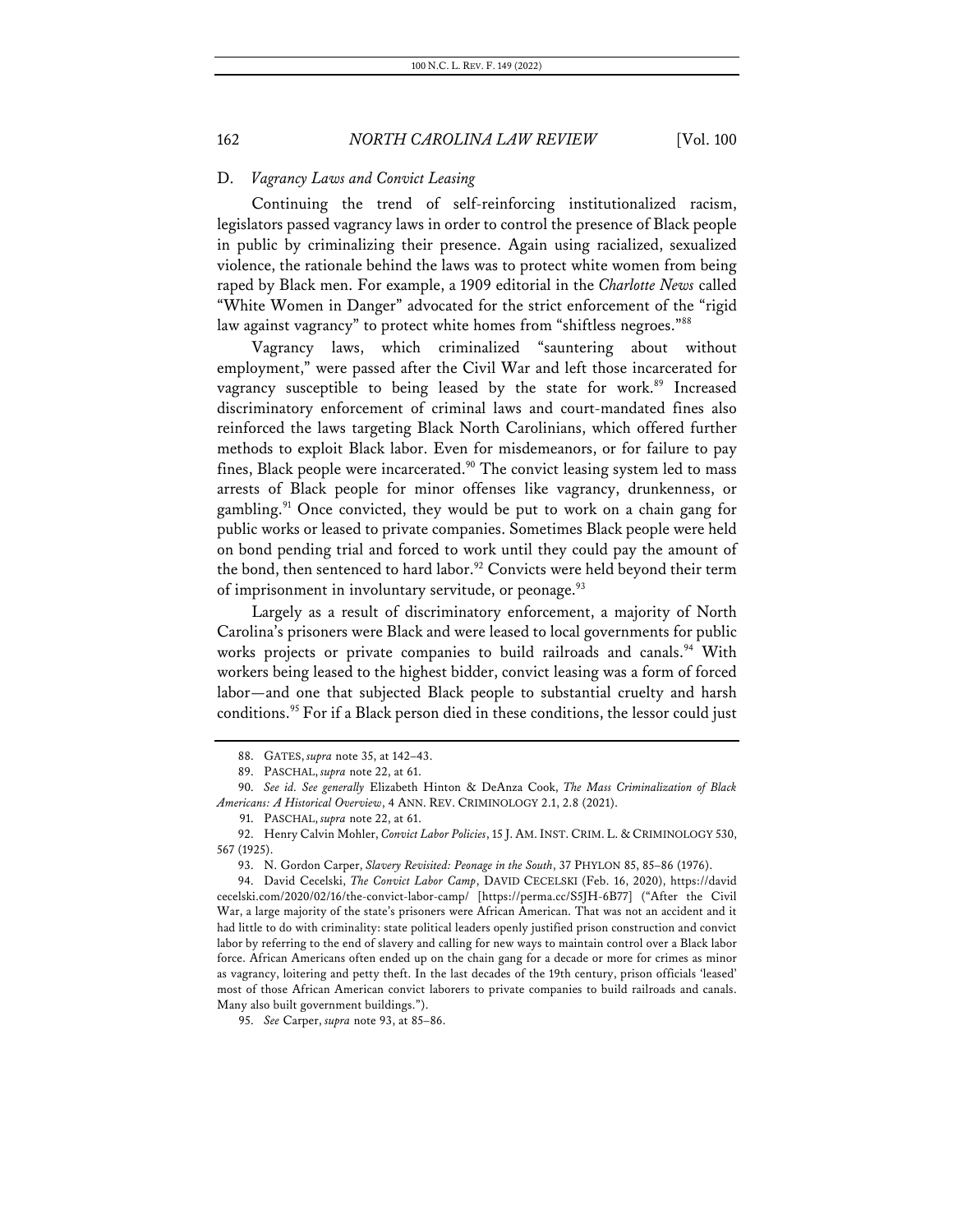lease another convict without absorbing an economic loss arising from the loss of life.96

The work was also very dangerous. For example, in just over three years at one railroad company, at least ten leased convicts died in accidents, another twenty-two died of pneumonia, and seventeen more died of tuberculosis.<sup>97</sup> What is more, quite a bit of public resources were dedicated to convict leasing: in 1915, "a state official estimated that one-third of the state's budget for road building crews went to chain gangs."98 By that time, many convict laborers also worked on state farms.<sup>99</sup>

Convict leasing caused resentment from organized labor because it seriously depressed wages.<sup>100</sup> While white legislators and prosecutors failed to protect Black people from racially motivated crimes committed by white people against them, these same white legislators and prosecutors criminalized poverty and prosecuted Black people in order to exploit and subjugate them. As N. Gordon Carper explains:

Both the Black Codes and the contract labor laws supported the tendency in the South to weave around ignorant black laborers a legal system which would guarantee not only second-class citizenship for blacks but which would force them into complete economic dependence upon the will of the white landowners and employers.<sup>101</sup>

For many Black North Carolinians, slavery was replaced by another brutal form of economic exploitation which relied on white lawyers' racist administration of the criminal justice system.

# III. BUILDING A CULTURAL FRAMEWORK TO REINFORCE CODIFIED WHITE SUPREMACY: CONSTRUCTION OF CONFEDERATE MONUMENTS

After 1900, all of the branches of North Carolina's government were run by white men who expressly advocated for white supremacy, even when it involved intimidation, fraud, or violence. Under this government's tenure, white supremacists erected Confederate monuments in front of courthouses around North Carolina to celebrate their victory which ended the brief era of

<sup>96.</sup> Cecelski, *supra* note 94.

<sup>97.</sup> *Id.*; *see also* U.S. INDUS. COMM'N, 3 REPORT OF THE INDUSTRIAL COMMISSION ON PRISON LABOR 96 (Comm. Print 1900); MATHEW J. MANCINI, ONE DIES, GET ANOTHER: CONVICT LEASING IN THE AMERICAN SOUTH, 1866–1928, at 206–07 (1996); Bryan Stevenson, *A Presumption of Guilt: The Legacy of America's History of Racial Injustice*, *in* POLICING THE BLACK MAN 11–13 (Angela J. Davis ed., 2017) (describing the unsafe working conditions and violence faced by Black leased convicts).

<sup>98.</sup> Cecelski, *supra* note 94.

<sup>99.</sup> *Id.*

<sup>100.</sup> Mohler, *supra* note 92, at 567.

<sup>101.</sup> Carper, *supra* note 93, at 86.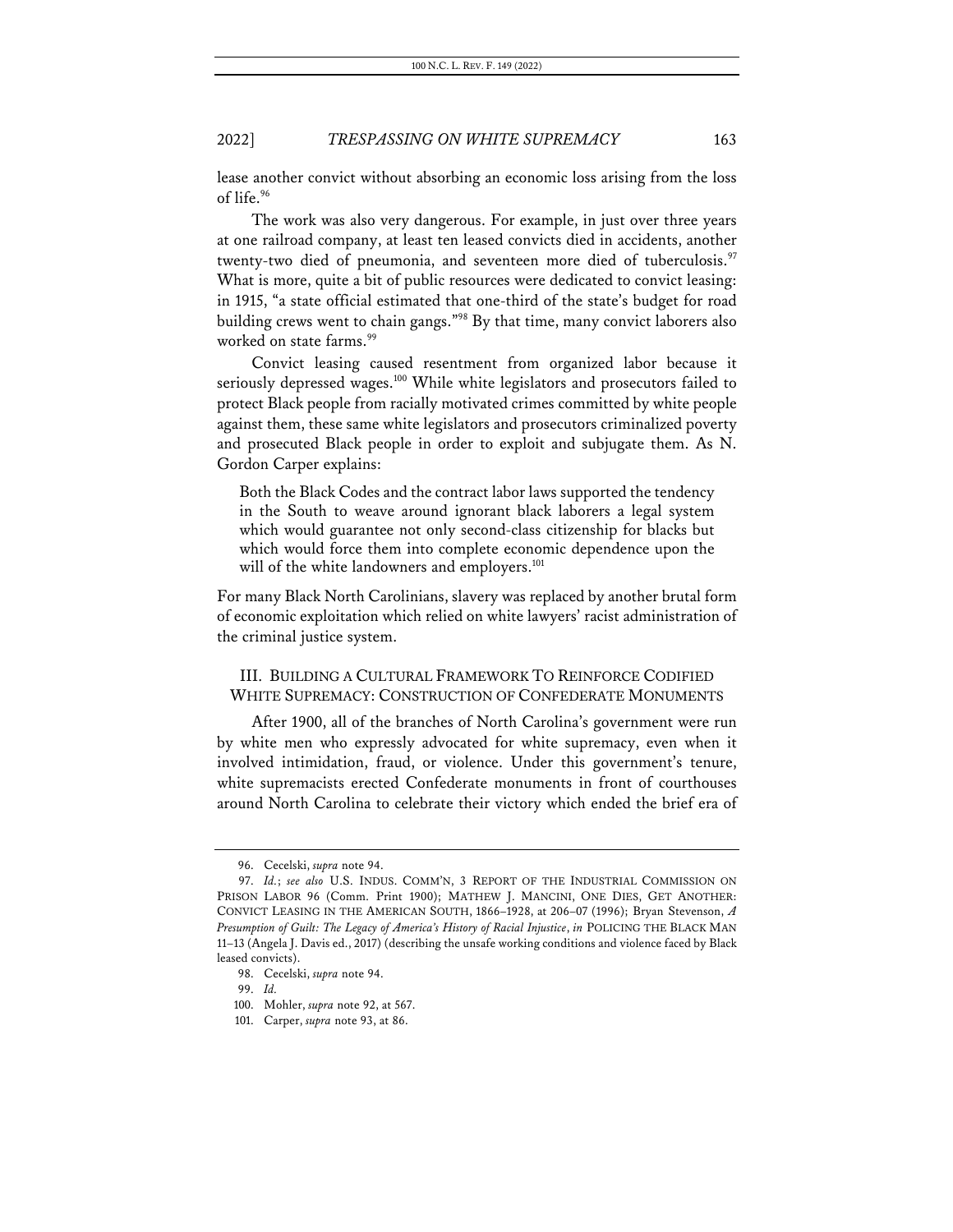legal, political, and economic gains Black North Carolinians achieved during Reconstruction.102 As a result, North Carolina is now home to some of the highest numbers of Confederate monuments in the South.<sup>103</sup>

The predominant designer and promoter of Confederate monuments across the South was the United Daughters of the Confederacy ("UDC").<sup>104</sup> The UDC's main objective was to vindicate and glorify the Confederate generation.<sup>105</sup> The UDC also advanced and supported the political white supremacy campaign which disenfranchised and terrorized African Americans.<sup>106</sup> UDC members placed the Confederate flag and portraits of Confederate heroes in southern classrooms and helped teachers plan history lessons.107 The UDC glorified "Redeemers" who fought against threats to white supremacy and hailed them for "placing white supremacy on an enduring and

104. KRISTEN L. COX, DIXIE'S DAUGHTERS: NEW PERSPECTIVES ON THE HISTORY OF THE SOUTH 49–52 (2003).

105. *Id.* at 3; Moore v. Bryant, 205 F. Supp. 3d 834, 841–42 (S.D. Miss. 2016) ("What the South lost on the battlefield, it sought to recover in the collective memory of the next generation. 'We have pledged ourselves to see that the truth in history shall be taught,' proclaimed UDC officer Kate Noland Garnett, and there 'shall be no doubt in the minds of future generations as to the causes of the war, and why Southern men were forced to take up arms to defend their homes from the invading North.'").

106. COX, *supra* note 104, at 14.

107. *Id.* at 121.

<sup>102.</sup> Brian K. Fennessy, *Silent Sam and Other Civil War Monuments Rose on Race*, NEWS & OBSERVER (Nov. 27, 2017, 9:12 AM), https://www.newsobserver.com/opinion/op-ed/article1861782 33.html [https://perma.cc/Z99Q-44VC (staff-uploaded, dark archive)] ("To answer this question, I searched for dedication speeches that were given at Confederate soldier monuments across North Carolina. Most orations were given by veterans and state officials. I successfully tracked down 30, and they support two conclusions: 1) white nationalism was a fixture of Confederate monumentation, and 2) Confederate soldier monuments honored veterans for their postwar success in eroding black equality as much as for their failed wartime sacrifices. Racist language pervades the dedication speeches. If one assumes that the speaker is excluding blacks from the term 'southerners,' when its use clearly meant only *white* southerners, then white identity politics are present in every speech. But speakers were often more explicit. 14 speeches explicitly invoked 'our Anglo-Saxon ancestors,' 'love of race,' or 'your own race and blood.'").

<sup>103.</sup> Erika Williams, *Confederate Statue Removed from NC Courthouse Grounds*, COURTHOUSE NEWS SERV. (Mar. 12, 2019), https://www.courthousenews.com/confederate-statue-removed-fromnc-courthouse-grounds/ [https://perma.cc/YTR9-2CQH]. For context, Confederate monuments sit outside court houses in: Albemarle (1925), Asheville (1898), Bakersville (2011), Burgaw (1914), Burnsville (2009), Clinton (1916), Columbia (1902), Concord (1892), Currituck (1918), Dallas (2003), Danbury (1990), Dobson (2000), Durham (1924), Elizabeth City (1911), Gastonia (1912), Graham (1914), Greenville (1914), Hendersonville (1903), Hertford (1912), Laurinburg (1912), Lincolnton (1911), Louisburg (1923), Lumberton (1907), Marion (unknown dedication), Morganton (1918), Newton (1907), Oxford (1909), Pittsboro (1907), Plymouth (1928), Roxboro (1931), Person County (1922), Rutherfordton (1910), Shelby (1907), Snow Hill (1929), Statesville (1906), Taylorsville (1959), Trenton (1960), Wadesboro (1906), Warrenton (1913), Waynesville (1940), Wilkesboro (1998), Wilson (1926), and Winton (1913). Commemorative Landscapes of N.C., *Mapping Historical Memory*, DOCSOUTH, https://ncmonuments.ncdcr.gov/ [https://perma.cc/DJ2Y-SNZL]. Confederate monuments sit outside schools in: Asheville (Vance Elementary School); Charlotte (Zebulon B. Vance High School); and Henderson (Kerr-Vance Academy, Northern Vance High School, Vance Charter School, Vance County Early College High School, Vance County Middle School, Vance County High School, and Zeb Vance Elementary School). *Id.*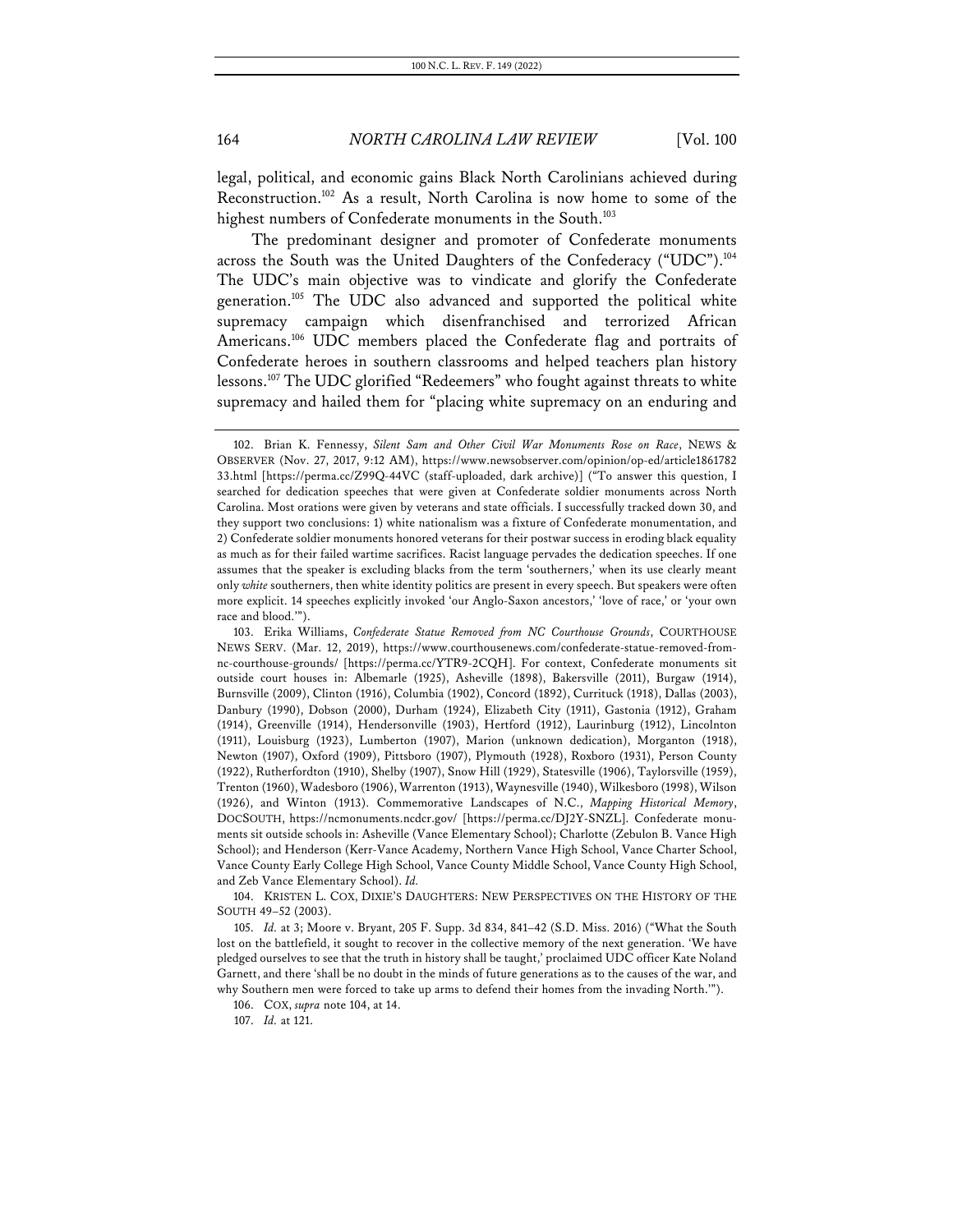constitutional basis."108 The UDC included the KKK among the Redeemers and officially commended the Klan for helping to restore southern home rule and white supremacy.<sup>109</sup>

The same speakers who advanced the successful white supremacy political campaign of 1898, and the disenfranchisement campaign of 1900, made the circuit again to celebrate the erection of Confederate monuments in public spaces around North Carolina. The leader of the white supremacist coup in Wilmington, Alfred Waddell, spoke at several dedication and unveiling ceremonies of Confederate monuments, including monuments erected in Forsyth, Johnston, and Wake Counties,<sup>110</sup> and the town common Confederate monument in Edgecombe County in 1904.<sup>111</sup> Robert B. Glenn spoke at the unveiling and dedication of the Confederate monuments across the state. This included an appearance as governor on Confederate Memorial Day, May 10, 1906, at the Iredell County Courthouse, which was erected and sponsored by the Statesville chapter of the UDC. <sup>112</sup> Glenn also spoke at the dedications in

<sup>108.</sup> *Id.*

<sup>109.</sup> *Id.*; *see also Moore*, 205 F. Supp. 3d at 842 ("The UDC also defended the KKK. One set of catechisms ended with a lesson teaching children that the Klan 'protected whites from negro rule.'").

<sup>110.</sup> Waddell gave the dedication speech at the unveiling of a number of Confederate monuments, including: the monument at the courthouse in Forsyth County, North Carolina, on October 3, 1905, Commemorative Landscapes of N.C., *Confederate Dead Monument, Winston-Salem*, DOCSOUTH, http://docsouth.unc.edu/commland/monument/15 [https://perma.cc/N8UG-CMUN]; the monument in Smithfield, North Carolina, on May 10, 1887, Commemorative Landscapes of N.C., *Confederate Soldiers Monument, Smithfield*, DOCSOUTH, https://docsouth.unc.edu/commland/monument/507/ [https://perma.cc/6NWS-6UY2]; the monument at the Guilford County Courthouse on July 4, 1906, Commemorative Landscapes of N.C., *William Lee Davison Arch, Guilford*, DOCSOUTH, https:// docsouth.unc.edu/commland/monument/133/ [https://perma.cc/XQ9S-RKKJ]; and the monument on the capitol grounds in Raleigh on May 20, 1895, Commemorative Landscapes of N.C., *Confederate Monument, State Capitol, Raleigh*, DOCSOUTH, https://docsouth.unc.edu/commland/monument/106/ [https://perma.cc/Z3P6-7763]. At the dedication for the Confederate monument on the capitol grounds in Raleigh, Waddell said, "[Slavery] was an institution, guaranteed and protected by the Constitution, as exclusively within the control of the State, and when the equality and reserved rights of the States were attacked by interference with it, there was just ground to believe that other preserved and guaranteed rights would be assailed, and the equality of the States destroyed." ALFRED MOORE WADDELL, ADDRESS AT THE UNVEILING OF THE CONFEDERATE MONUMENT AT RALEIGH, N.C. 16–17 (1895). Alfred Waddell was a statewide speaker advancing white supremacy, there was a chapter of the United Daughters of the Confederacy named in his honor, and he was a charter member of the North Carolina Bar Association and its first vice president. *See* N.C. BAR ASS'N REPORT, *supra* note 69, at 12.

<sup>111.</sup> Commemorative Landscapes of N.C., *Edgecombe County Confederate Monument*, *Tarboro*, DOCSOUTH, https://docsouth.unc.edu/commland/monument/14/ [https://perma.cc/P4NQ-7UTT].

<sup>112.</sup> Commemorative Landscapes of N.C., *Iredell County Confederate Memorial, Statesville*, DOCSOUTH, http://docsouth.unc.edu/commland/monument/232/ [http://perma.cc/7Q3W-WAQN].

In North Carolina the removal became unlawful after the legislature passed a law in 2015 protecting "objects of remembrance." Despite Governor Roy Cooper's calling for a repeal of this law and the removal of all such memorials on public property, Iredell County officials seemed to oppose removal of their memorial. In the summer 2020, protests intensified, as opposing groups have been protesting and counter-protesting over a Confederate statute in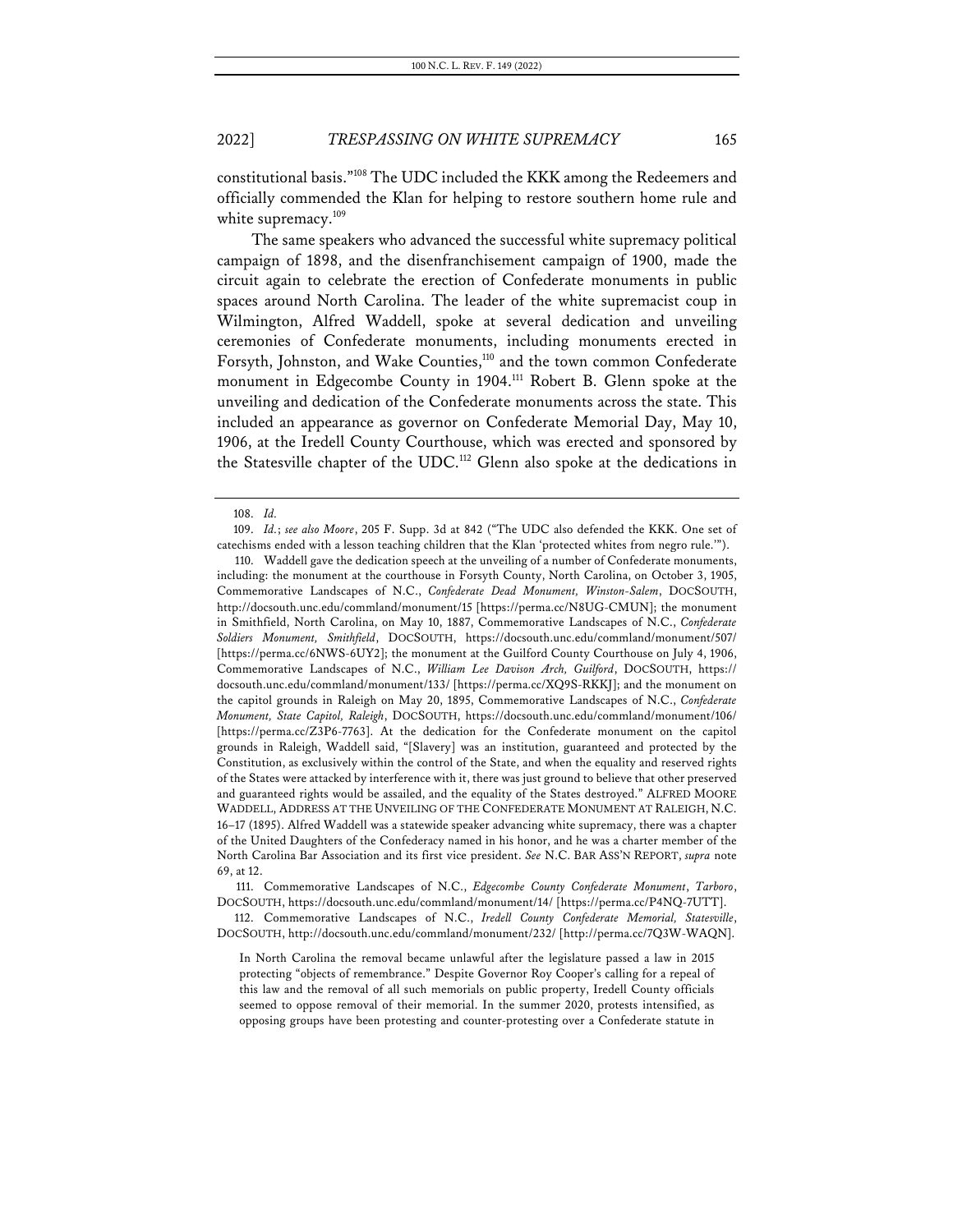Warren County on October 27, 1913,<sup>113</sup> and in Buncombe County, Asheville, on November 8, 1905.114

North Carolina governors appearing at confederate unveilings in their official capacity was a common thread in the early twentieth century and further underscores the deep roots of institutionalized racism in North Carolina. Governor Locke Craig gave a speech at the dedication of the monument to Confederate women in the capitol complex in Raleigh on June 10, 1914,<sup>115</sup> and before the Pitt County Courthouse on November 13, 1914.<sup>116</sup> Craig gave speeches dedicating the Confederate monuments at the Catawba County Courthouse on August 15, 1907,<sup>117</sup> in Louisburg, Franklin County, on May 13, 1914,<sup>118</sup> and at the Rutherford County Courthouse on November 12, 1910.<sup>119</sup> At the latter event, another speaker was future North Carolina Governor Clyde R.

#### *Id.*

Statesville, which has stood since 1905. News reports in March 2021 caused confusion about the possibility of this monument being removed. The reports states that the Iredell County Board of Commissioners passed a resolution supporting removal of the statute with the resolution calling for three steps as officials planned the removal. The first was a request to the city of Statesville to assist in the removal to one of two city owned cemeteries, Fourth Creek Cemetery or Oakwood Cemetery. Second was to consult with The Sons of Confederate Veterans Camp 387 and local Daughters of the Confederacy on the site selection and relocation. Third was for the cost of the relocation to be determined with the move taking places as the funds became available. These reports missed the key point of the resolution. What the commissioners actually voted to do was to pay for the relocation if the statue's owners wanted it to be moved. The owners, United Daughters of the Confederacy and Sons of Confederate Veterans, did not want it to be moved.

<sup>113.</sup> Commemorative Landscapes of N.C., *Warren County Confederate Monument, Warrenton*, DOCSOUTH, https://docsouth.unc.edu/commland/monument/98/ [https://perma.cc/V9WC-NQRL]. That monument was sponsored and built by the Warren Chapter of the United Daughters of the Confederacy. *Id.*

<sup>114.</sup> Commemorative Landscapes of N.C., *Confederate Soldiers Memorial, Rockingham*, DOCSOUTH, https://docsouth.unc.edu/commland/monument/499/ [https://perma.cc/49U7-FDST]. At this unveiling, Governor Glenn appeared with future Governor Lock Craig, another familiar name from the white supremacist speakers' bureau. *Id.*

<sup>115.</sup> Commemorative Landscapes of N.C., *Monument to N.C. Women of the Confederacy, Raleigh*, DOCSOUTH, https://docsouth.unc.edu/commland/monument/99/ [https://perma.cc/U47L-TW7U].

<sup>116.</sup> Commemorative Landscapes of N.C., *Pitt County Confederate Soldiers Monument, Greenville*, DOCSOUTH, http://docsouth.unc.edu/commland/monument/382/ [https://perma.cc/H4ML-JHGL].

<sup>117.</sup> Commemorative Landscapes of N.C., *Catawba County Confederate Soldiers Monument, Newton*, DOCSOUTH, https://docsouth.unc.edu/commland/monument/261/ [https://perma.cc/VSR3-B2G8].

<sup>118.</sup> Commemorative Landscapes of N.C., *Monument to Our Confederate Soldiers, Louisburg, N.C.*, DOCSOUTH, https://docsouth.unc.edu/commland/monument/16/ [https://perma.cc/9QMT-W6X2]. There were approximately 5,000 North Carolinians in attendance at this event. *Id.*

<sup>119.</sup> Commemorative Landscapes of N.C., *Rutherford County Confederate Soldiers Monument, Rutherfordton*, DOCSOUTH, https://docsouth.unc.edu/commland/monument/262/ [https://perma.cc/ B3EA-EPMG]. This monument was sponsored by the Davis-Dickerson-Mills Chapter of the United Daughters of the Confederacy. *Id.* Also speaking at this event was future Governor Clyde R. Hoey. *Id.*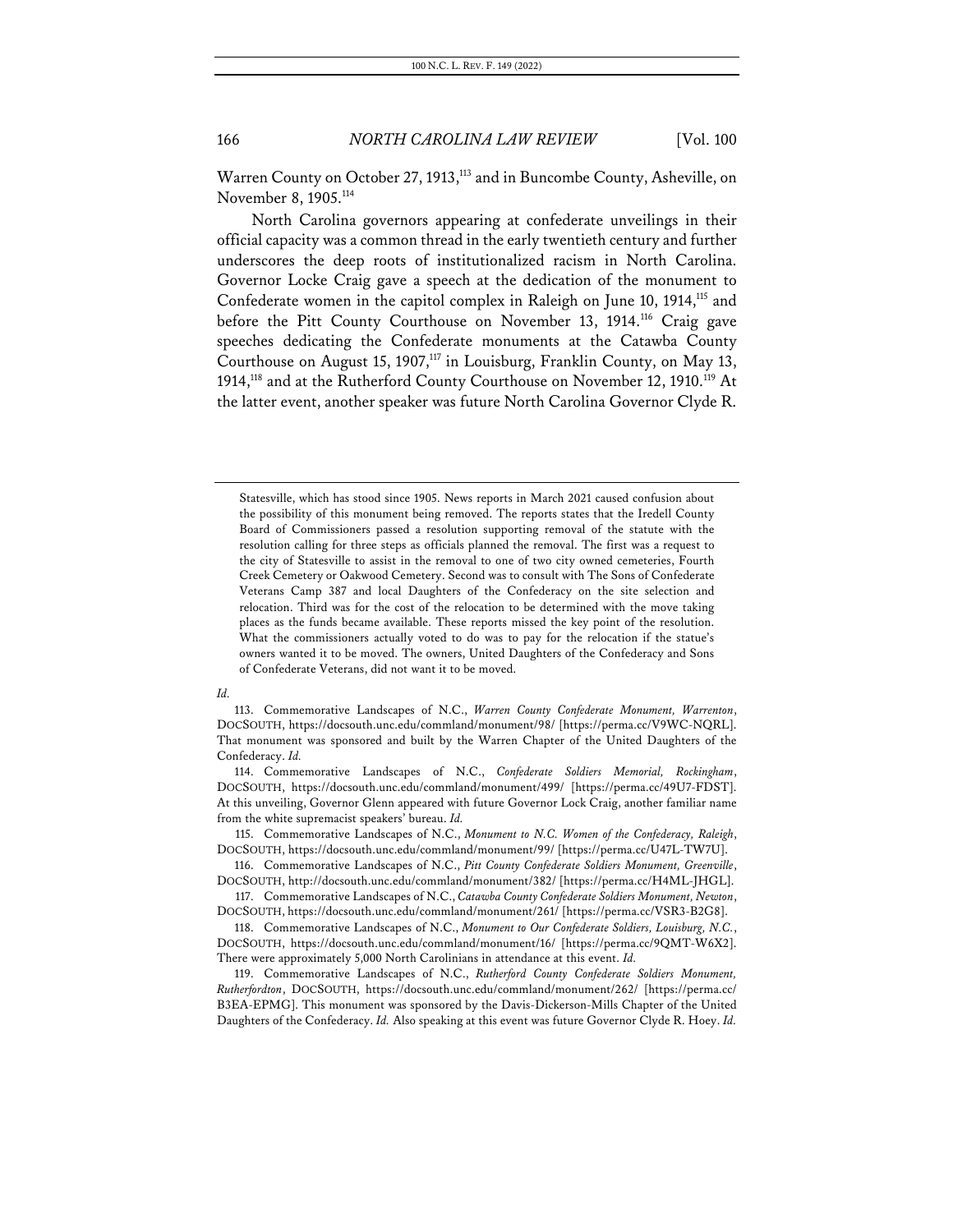Hoey.120 Craig gave a speech in honor of the Joseph Morehead Monument in Greensboro on July 4, 1913, in which he commended the return to "local selfgovernment," saying that after the Civil War the state had "been forced to abandon [that] principle . . . for the reason that a mass of ignorant voters was injected into the body politic."121 This ability to again self-govern was apparently a reference to the 1900 constitutional amendment that disenfranchised African-American voters.<sup>122</sup>

The direct link between white supremacist speakers and the erection of Confederate monuments is explicit: Walter Clark, at one time a North Carolina Supreme Court Justice, gave speeches at the dedications for the Confederate monuments at the Chatham County Courthouse in Pittsboro on August 23, 1907;<sup>123</sup> at the Caldwell County Courthouse on June 3, 1910;<sup>124</sup> at Hertford in Perquimans County on June 12, 1912;<sup>125</sup> at the Pender County Courthouse on May 27, 1914;<sup>126</sup> and at the Burke County Courthouse in Morganton on June 22, 1918. <sup>127</sup> On February 1, 1915, Chief Justice Clark also gave the dedication speech for the monument of North Carolina Supreme Court Justice Thomas Ruffin, a slaveholder from Orange County who wrote opinions upholding the lawfulness of slavery.<sup>128</sup>

Chief Justice Clark was the keynote speaker at the Confederate monument dedication ceremony in Asheboro, on September 7, 1911, in front of the courthouse.<sup>129</sup> He said,

<sup>120.</sup> Commemorative Landscapes of N.C., *Rutherford County Confederate Soldiers Monument, Rutherfordton*, DOCSOUTH, https://docsouth.unc.edu/commland/monument/262/ [https://perma.cc/ B3EA-EPMG].

<sup>121.</sup> Commemorative Landscapes of N.C., *Joseph Morehead Monument, Guilford Courthouse*, DOCSOUTH, https://docsouth.unc.edu/commland/monument/135/ [https://perma.cc/8PLB-6KFC]. 122. *Id.*

<sup>123.</sup> *See* Commemorative Landscapes of N.C., *Confederate Monument, Pittsboro*, DOCSOUTH, https://docsouth.unc.edu/commland/monument/11/ [https://perma.cc/QFT2-UTZP].

<sup>124.</sup> Commemorative Landscapes of N.C., *Caldwell County Confederate Monument, Lenoir*, DOCSOUTH, https://docsouth.unc.edu/commland/monument/220/ [https://perma.cc/6XT6-FX3R]. This monument was sponsored by the Zebulon Baird Vance Chapter of the United Daughters of the Confederacy. *Id.*

<sup>125.</sup> *See* Commemorative Landscapes of N.C., *Confederate Monument, Hertford*, DOCSOUTH, https://docsouth.unc.edu/commland/monument/606/ [https://perma.cc/3D4A-4C7V]. The Hertford monument, dedicated on June 12, 1912, was sponsored by the Perquimans Chapter of the United Daughters of the Confederacy—a common character throughout North Carolina's history of confederate monuments. *See id.*

<sup>126.</sup> Commemorative Landscapes of N.C., *Pender County Confederate Monument, Burgaw*, DOCSOUTH, https://docsouth.unc.edu/commland/monument/514/ [https://perma.cc/B6AF-BZG6].

<sup>127.</sup> Commemorative Landscapes of N.C., *Burke County Confederate Monument, Morganton*, DOCSOUTH, https://docsouth.unc.edu/commland/monument/259/ [https://perma.cc/XJ94-TQRR].

<sup>128.</sup> *See* Commemorative Landscapes of N.C., *Thomas Ruffin Monument, Raleigh*, DOCSOUTH, https://docsouth.unc.edu/commland/monument/152/ [https://perma.cc/T22Y-J92P].

<sup>129.</sup> *See* Commemorative Landscapes of N.C., *Confederate Monument, Asheboro*, DOCSOUTH, https://docsouth.unc.edu/commland/monument/1045/ [https://perma.cc/G874-TEY8]; Walter Clark, Asheboro Dedication Speech (Sept. 2, 1911), *in* COURIER ASHEBORO, Sept. 7, 1911, at 1, 4.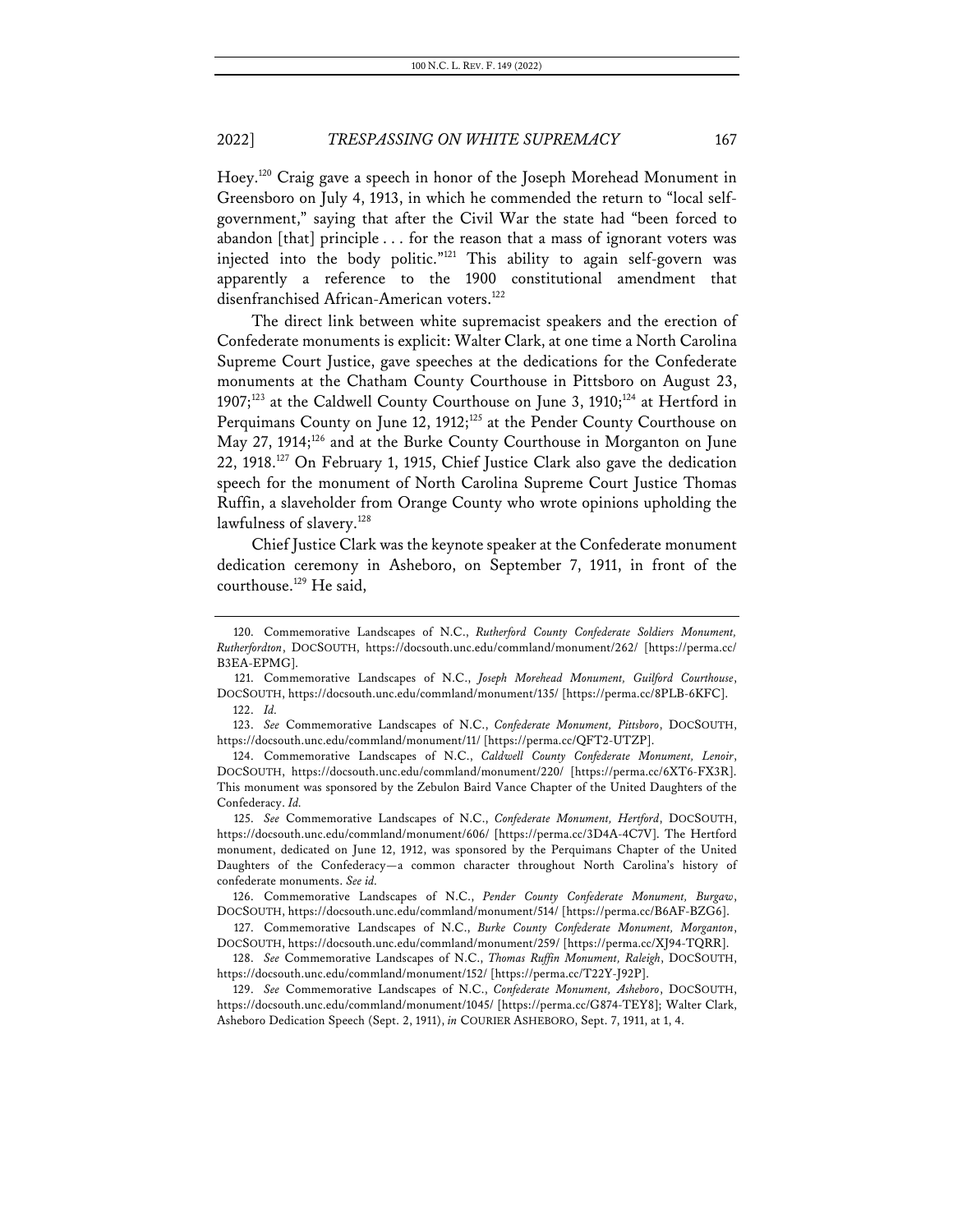In the long centuries that are to come, legend and song in this fair Southland will keep bright the story of the Confederate soldier. . . . You raised up the broken and discarded statues of Law and Order and replaced them with Honor upon their pedestals. You cleared your fields of the brambles that had grown up and your government of the bad men who had climbed to power.<sup>130</sup>

After a long tale of heroic deeds by Confederate soldiers against great odds, Chief Justice Clark complained that "the monuments which the fair hands of our women have caused to be raised to the memory of the Confederate soldiers are not the only ones. The enemy, in sad sincerity, have erected far more costly ones."131 By "enemy," he meant the rights bestowed to Black North Carolinians and the Constitution he swore to protect when he became Chief Justice of the Supreme Court of North Carolina.

Confederate monuments may be whitewashed as complicated pieces that celebrate "heritage, not hate,"132 but their inception betrays an intentional campaign, as evidenced by the timeline and proponents of their creation. Every piece of North Carolina's enduring white supremacist legal history is intentional, connected, and—most harmfully—enduring to this day.

#### IV. ENTRENCHING WHITE SUPREMACY: LEGAL APOLOGISTS

This era also produced early legal apologists: those who ignored the surrounding white supremacist legal system designed to subjugate Black North Carolinians and instead suggested the law is fair and people must simply use the proper channels to rectify any harm or inequalities.

For example, Walter Clark was the Chief Justice of the Supreme Court of North Carolina from 1903 to 1924.<sup>133</sup> He grew up on a wealthy plantation of several thousand acres in Halifax County along the Roanoke River, and his father owned over a hundred slaves on one of the most wealthy plantations in North Carolina.<sup>134</sup> He fought as an officer for the Confederacy in the Civil War.135 Clark held paternalistic views toward Black residents and advanced white supremacy. He wrote during his 1902 campaign for chief justice that "the proper order of things . . . demands Anglo-Saxon supremacy."136 He supported

<sup>130.</sup> Clark, *supra* note 129, at 4.

<sup>131.</sup> *Id.*

<sup>132.</sup> Rick Neale, *Sons of Confederate Veterans Insist It's Heritage, Not Hat*e, FLA. TODAY (Aug. 25, 2017), https://www.floridatoday.com/story/news/2017/08/25/sons-confederate-veterans-insist-its-heri tage-not-hate/546009001/ [https://perma.cc/779T-F5VB].

<sup>133.</sup> Willis P. Whichard, *A Place for Walter Clark in the American Judicial Tradition*, 63 N.C. L. REV. 287, 295 (1985).

<sup>134.</sup> *See id.* at 289.

<sup>135.</sup> James A. Lockhart, Presentation of the Portrait of the Late Chief Justice of the Supreme Court Walter Clark (Oct. 28, 1924), *in* 188 N.C. 839–40 (1924).

<sup>136.</sup> Whichard, *supra* note 133, at 303.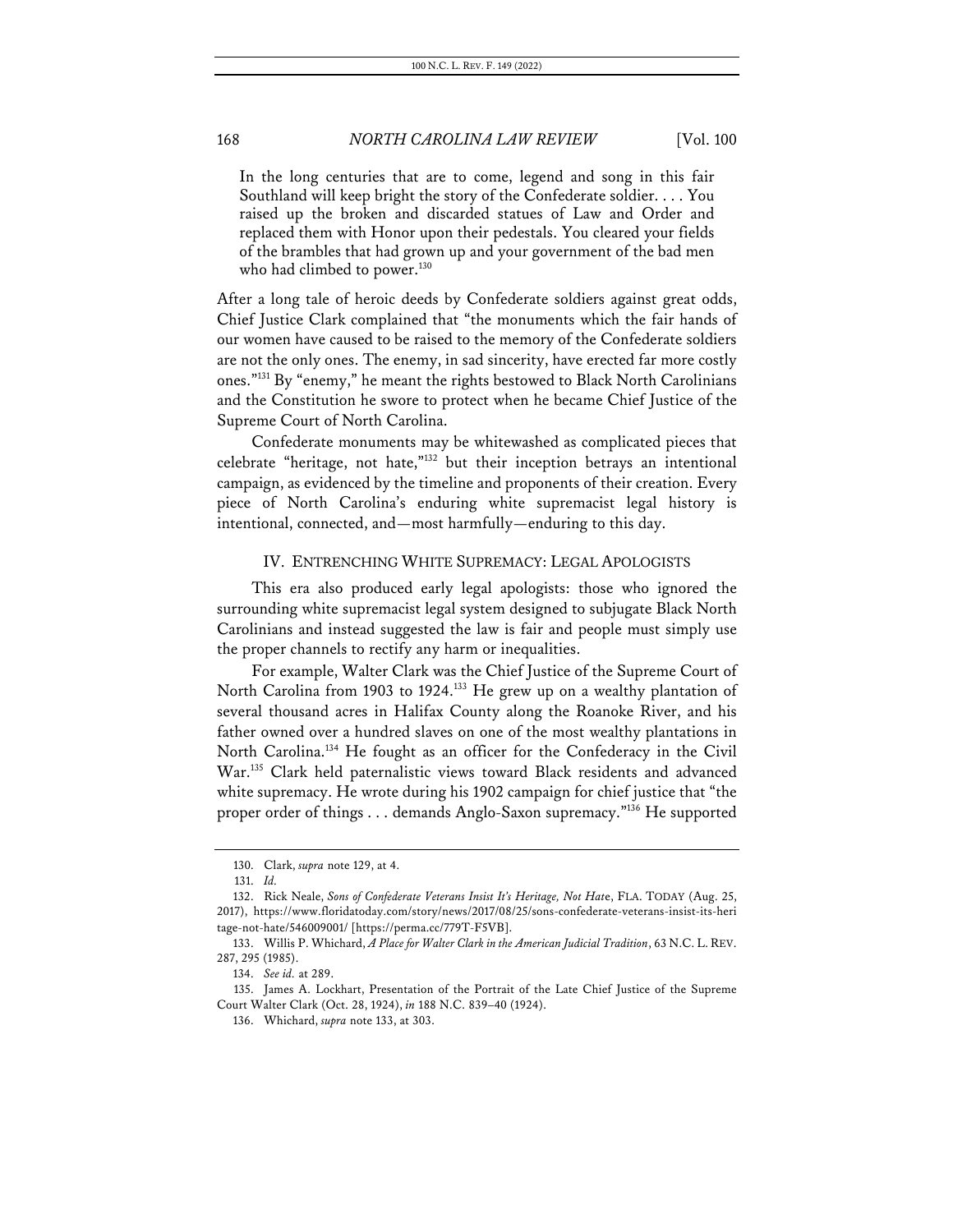giving the right to vote to white women, in part, because it would negate the vote of Black residents, saying in a speech that "the admission of the women to the ballot box will be the only certain guarantee of white supremacy."137

At a commencement speech to Black graduates at St. Augustine's College in Raleigh, Chief Justice Clark made it clear that he supported racially segregated schools, public accommodations, transportation, racial disenfranchisement, and white-only juries in the courts.<sup>138</sup> Chief Justice Clark defended segregated train cars, claiming both a practical explanation and legitimate legal channels for redress:

There has been sometimes complaint as to what is known as the "Jim Crow cars," which are established by law. At the North, where there are few colored people in proportion to the population, the railroads cannot afford to furnish separate cars for them. With us, where nearly one-third of the people are colored, and probably one-fourth of the travelers by rail, it is better for them and the whites that separate cars should be furnished for them. The real objection is that sometimes these cars are inferior to those furnished the whites. This is contrary to the law, which requires the same rate to be charged for fare and the same and equally good accommodations furnished for both races. When this is not done it is not because of the law, but in violation of it, and the remedy is by application to the Corporation Commission to require better accommodations.<sup>139</sup>

Chief Justice Clark's argument that separate cars are necessary given the population breakdowns ignores the underpinning white supremacist belief that Black people and white people should be separated to begin with. Further, arguing that what is at issue is simply inequalities between the two types of cars redirects the argument to a question of condition and not the system that created those conditions. Finally, Chief Justice Clark's argument that application to the Corporate Commission will rectify any ills echoes of counterprotest arguments today: "I don't have a problem with the message, my problem is how they're doing it."

Chief Justice Clark also saw no problem with racial inequality of the law or its application in court. Writing during the same period as Chesnutt, Chief Justice Clark said, "There has been no complaint by the colored people as to partiality in the courts, and I think there has been none as to any inequality in

<sup>137.</sup> *Id.*

<sup>138.</sup> *See generally* Walter McKenzie Clark, Chief Just. N.C. Sup. Ct., Commencement Address at St. Augustine's School: The Negro in North Carolina and the South. His Fifty-Five Years of Freedom and What He Has Done (May 26, 1920), https://docsouth.unc.edu/nc/staugust/clark.html [https:// perma.cc/76B9-7BFJ].

<sup>139.</sup> *Id.* at 7.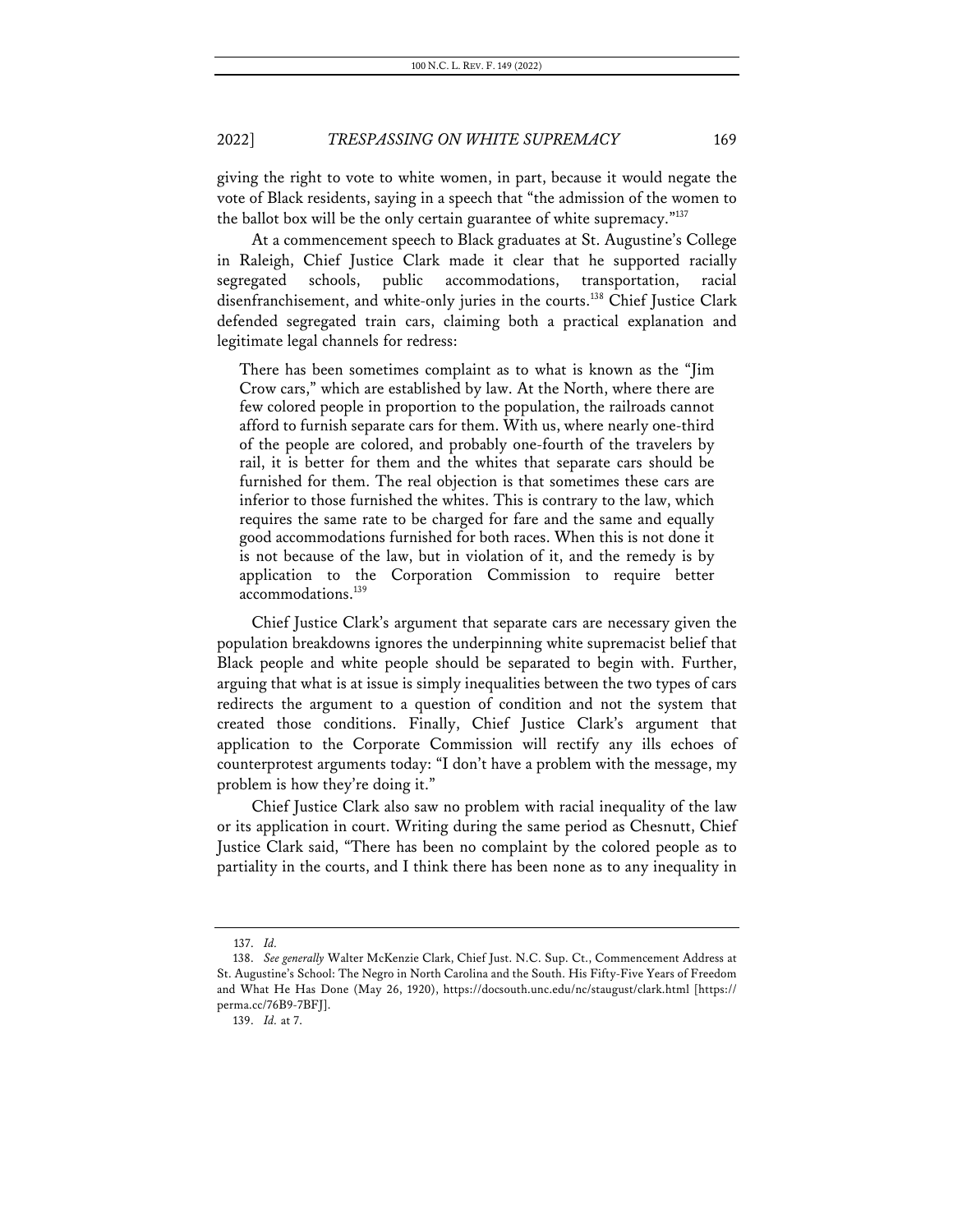the laws."140 He explained that Black people do not need to serve on juries, because

a colored man may have differences with a white man, as will happen between any two men, but when they go into the courthouse to have it settled every man knows that colored men are at no disadvantage. The white men on the jury, with the pride of the Anglo-Saxon race, will see that equal and exact justice is done, and if ever I have seen any partiality shown it is that if the juries and the judges have tipped the scales at all, it has been in favor of the colored men upon the innate belief that if any advantage has been taken it has been by the white man by reason of his advantages.141

As to lynchings, Chief Justice Clark explained that

[t]here has been complaint as to lynchings, but that is not a matter of law, but lawlessness, which officials have endeavored to prevent and have done so whenever they could. There have been lynchings of white people as well as of colored. This is not a matter of race but of the lawless passions of men who believe that prompt action is necessary because the processes of the courts, often uncertain, are often too long delayed. Personally I believe that the true cure for lynching is in the promptest and most efficient execution of the laws.<sup>142</sup>

Black people, who supposedly enjoyed equal protection under the law and allegedly were under the protection of law enforcement, were killed without judicial process and thus with the implicit consent of the judicial system.

In his legal opinions, as in his public speeches, Chief Justice Clark was a vector for the institutionalization of white supremacy in the courts and the law. In *State v. Wolf*,<sup>143</sup> Chief Justice Clark upheld the conviction of a Native American man who refused to send his child to school under a law compelling Native American children to attend school.<sup>144</sup> Chief Justice Clark held that the discriminatory nature of the law did not violate the North Carolina Constitution because "[t]he Constitution does provide (article 9, § 2): 'The children of the white race and the children of the colored race shall be taught in separate public schools, but there shall be no discrimination in favor of, or to the prejudice of either.'"145

In State v. Darnell,<sup>146</sup> Chief Justice Clark reversed the criminal conviction of a Black resident of Winston, North Carolina, for violating the city ordinance

<sup>140.</sup> *Id.*

<sup>141.</sup> *Id.*

<sup>142.</sup> *Id.*

<sup>143.</sup> 145 N.C. 440, 59 S.E. 40 (1907).

<sup>144.</sup> *Id.* at 440, 59 S.E. at 42.

<sup>145.</sup> *Id.*

<sup>146.</sup> 166 N.C. 300, 81 S.E. 338 (1914).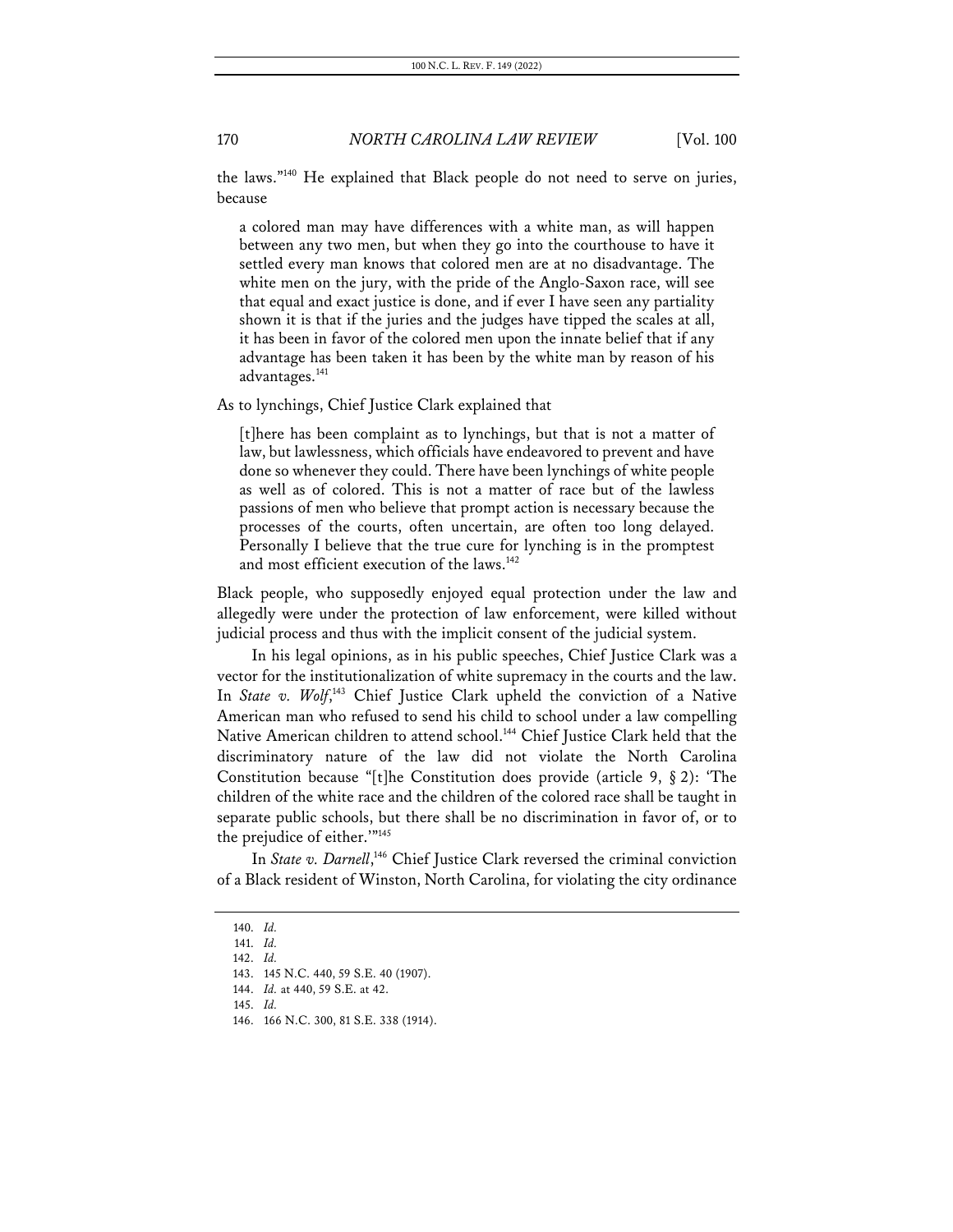prohibiting a Black person from occupying a residence on streets where more white people live.<sup>147</sup> Chief Justice Clark overturned the conviction on the grounds that the city did not have authority to pass such a law of general welfare, and only the General Assembly could pass such a law.<sup>148</sup> This was no victory for desegregation, as Chief Justice Clark noted that "[t]here is no question that legislation can control social rights by forbidding intermarriage of the races, and in requiring Jim Crow cars and in similar matters."<sup>149</sup>

In *Johnson v. Board of Education*,<sup>150</sup> the Supreme Court of North Carolina interpreted three provisions of the North Carolina Constitution: Article 9, Section 2, which provided for separate schools for white and Black children; Article 14, Section 8, which prohibited interracial marriage; and Article 14, Section 8, which defined whiteness as a person with no "negro blood in his veins, however remote the strain."151 The question before the court was whether a child born of a lawful marriage (more than third generation African American heritage), but who had some "negro blood in his veins," could still be barred from public schools. In other words, could a child be prohibited from attending the white school because their mother "has less than one-eighth admixture of negro blood"?152 The constitutional provision on marriage meant the marriage was lawful under the constitution, but the provision on schools barred from schools children who had any African American ancestry whatsoever.<sup>153</sup> The court held that it was lawful to bar from school the child with any African American ancestry whatsoever, and Chief Justice Clark concurred in that result.154 Chillingly, the opinion ends with this explanation:

Even considering alone the welfare of the two races, and following the maxim, "The greatest good to the greatest number," as said by the court in Plessy's Case, it would seem to be far better that the children of the two races should each be segregated than that a large majority of those attending the public schools should be denied educational advantages. It avoids the disastrous results of racial antagonisms, which cannot be removed by legislation, and does not withdraw from either race any of the equal benefits of education conferred by the Constitution and guaranteed by the laws of the land. This policy of racial separation in the schools is not only fixed by law in plain terms, but is commended by

<sup>147.</sup> *Id.* ("In 1913 the defendant, William Darnell, a colored man, moved his family into a house on Highland Avenue, to occupy it as a residence. At that time in the other houses on that street and block there were more white families than colored.").

<sup>148.</sup> *Id.* at 305–06, 81 S.E. at 340.

<sup>149.</sup> *Id.* at 304, 81 S.E. at 340.

<sup>150.</sup> 166 N.C. 468, 82 S.E. 832 (1914).

<sup>151.</sup> *Id.* at 468, 82 S.E. at 833.

<sup>152.</sup> *Id.*

<sup>153.</sup> *See id.*

<sup>154.</sup> *Id.*, 82 S.E. at 835.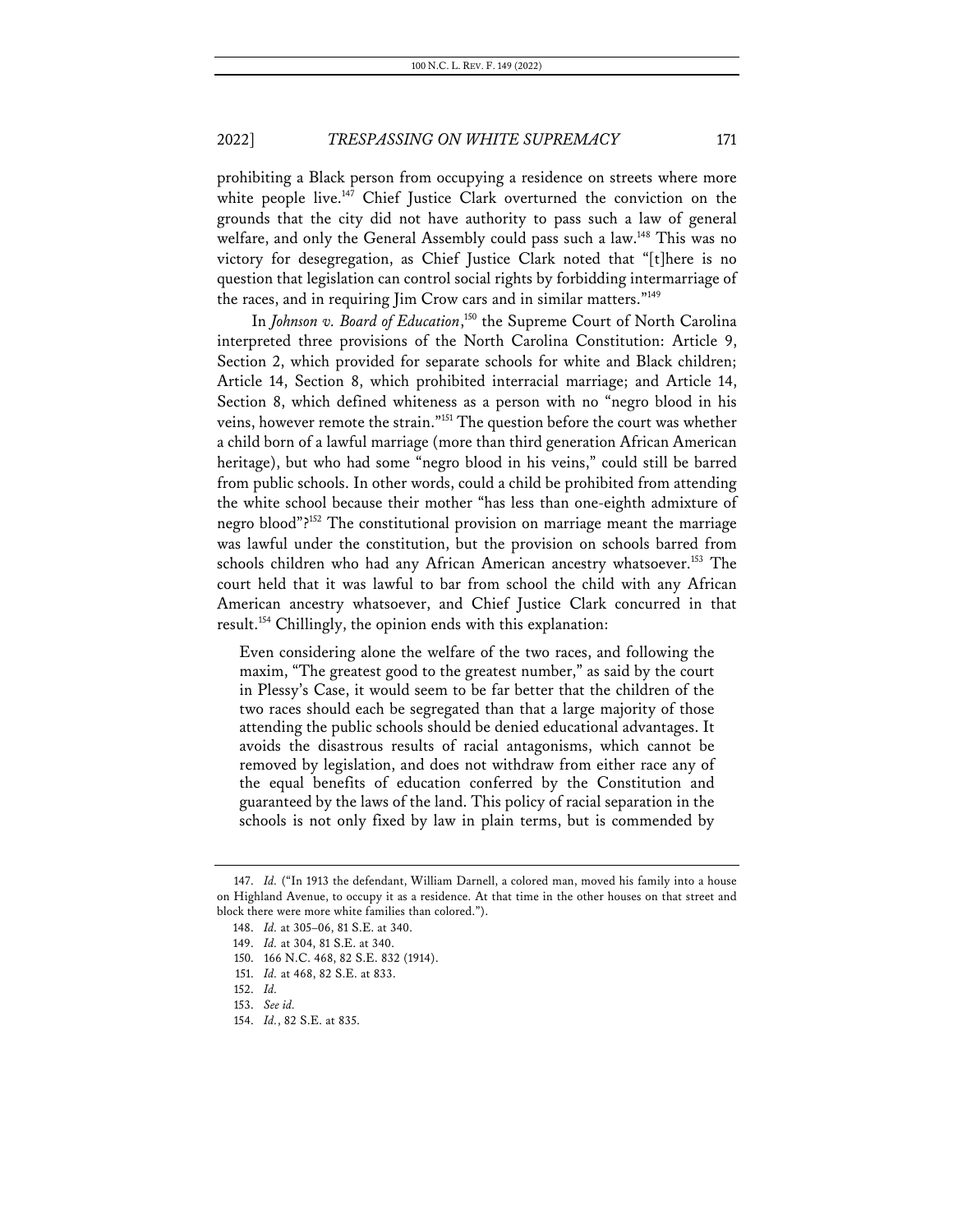every consideration upon which the prosperity and happiness of the two races are founded. Living side by side in a free country, with equal rights before the law, it is a just and wise policy that provides for the maintenance of that harmony between the two races which is so essential to their friendly relations and to the peace and welfare of both.<sup>155</sup>

To summarize this brief legal history of white supremacy, the Reconstruction era promoting racial equity allowed for a fusion of white Populist and Black Republican politics that outnumbered and defeated the white ruling elite. To regain power, the white ruling elite propagated myths of Black violence while enacting intimidation and violence on entire Black communities. They wrote laws to consolidate their ill-gotten power and criminalize Blackness, an essential element to the white supremacists' gambit. White supremacists enacted and enforced certain laws while misapplying and refusing to enforce the law against those who terrorized Black communities. White supremacists used fraud and violence to win politically. Legislators disenfranchised and criminalized Black North Carolinians to put them back in chains and lease them for labor, directly replacing the system of slave ownership with convict leasing. Prosecutors and sheriffs refused to prosecute members of mobs who engaged in extrajudicial lynching. Members of the judicial branch upheld racially discriminatory laws. The law was used to institutionalize white dominance and harm Black people and was not available to protect Black North Carolinians from white crime.

# V. THE STRUCTURE OF WHITE SUPREMACY STILL OPERATES IN OUR LEGAL SYSTEMS AND INSTITUTIONS

This codified and institutionalized white supremacy prevented society from undoing the harmful legacy of slavery. It also prevented Black people from accumulating generational wealth and engaging in the political process to bring education, housing, and equal employment opportunity to the Black community. Today, despite the removal of facially discriminatory laws, substantial racial disparities still exist in every major institution, including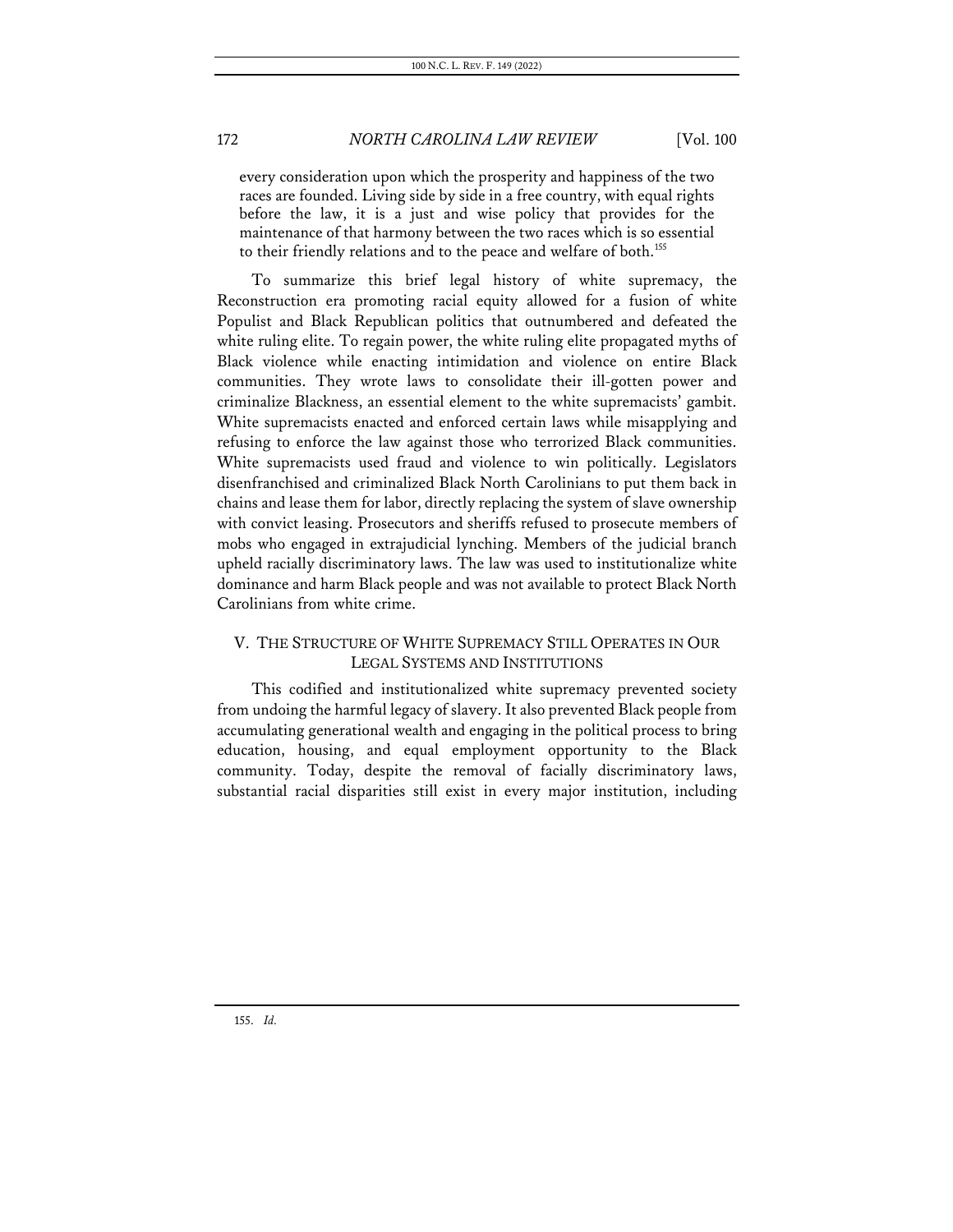voting,<sup>156</sup> education,<sup>157</sup> housing,<sup>158</sup> the criminal justice system,<sup>159</sup> health care,<sup>160</sup> employment,<sup>161</sup> and environmental land use.<sup>162</sup> Within each of these systems we

157. *See* NICHOLAS P. TRIPLETT & JAMES E. FORD, E(RACE)ING INEQUITIES: THE STATE OF RACIAL EQUITY IN NORTH CAROLINA PUBLIC SCHOOLS 4–6 (2019); GENE R. NICHOL, THE FACES OF POVERTY IN NORTH CAROLINA: STORIES FROM OUR INVISIBLE CITIZENS 144 (2018) ("Black children attend, very disproportionately, North Carolina's highest poverty public schools."); ETHAN ROY & JAMES E. FORD, DEEP ROOTED: A BRIEF HISTORY OF RACE AND EDUCATION IN NORTH CAROLINA (2019), https://www.ednc.org/deep-rooted-a-brief-history-of-race-and-educa tion-in-north-carolina/ [https://perma.cc/WG7F-5CSF]. Black students also account for a disproportionately higher number of suspensions. NICHOL, *supra*, at 144.

158. *See* NICHOL, *supra* note 157, at 43 ("Almost three times as many African Americans' home mortgages are underwater in the state."). *See generally* RICHARD ROTHSTEIN, THE COLOR OF LAW: A FORGOTTEN HISTORY OF HOW OUR GOVERNMENT SEGREGATED AMERICA (2017) (detailing how federal housing policies created segregation and undermined the ability of Black families to own homes).

159. *See* NICHOL, *supra* note 157, at 144 ("The North Carolina Department of Correction reports a prison population of about 38,000. A startling 57 percent of the inmates are African American, though 23 percent of the state's population is black . . . . A heavily racialized mass incarceration markedly affects the economic prospects of virtually every community in North Carolina.") *See generally* MICHELLE ALEXANDER, THE NEW JIM CROW: MASS INCARCERATION IN THE AGE OF COLORBLINDNESS (10th anniversary ed. 2020) (describing how mass incarceration today serves the same purpose that slavery and Jim Crow did: maintaining a racial caste system).

160. *See* NICHOL, *supra* note 157, at 145. ("Unsurprisingly, perhaps, other large empirical studies reveal dramatically disparate results for North Carolina whites and blacks in employment, contracting, housing, health care, education, and access to credit.").

161. *Id.* at 143 ("More than twice as many African American Tar Heels live in poverty as whites. The differential is even starker for children. Almost three times as many black kids as white ones in live in poverty. . . . Two and a half times as many blacks are unemployed as whites.").

162. *See* Darryl Fears & Brady Dennis, *How a Protest in a Black N.C. Farming Town Nearly 40 Years Ago Sparked a National Movement*, WASH. POST (Apr. 6, 2021), https://www.washingtonpost .com/climate-environment/interactive/2021/environmental-justice-race/ [https://perma.cc/9ZRG-SW X9 (dark archive)] ("Today, Black people are nearly four times as likely to die from exposure to pollution than White people."); ROBERT D. BULLARD, DUMPING IN DIXIE: RACE, CLASS AND ENVIRONMENTAL QUALITY 1 (3d ed. 2000) ("An abundance of documentation shows blacks, lowerincome groups, and working-class persons are subject to disproportionately large amount of pollution and other environmental stressors in their neighborhoods as well as in their workplaces."); NICHOL, *supra* note 157, at 155–56 ("Dramatic differences in rates of poverty, child poverty, unemployment, median income, wealth, hunger, home foreclosure, health insurance coverage and outcomes, education, arrests, convictions, imprisonment, and the collateral consequences attendant to interaction with the criminal justice system reflect a social, legal, and economic structure that results, on average, in hugely disparate opportunities, expectations, and outcomes for black and white North Carolinians.").

<sup>156.</sup> When Republicans took control of the North Carolina General Assembly in 2013 they began passing voting law amendments which required state-issued photo identification, cut early voting, eliminated same-day registration, and took away automatic voting restoration rights for ex-felons. WILLIAM J. BARBER II WITH JONATHAN WILSON-HARTGROVE, THE THIRD RECONSTRUCTION: MORAL MONDAYS, FUSION POLITICS AND THE RISE OF A NEW JUSTICE MOVEMENT 98 (2016). A three-judge state court panel recently struck down the voter identification provision as unconstitutional because it was racially discriminatory. Will Doran, *Why a State Court Ruled NC's Voter ID Law Is Racially Discriminatory and Unconstitutional*, NEWS & OBSERVER (Sept. 20, 2021, 12:23 AM), https://www. newsobserver.com/news/politics-government/article254318478.html [https://perma.cc/7RV6-XEMG (staff-uploaded, dark archive)].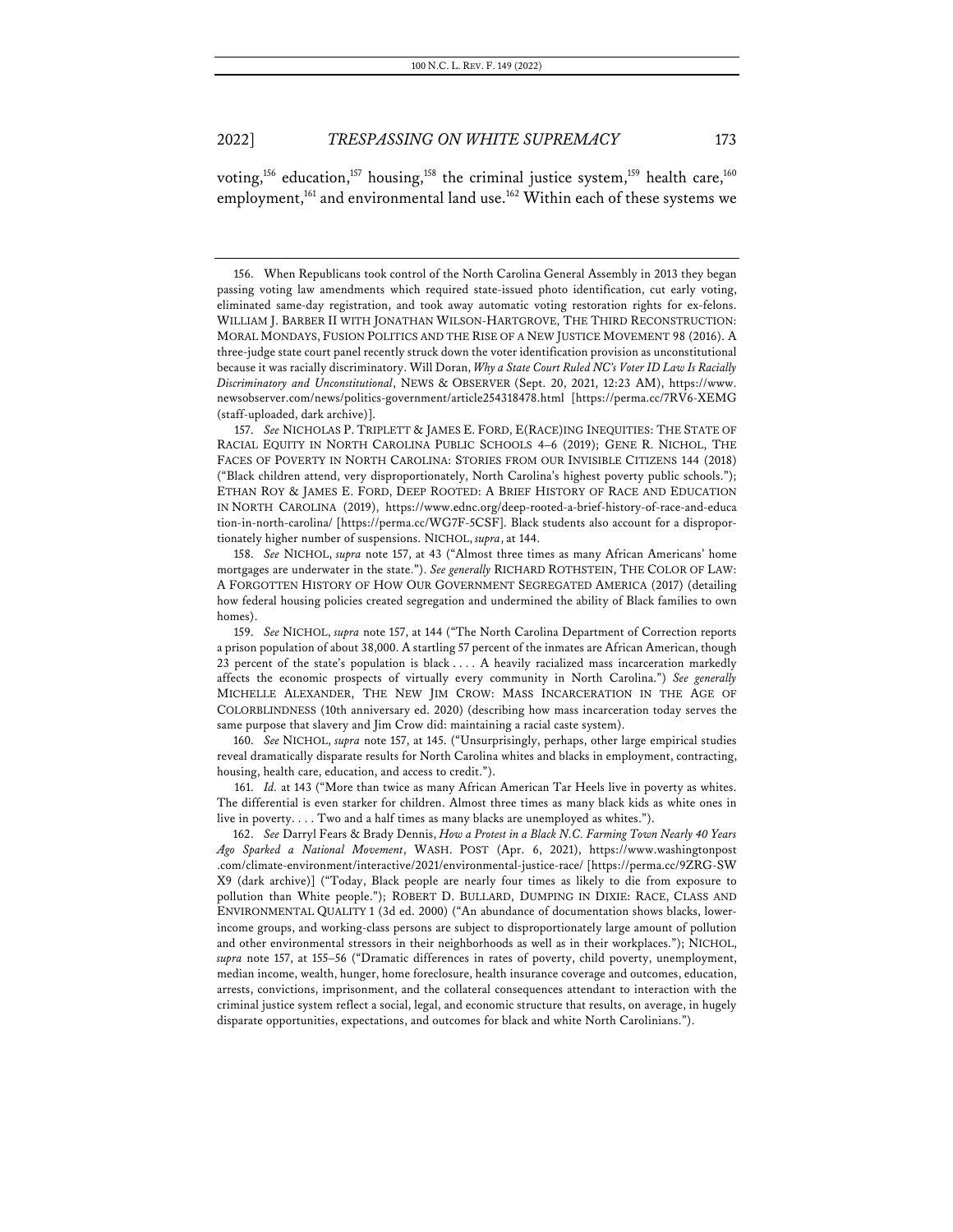can see how the seeds of white supremacy grew into permanent and persistent racial inequality.

In efforts to disenfranchise the electorate, many conservatives of today use the same playbook as the white supremacists of the past when it comes to making it harder for Black people to vote. When Republicans took control of the North Carolina General Assembly in 2013, they began passing voting law amendments which required state-issued photo ID, cut early voting, eliminated same-day registration, and took away automatic voting restoration rights for exfelons.163 These changes to the voting laws echo the same kind of "race-neutral" provisions the white supremacists employed to disenfranchise Black voters in the early twentieth century. The racial motivation of these reforms has been exposed in a variety of contexts, and recently a three-judge North Carolina state court panel struck down the voter ID provision as unconstitutional because it was racially discriminatory.<sup>164</sup>

The criminal justice system is an institution still deeply entrenched in its white supremacist history. Racial disparities, racial profiling, use of force, and incarceration echo the racialized criminal stereotypes that justified white supremacy in the first place and supported the system of convict leasing and criminal debtors' prisons at the turn of the nineteenth century. While operating under a different name, the convict leasing system persists via the U.S. Constitution.165 Those disparities are still with us in the form of racial disparities in the use of force and incarceration<sup>166</sup> and accepted practices of extracting free labor from Black North Carolinians. The structures of Jim Crow still cast the outline of broad shadows upon our present institutions and systems that still persist in generating gross racial disparities.

The three North Carolina protest movements that we will describe in Part VI of this Article—the Moral Monday Movement, Black Lives Matter, and the

<sup>163.</sup> BARBER WITH WILSON-HARTGROVE, *supra* note 156, at 97–98.

<sup>164.</sup> Will Doran, *Panel of Judges Strikes Down North Carolina's Voter ID Laws*, NEWS & OBSERVER (Sept. 18, 2021), https://infoweb.newsbank.com/apps/news/document-view?p=AMNEWS&t=pub name%3ARLOB%21News%2B%2526%2BObserver%252C%2BThe%2B%2528Raleigh%252C%2BNC %2529&sort=YMD\_date%3AD&maxresults=20&f=advanced&val-base-0=Will%20Doran&fld-base-0=Author&docref=news/1851A4C6C24A5978 [https://perma.cc/W6K6-328B (staff-uploaded, dark archive)]; *see also* Final Order and Judgment, Holmes v. Moore, No. 18 CVS 15292 (N.C. Super. Ct. Sept. 17, 2021).

<sup>165.</sup> U.S. CONST. amend. XIII, § 2.

<sup>166.</sup> *See generally* ALEXANDER, *supra* note 159 (describing how mass incarceration today serves the same purpose that slavery and Jim Crow did: to maintain a racial caste system); JAMES FORMAN JR., LOCKING UP OUR OWN: CRIME AND PUNISHMENT IN BLACK AMERICA (2017) (grappling with why Black officials supported the punitive war on drugs and tough-on-crime initiatives given the disproportionate impact mass incarceration has on Black Americans); DANIELLE SERED, UNTIL WE RECKON: VIOLENCE, MASS INCARCERATION AND A ROAD TO REPAIR (2019) (connecting the rise in mass incarceration with the United States' history of racial inequity that includes Jim Crow, convict leasing, and slavery); ANGELA DAVIS, *Introduction* to POLICING THE BLACK MAN, *supra* note 97 (exploring and explaining the policing of Black men through the criminal system).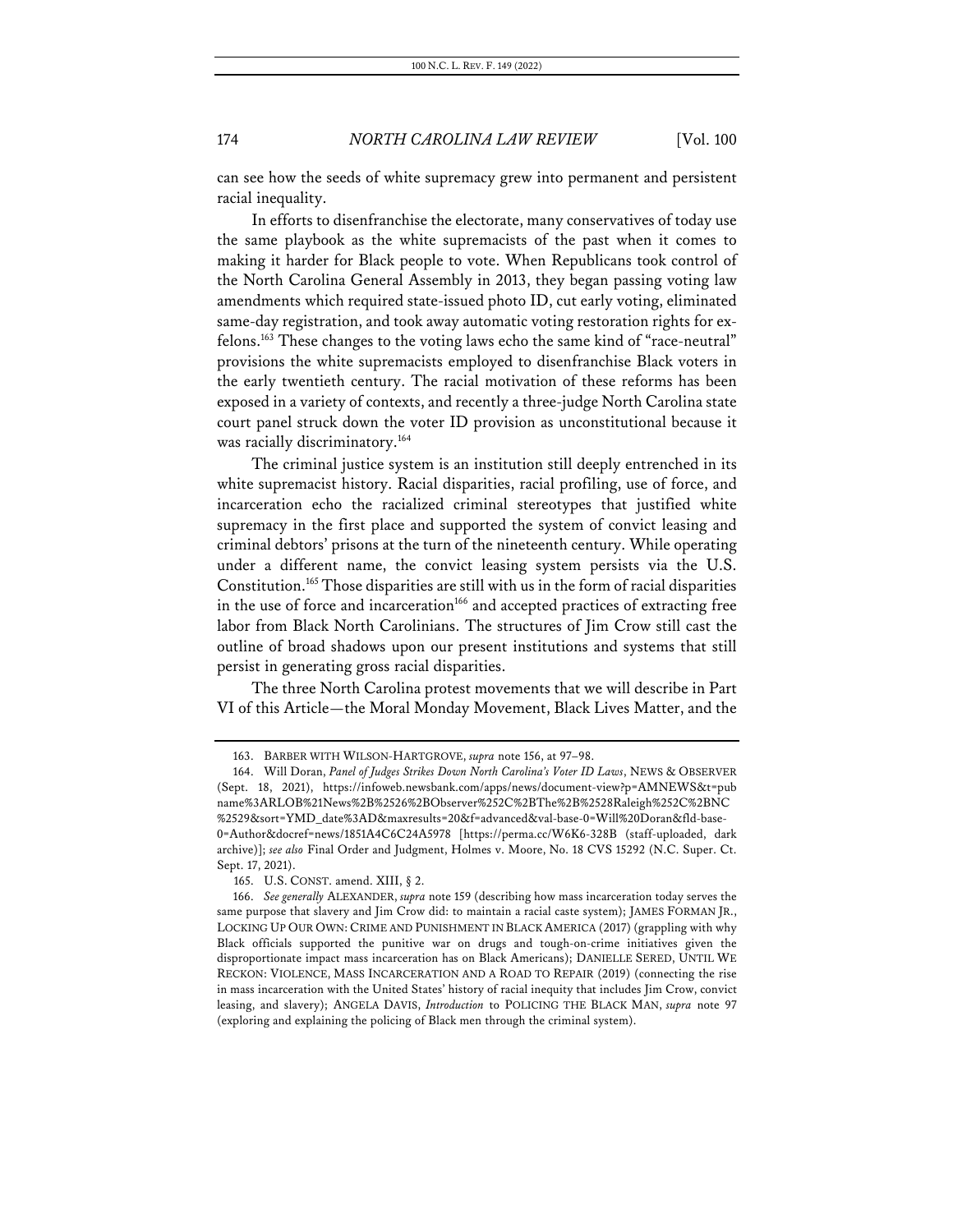Confederate monument removal protests—highlight and make visible the historic scars of white supremacy and suggest the kind of reforms necessary to clear the invasive weeds of white supremacy from our current legal system.

Moral Monday protesters, Black Lives Matter protesters, and Confederate monument protesters understand the insidiousness of white supremacy and the ways which it makes their protests necessary.

Leaders of Moral Monday articulate their movement in terms of launching a "Third Reconstruction" for America on the issue of racial equality.<sup>167</sup> According to Dr. Reverend William J. Barber, II, "we are participating in the embryonic stages of a Third Reconstruction."168 The Moral Monday protests were aimed at bringing Fusion politics into the General Assembly in order to address voting rights, public education, and criminal justice reform. In our current time there are, as Reverend Barber explains,

many tributaries that run toward the great stream of justice throughout America—whether in the Hands Up, Don't Shoot, I Can't Breathe, and Black Lives Matter movements; the fast-food workers' Raise Up and minimum wage movements; the voting rights and People Over Money movements; the women's rights and End Rape Culture movements; the LGBTQ equality movements; the global movement to address climate change; or the immigrant rights, Not One More movements. Within the framework of a Third Reconstruction, we see how all of our movements

<sup>167.</sup> BARBER WITH WILSON-HARTGROVE, *supra* note 156, at 121. The Second Reconstruction marked the next historic attempt to advance the rights and welfare of African Americans during the civil rights movement of the 1960s. See MANNING MARABLE, RACE, REFORM, AND REBELLION: THE SECOND RECONSTRUCTION IN BLACK AMERICA, 1945–1982, at 1 (1984), https://www.nypl.org/sites /default/files/marable\_-\_prologue.pdf [https://perma.cc/V97N-27K7] ("[T]he Second Reconstruction was a series of massive confrontations concerning the status of the Afro-American and other national minorities (e.g. Indians, Chicanos, Puerto Ricans, Asians) in the nation's economic, social and political institutions."). Another reactionary white supremacy effort arose in response to advances of the civil rights era in the form of the assassination of Black leaders, *see Civil Rights Martyrs*, S. POVERTY L. CTR., http://www.splcenter.org/what-we-do/civil-rights-memorial/civil-rights-martyrs [https://perma .cc/E9PQ-ALSJ] (detailing the lives of individuals who lost their lives during the civil rights movement, from 1954 to 1968); prolonged and sustained resistance to school desegregation, *see* generally *Brown v. Board: Timeline of School Integration in the U.S.*, LEARNING FOR JUST. (2004), https://www.learningforjustice.org/print/11368 [https://perma.cc/S675-PVS9] (providing a timeline of school desegregation from 1849 to 2007); regressive tax policies, *see* Stanley S. Surrey, *Federal Tax Policy in the 1960's*, 15 BUFF. L. REV. 477, 477 (1966) (describing the shift in tax policy in the 1960s); increased privatization, *see* Jeffrey R. Henig, *Privatization in the United States: Theory and Practice*, 104 POL. SCI. Q. 649, 668 (1989–1990) (describing how privatization provided a unifying force in the late 1960's); racial housing discrimination, *see generally* ROTHSTEIN, *supra* note 158 (describing federal housing discrimination in the United States); the war on drugs and mass incarceration, *see generally* ALEXANDER, *supra* note 159 (characterizing mass incarceration as racialized social control); and continued racial economic inequality.

<sup>168.</sup> BARBER WITH WILSON-HARTGROVE, *supra* note 156, at 121.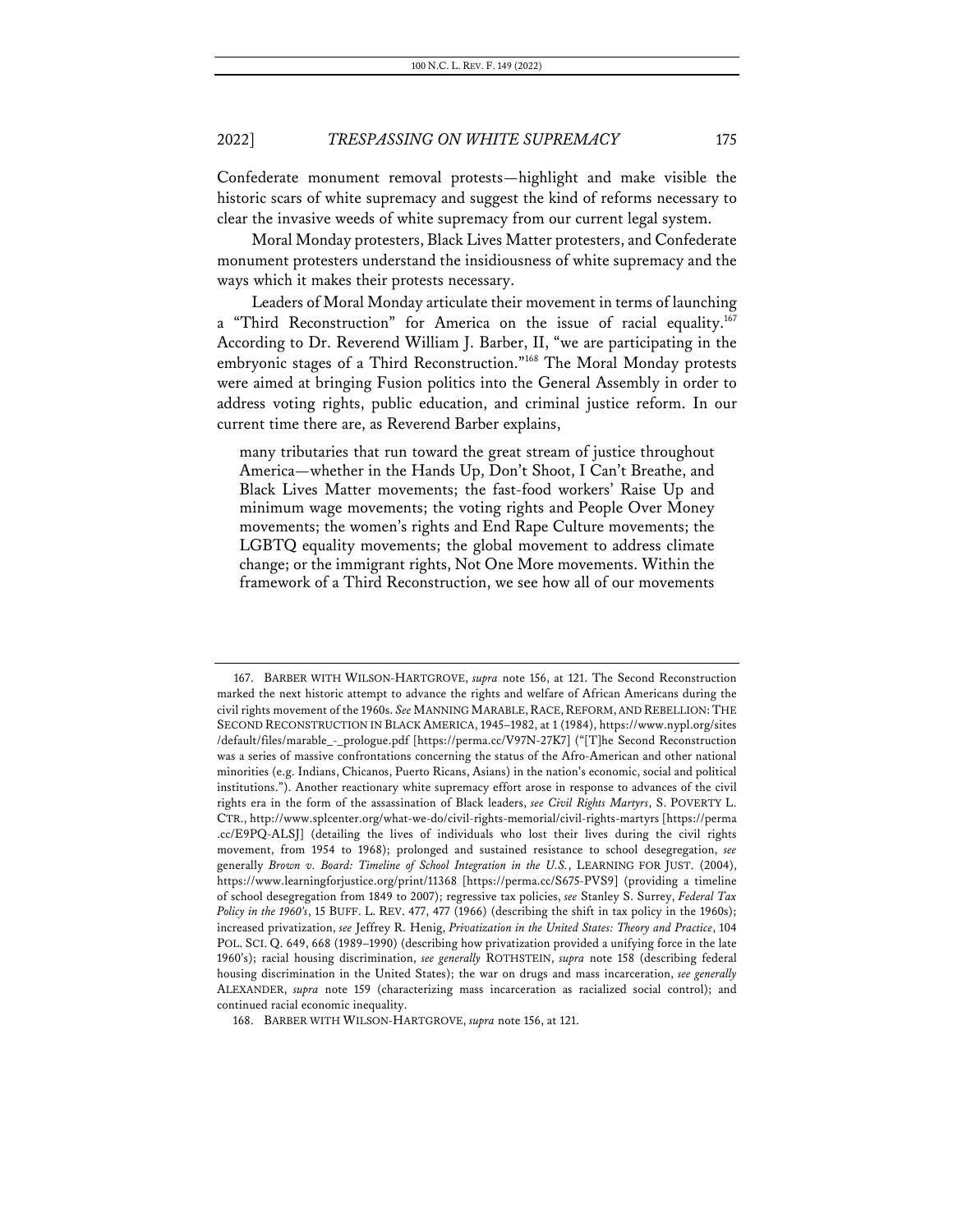are flowing together, recognizing our intersectionality creates the opportunity to fundamentally redirect America.<sup>169</sup>

The same issues which were the focus of the white supremacy reaction to the First Reconstruction persist today in voting rights, education, law enforcement, racialized mass incarceration, and living wage employment.<sup>170</sup> The Moral Monday protestors' goal is to pull North Carolina out of the wreckage of its legacy of white supremacy and continue the historic work of rebuilding North Carolina into a beloved community.

Similarly, Black Lives Matter protesters exercise First Amendment speech in the street as a result of police violence towards Black and Brown communities, understanding how the history of race impacts policing and the criminal justice system. As discussed above, racial stereotypes of dangerous Black men as rapists or vagrants were used to justify police and prosecution policies that reenslaved Black North Carolinians. Conversely, Black communities enjoyed no protection under the law historically, as lynching was tolerated by the law and white prosecutors.

Many Black Lives Matter protesters argue this echoes true today in the failure to prosecute police officers who murder or harm Black men. That is why Reverend Drumwright, an organizer of a protest in Graham, North Carolina, evoked the memory of Wyatt Outlaw, the Black town commissioner and constable who was lynched by the Ku Klux Klan in 1870 for standing up to white supremacist intimidation.<sup>171</sup> "We are going to march to this courthouse," Drumwright said,

We're going to take the same route that Wyatt Outlaw took when he traveled down North Main Street to be hung in this same space where this Confederate statute stands right now. We are going to dignify his body being on the line for our bodies out here and demand justice for Alamance County, for justice around this monument.<sup>172</sup>

As with the other two movements, and almost by definition, the protesters against Confederate monuments also understand the connection between the

<sup>169.</sup> *Id.* at 121–22.

<sup>170.</sup> *Id.* at 97–99, 117.

<sup>171.</sup> Jordan Green, *Federal Judge Orders Graham To Suspend Enforcement of Its Restrictive Protest Ordinance*, TRIAD CITY BEAT (July 6, 2020), https://triad-city-beat.com/federal-judge-orders-grahamrestrictive-protest-ordinance/ [https://perma.cc/BMU4-ALQT] [hereinafter Green, *Graham Ordinance*]; Jordan Green & Brian Clarey, *Graham Redux: 650 March for Voting Rights and Police Reform*, TRIAD CITY BEAT (Nov. 3, 2020), https://triad-city-beat.com/graham-redux/ [https://perma.cc/ 4BYW-FBNK] ("'People in Alamance County don't feel safe,' [Drumwright] said. 'If you're Black in Alamance County, if you're Hispanic, you don't feel safe calling the police. Every demonstration we've done throughout this entire summer I've been told by people I look up to not to do it,' he said. 'We need the organizers of yesterday to know the organizers of today are not going to stop until we see justice for the next generation.'").

<sup>172.</sup> Green, *Graham Ordinance*, *supra* note 171.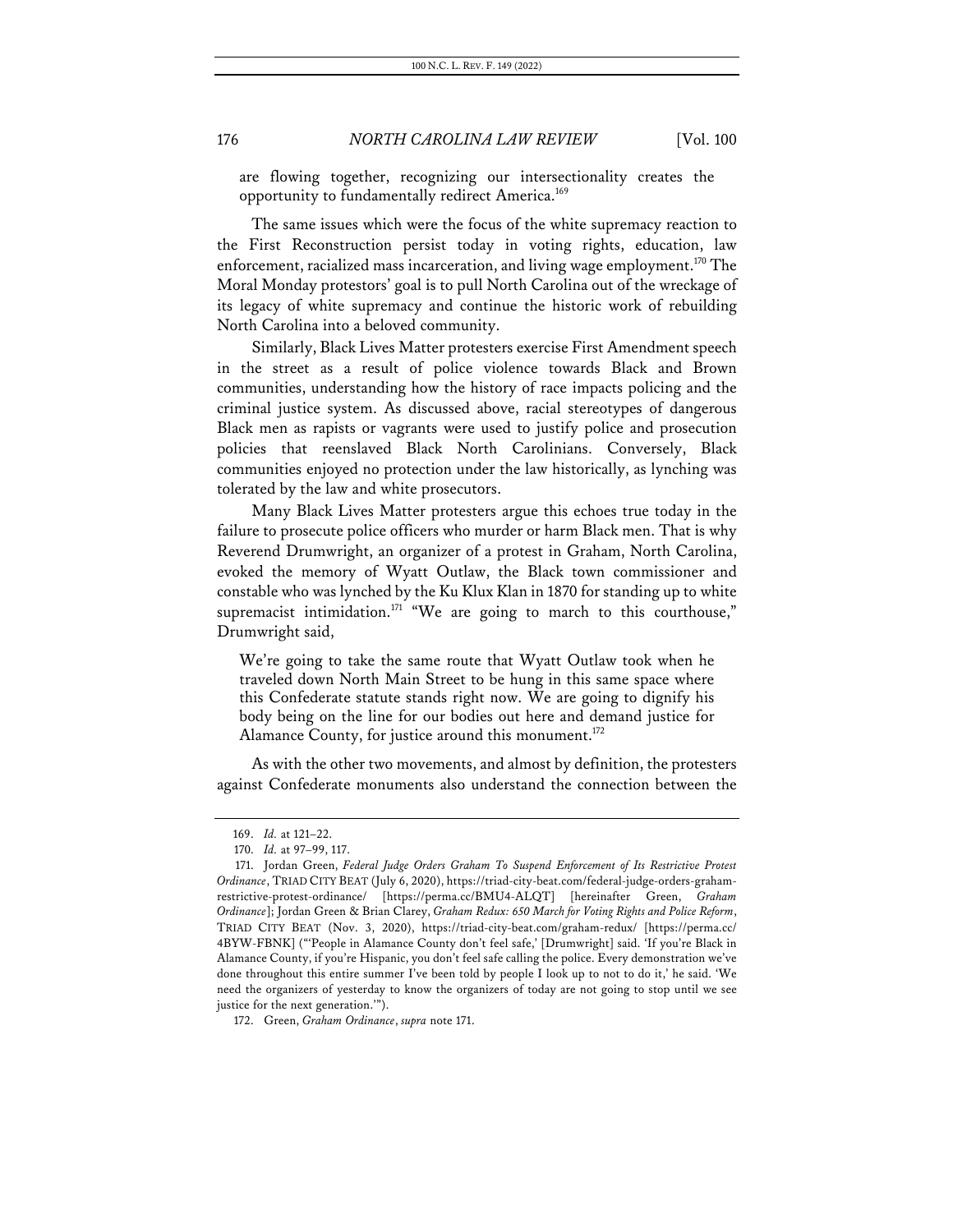history of white supremacy and the Confederate monuments.<sup>173</sup> In our defense of these protesters, our legal arguments echo the historical continuity of white supremacy and the need to reconcile contemporary injustice to improve the rule of law.

In Part VI, we argue that due to the insidious nature of institutionalized white supremacy, protest is, in fact, necessary to reconcile current injustices. One case study in our defense of protesters highlights that without intention or bad intent, white supremacy will continue unless it is intentionally acknowledged, called out, and rectified. We argue that protests are met with violence and hostility because they are, literally and metaphorically, trespassing against white supremacy itself, white supremacy being a powerful and persistent force in North Carolina politics that will both continue to reinforce and propagate itself unless rooted out.

### VI. PROTEST IS A TRESPASS ON WHITE SUPREMACY

# A. *The Theory Behind Protest: How "Breaking" the Law Can Improve the Rule of Law*

Protests reveal the contradiction between the Constitution that promises equal protection of the law and the enduring success of white supremacy in government institutions. Anti-racism protesters who are resisting the legacy of white supremacy are pointing out the contradiction between the promise of equal treatment and prevailing racial disparities. Removing overt facial racism from our law today has taken a bloody civil war, civil disobedience, and the assassination of civil rights leaders. Protests against white supremacy are necessary because racial inequality is inconsistent with the promise of equal protection of the law under our Constitution and with human rights and justice. Reforms forced by protests ultimately improve the rule of law by reducing the contradiction between equal protection and racial inequality.

Civil disobedience forces the reconciliation of legalized inequality. Philosopher John Rawls defined civil disobedience "as a public, nonviolent, conscientious yet political act contrary to law usually done with the aim of bringing about a change in the law or policies of the government."<sup>174</sup> He argued that civil disobedience is justified when there is "a clear violation of the liberties

<sup>173.</sup> *See* Virginia Bridges, *Student Who Poured Blood and Ink on Silent Sam Found Guilty*, NEWS & OBSERVER (Oct. 16, 2018), https://infoweb.newsbank.com/apps/news/document-view?p=AMNEWS &t=pubname%3ARLOB%21News%2B%2526%2BObserver%252C%2BThe%2B%2528Raleigh%252C% 2BNC%2529&sort=YMD\_date%3AD&maxresults=20&f=advanced&val-base-0=UNC%20Student%2 0who%20poured%20blood&fld-base-0=alltext&docref=news/16F1A75A5685E650 [https://perma.cc/6 7D5-CG98 (staff-uploaded, dark archive)] ("In their testimonies Monday, UNC students and current and former professors who study African-American history said Silent Sam was built on violence against black people and to perpetuate the ideals of the Confederacy.").

<sup>174.</sup> JOHN RAWLS, A THEORY OF JUSTICE 364 (original ed. 1971).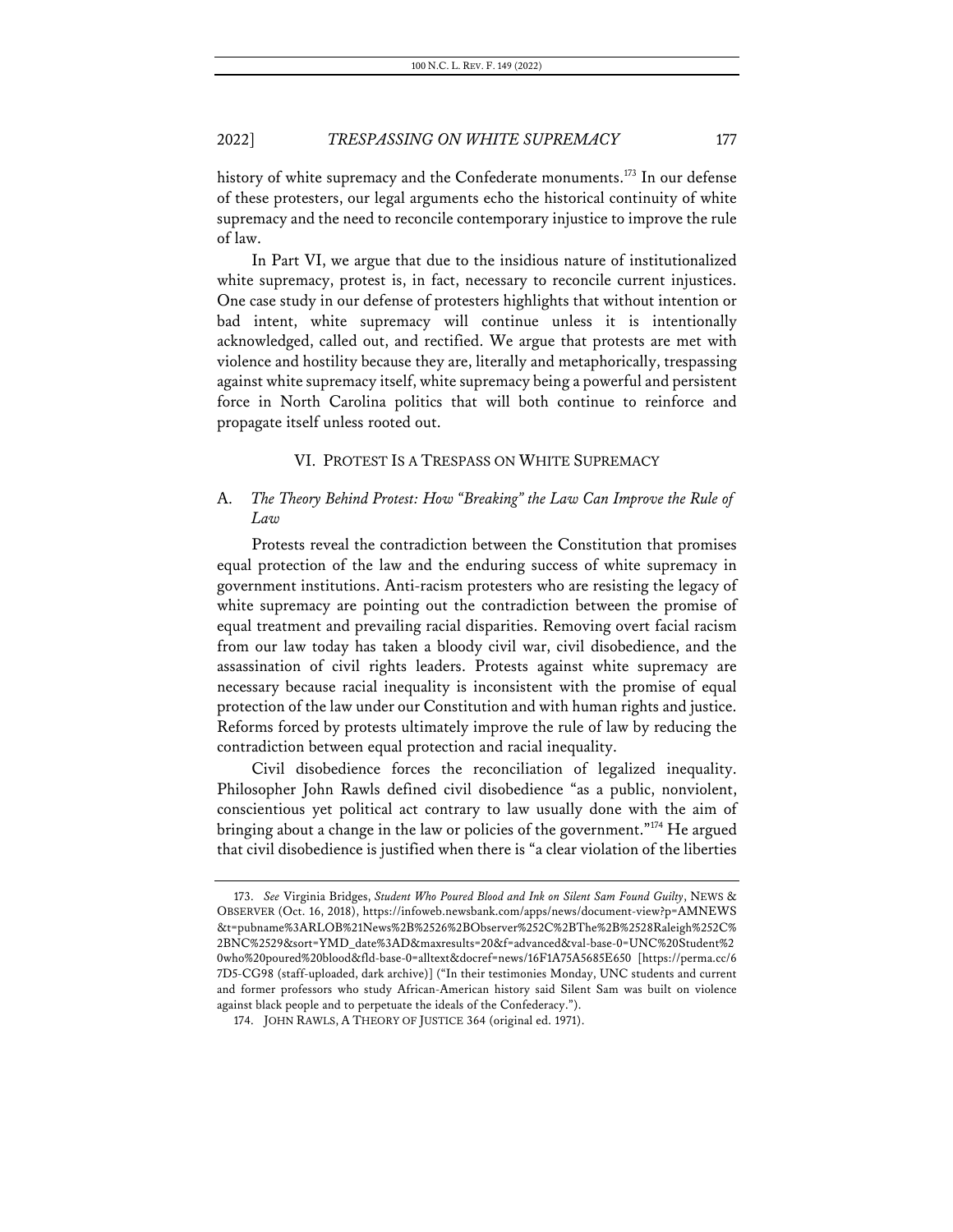of equal citizenship, or of equality of opportunity, this violation having been more or less deliberate over an extended period of time in the face of normal political opposition."175 Furthermore, philosopher Ronald Dworkin has suggested that prosecuting protesters is a poor use of resources when the protesters are challenging the laws in ways that help clarify the law.176

When the Constitution promises racial equality yet government entities continue to engage in racial discrimination, protests make visible the contradiction, raise consciousness, and demand the rule of law operate on a stronger and more equitable foundation. In his speech titled "Love, Law and Civil Disobedience," Dr. Martin Luther King, Jr., highlighted the history of civil disobedience, noting the civil disobedience of Socrates facing persecution for teaching unpopular ideas, early Christians facing Roman persecution, abolitionists prosecuted for assisting slaves seeking their freedom, Germans resisting the persecution of Hitler, and the Montgomery Bus Boycott.<sup>177</sup> With respect to the civil rights protests, King noted the crisis in race relations became visible when the 1954 Supreme Court ruling outlawing segregation was met with opposition from the white community that called for nullification of the law.<sup>178</sup> Here, protest was necessary to reconcile the contradiction between the promise of racial integration and the reality of southern white supremacy via segregation.

Unjust laws result when the powerful party inflicts a code on a population not imposed on those in power and when the minority has no part in enacting or creating the law.<sup>179</sup> The goal then becomes to "defeat the unjust system."<sup>180</sup> Thus,

the individuals who stand up on the basis of civil disobedience realize that they are following something that says that *there are just laws and there are unjust laws*. Now, they are not anarchists. They believe that there are laws which must be followed; they do not seek to defy the law, they do not seek to evade the law. For many individuals who would call themselves segregationists and who would hold on to segregation at any cost seek to defy the law, they seek to evade the law, and their process can lead on into anarchy. They seek in the final analysis to follow a way of uncivil disobedience, not civil disobedience. And I submit that the

<sup>175.</sup> *Id.* at 375.

<sup>176.</sup> *See* RONALD DWORKIN, TAKING RIGHTS SERIOUSLY 214–16 (1977); *see also* Alan Carter, *In Defense of Radical Disobedience*, 15 J. APPLIED PHIL. 29, 30 (1998) ("Hence, those who conscientiously engage in such challenging behavior regarding doubtful laws serve a very useful purpose in having a particular law clarified and in forcing a decision on its constitutionality.").

<sup>177.</sup> Martin Luther King, Jr., *Love, Law and Civil Disobedience*, *in* A TESTAMENT OF HOPE: THE ESSENTIAL WRITINGS OF MARTIN LUTHER KING, JR. 43, 50 (James Melvin Washington ed., 1986). 178. *Id.* at 44 (referencing Brown v. Bd. of Educ., 347 U.S. 483).

<sup>179.</sup> *Id.* at 49.

<sup>180.</sup> *Id.* at 47.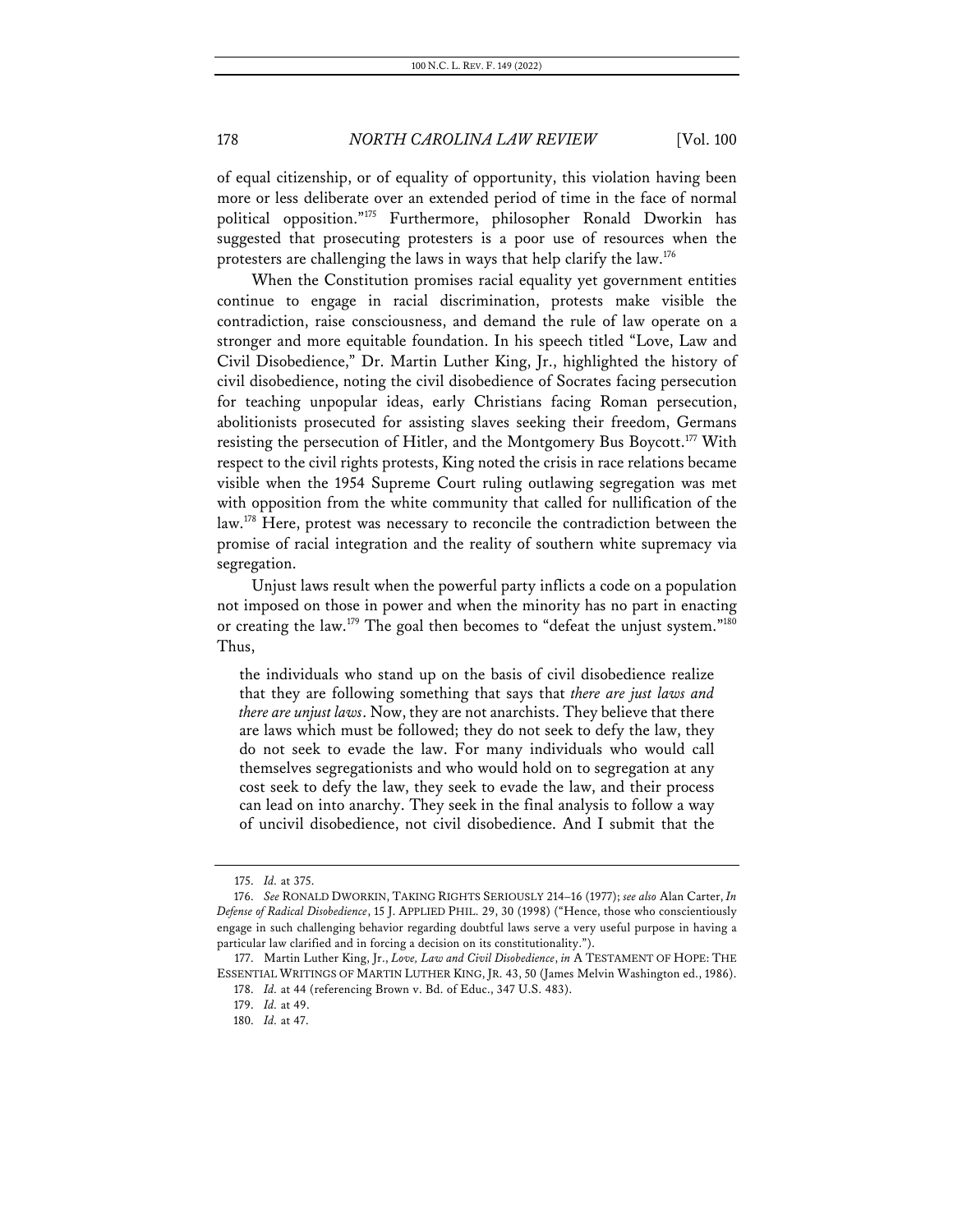individual who disobeys the law, whose conscience tells him it is unjust and who is willing to accept the penalty by staying in jail until that law is altered, is expressing at the moment the very highest respect for law.<sup>181</sup>

The U.S. Supreme Court ultimately adopted as true this idea that violating the state laws of trespass were justified in the campaign for equal protection of the law. In *Lombard v. Louisiana*, <sup>182</sup> the Court considered the case of Rudolph Lombard, who sat down at a lunch counter at the McCrory Five and Ten Cent Store in New Orleans, Louisiana, on September 17, 1960, with a group of college students. They were ordered to leave because of their race and were arrested and convicted for trespass when they refused.<sup>183</sup> The convictions were reversed because "a conviction under the State's criminal processes employed in a way which enforces the discrimination mandated by that ordinance cannot stand."184

In *Peterson v. City of Greenville*, <sup>185</sup> the court again interpreted a law as unjustly applied when considered in a broader social context and as-applied effect.<sup>186</sup> James Richard Peterson was among a group of ten people who were arrested on August 9, 1960, when they refused to leave the lunch counter at the S. H. Kress store in Greenville, South Carolina, after they were ordered to leave because of their race.<sup>187</sup> His conviction was reversed under the Fourteenth Amendment as violating the Equal Protection Clause, as the Court held that

[w]hen a state agency passes a law compelling persons to discriminate against other persons because of race, and the State's criminal processes are employed in a way which enforces the discrimination mandated by that law, such a palpable violation of the Fourteenth Amendment cannot be saved by attempting to separate the mental urges of the discriminators.<sup>188</sup>

In so doing, the Court acknowledged the broader context of the laws being applied in order to reinforce racism, and acts of protests forced that revelation.

Arthur Hamm was convicted of trespassing at the McCrory's variety store in Rock Hill, South Carolina, and Frank Lupper was convicted of trespassing at the Gus Blass Company department store in Little Rock, Arkansas, for refusing to comply with an order to leave because of their race.<sup>189</sup> The Civil Rights Act of 1964, which protected them from racial discrimination in public

<sup>181.</sup> *Id.* at 49 (emphasis added).

<sup>182.</sup> 373 U.S. 267 (1963).

<sup>183.</sup> *Id.* at 269.

<sup>184.</sup> *Id.* at 273–74.

<sup>185.</sup> 373 U.S. 244 (1963).

<sup>186.</sup> *Id.* at 245.

<sup>187.</sup> *Id.*

<sup>188.</sup> *Id.* at 248.

<sup>189.</sup> Hamm v. City of Rock Hill, 379 U.S. 306, 307 (1964).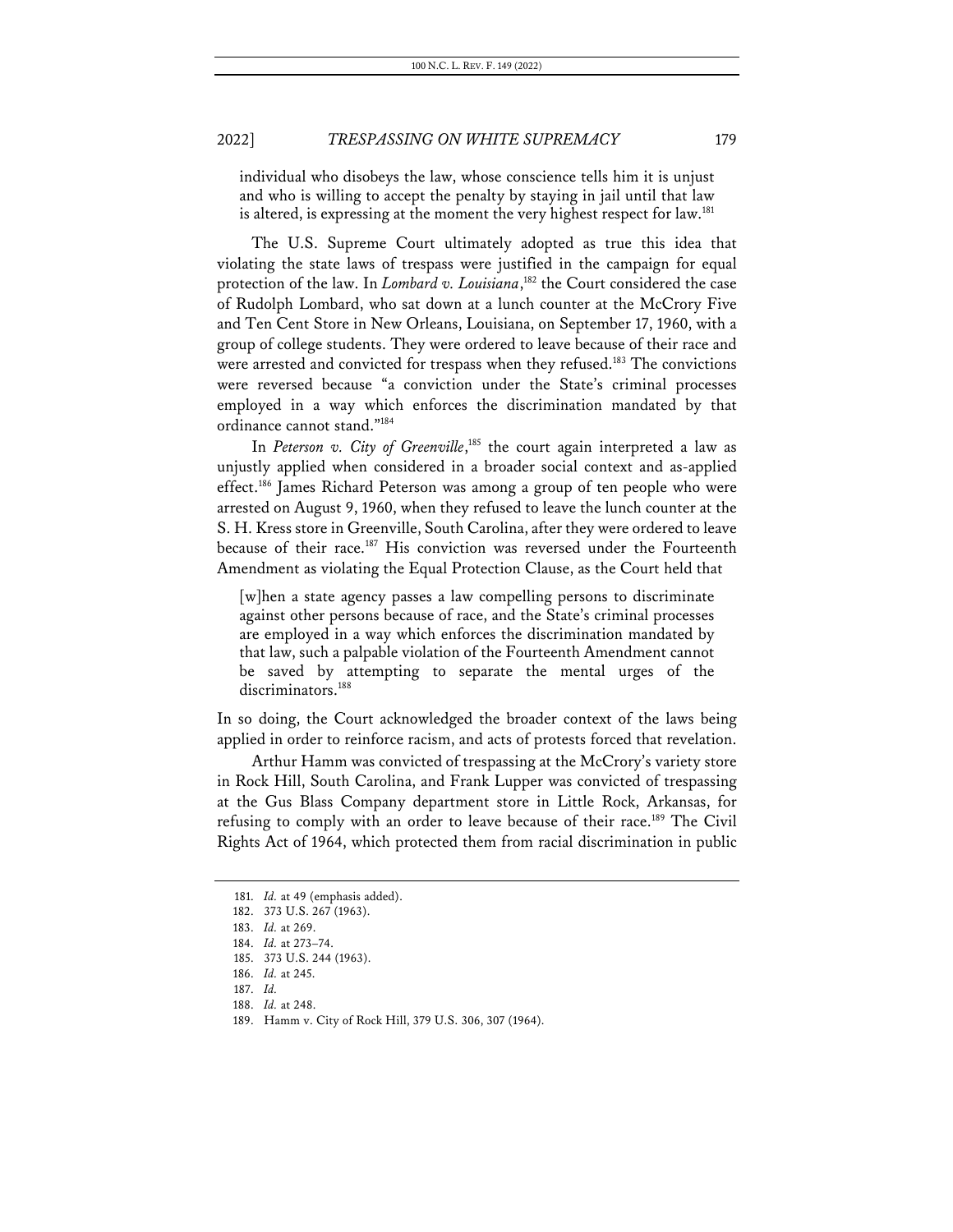accommodation, passed after they were convicted.<sup>190</sup> The Court held that "now that Congress has exercised its constitutional power in enacting the Civil Rights Act of 1964 and declared that the public policy of our country is to prohibit discrimination in public accommodations as therein defined, there is no public interest to be served in the further prosecution of the petitioners."191 This ruling stands in contrast to the contextless and "pass the buck" rulings we examined in Part IV.

Trespassing on white supremacy forces a legal reconciliation and, we argue, is necessary for the rule of law. Protests demand an unjust system to deliver on the promises of the Constitution in the context of racial discrimination and advance the rule of law. Protesters, in essence, are demanding the law catch up to their behavior by rooting out pervasive inequalities that necessitate their protest.

What do the protests of our time tell us about the issues before us and the best strategies for dismantling institutionalized white supremacy? We must see protest itself as speech and as a necessary tool for both revealing and dismantling white supremacy. In the last decade, we have defended many protesters and learned from them about the intersection of current inequality and a legal system that refuses to reconcile its white supremacist past—and present.<sup>192</sup> We focus in this part of the Article on our work defending protesters

<sup>190.</sup> *Id.*

<sup>191.</sup> *Id.* at 317.

<sup>192.</sup> For a discussion of our work and a sampling of the cases we have defended, see Heath Hamacher, *Attorneys Speaking Up for Those Who Speak Out*, N.C. LAWS. WKLY. (Apr. 8, 2021), http://nclawyersweekly.com/2021/04/08/attorneys-speaking-up-for-those-who-speak-out/ [http ://perma.cc/K48A-CXX6 (dark archive)]; Staff, *Prosecution 0-2 This Week as Two More Racial Justice Protest Defendants Found Not Guilty*, ALAMANCE NEWS (July 22, 2021), https://alamancenews.com/ prosecution-0-2-this-week-as-two-more-racial-justice-protest-defendants-are-found-not-guilty/ [https ://perma.cc/67FZ-FHVE (dark archive)] [hereinafter *Prosecution 0-2 This Week*] (defending protester arrested on October 31, 2020, at a Black Lives Matter, Souls to the Polls Voting Protest in Graham, North Carolina, at the Confederate monument where Wyatt Outlaw was lynched); Barry Yeoman, *Is Any Protest a Threat to Public Safety? Yes, Said This Small North Carolina City*, WASH. POST (July 29, 2020), https://www.washingtonpost.com/national/is-any-protest-a-threat-to-public-safety-this-smallnorth-carolina-town-said-yes/2020/07/28/33511ca8-d0f9-11ea-8d32-1ebf4e9d8e0d\_story.html [https:/ /perma.cc/72EX-TE9S (dark archive)]; *Charges Dismissed Against NC State Students Who Put Klan Hoods on Civil War Monument*, NEWS & OBSERVER (Aug. 2, 2019), https://www.newsobserver. com/news/local/crime/article233458212.html [https://perma.cc/ACG7-FZBB (staff-uploaded, dark archive)] (defending protesters who were arrested in April 2019 for allegedly defacing monuments by putting Klan hoods on Confederate monuments); Virginia Bridges, *Two Women Chain Themselves to the Durham Jail Gate To Protest Cash Bail Policy*, NEWS & OBSERVER (May 9, 2019), https://www. newsobserver.com/news/local/article230222994.html [https://perma.cc/LTV7-39RS (staff-uploaded, dark archive)] (defending women arrested in May 2019 for protesting bail policies at the Durham County Jail); Virginia Bridges, *Durham Man Arrested at Jail Protest Fought the Law, and Won*, HERALD SUN, http://www.heraldsun.com/news/local/counties/durham-county/article166435842.html [https:// perma.cc/5UF9-TZZX (staff-uploaded, dark archive)] (Aug. 10, 2017) (defending protesters arrested at a Durham County Commissioner meeting on March 13, 2017, while protesting jail conditions); David Zucchino, *Immigrants' Minor Offenses Can Ruin Hope for Deportation Waiver*, L.A. TIMES (Aug.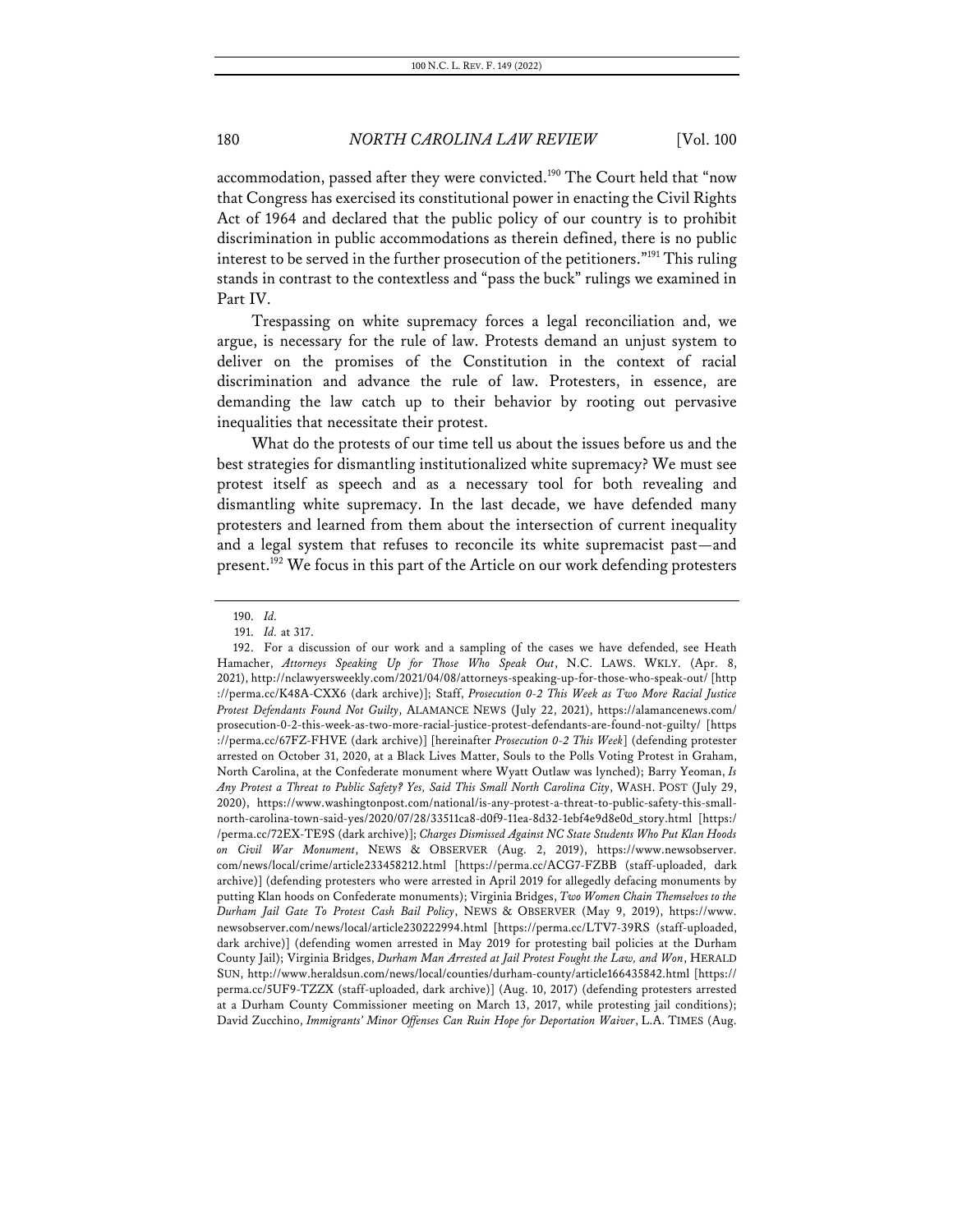from the Moral Monday, Black Lives Matter, and Confederate monument removal movements. 193

In these cases we presented technical legal arguments as well as constitutional arguments, which we outline. These arguments are all rooted in the theory that entrenched white supremacy led to the need for protest and are aimed at working toward a more just and stable rule of law while highlighting the injustice of white supremacy. The statements and goals of the protesters, and the legal arguments we made on their behalf, are a response to the evil of white supremacy that caused the need for protest. Because of the deeply institutionalized racism of the state, its entities reflexively perceive protest as a trespass on their domain; protester arrests thus reveal the defensive, rather than reconciliatory, perception of protesters by government actors.

#### 1. Moral Monday

Reacting to a series of laws that hurt poor people in North Carolina, including a law blocking the expansion of Medicaid, a bill overturning the Racial Justice Act, bills cutting spending for education and legal aid, and a voter suppression bill,<sup>194</sup> Dr. Reverend William J. Barber, II, as president of the North Carolina NAACP, helped lead and organize a racially integrated Fusion political movement in North Carolina that became known as the Forward Together Moral Monday Movement. <sup>195</sup> On April 29, 2013, Reverend Barber led a small group of ministers and activists to petition the General Assembly to change.196 He and seventeen leaders were arrested in the General Assembly on that Monday, sparking an outpouring of support.<sup>197</sup> The group decided to return the next Monday, when the General Assembly Police arrested twice the number

<sup>19, 2012),</sup> https://www.latimes.com/archives/la-xpm-2012-aug-19-la-na-immigrant-20120819-story. html [https://perma.cc/86HC-LWTQ (dark archive)] (defending a group of Dream Team activists who were charged with disrupting a committee meeting of the North Carolina General Assembly in February 2012 while protesting harsh immigration policies).

<sup>193.</sup> "[H]e works on first degree murder cases, charges against Moral Monday protesters and incidents of racial profiling . . . . 'I am trying to experiment with a kind of community lawyering that empowers people and movements to help voices that are often hidden or suppressed.'" Elizabeth Van Brocklin, *Hugh Hollowell, Carolyn Schuldt and Scott Holmes Destigmatize Homelessness*, INDY WK. (Jan. 29, 2014), https://indyweek.com/guides/archives/hugh-hollowell-carolyn-schuldt-scott-holmes-destig matize-homelessness/ [https://perma.cc/NPS2-RR7W].

<sup>194.</sup> BARBER WITH WILSON-HARTGROVE, *supra* note 156, at 97. Reverend Barber grew up in eastern North Carolina where his parents were activists for racial equality. *Rev. Dr. William J. Barber, II*, NAACP, https://naacpnc.org/rev-sr-william-j-barber-ii/ [https://perma.cc/AKB2-BXT7]. He attended North Carolina Central University as an undergraduate and then Duke University for divinity school. *Id.* He has been the pastor of the Greenleaf Christian Church in Goldsboro for more than twenty years. *Id.*

<sup>195.</sup> *See* Ari Berman, *North Carolina's Moral Mondays*, NATION (July 17, 2013), http://www. thenation.com/article/175328/north-carolinas-moral-mondays# [https://perma.cc/C2TU-XVRP].

<sup>196.</sup> *Id.*

<sup>197.</sup> BARBER WITH WILSON-HARTGROVE, *supra* note 156, at 101.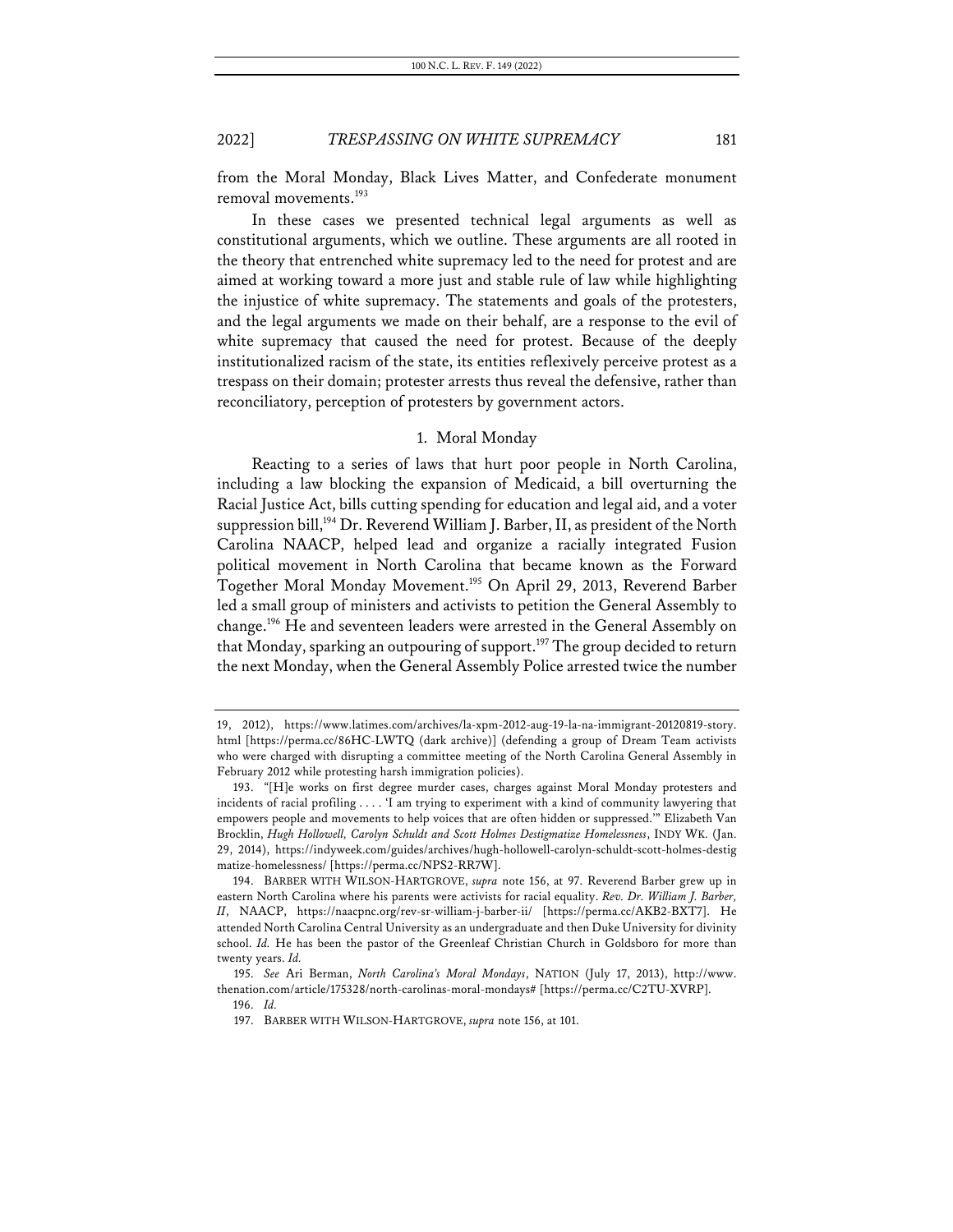from the previous week.<sup>198</sup> The number of arrests grew each Monday after that, resulting in a movement that brought more than 35,000 protesters to the General Assembly and resulted in nearly 950 arrests.<sup>199</sup>

The Moral Monday Movement explicitly demanded that North Carolina reckon with its history of white supremacy in the areas of voting rights, education, criminal justice, and poverty.<sup>200</sup> The Moral Monday protesters gathered each week to amplify the voices of people directly impacted by inequality of work opportunities, education, and health care, as "moral witnesses" who "came forward to speak for themselves about how legislators' extremism was hurting North Carolina."201 Inspired to challenge restrictions of voting that disproportionately harm Black voters, the repeal of the Racial Justice Act protecting Black defendants from unequal application of the death penalty, cuts to public education and private vouchers that encourage racial resegregation of schools, and the failure to expand Medicaid for poor North Carolinians desperate for health care, Moral Monday protesters descended upon the General Assembly, or the People's House, to bring a new generation of Fusion politics to North Carolina.<sup>202</sup> Moral Monday protesters understood the need to keep advancing toward equality in each of these areas because of the history of racial inequality.<sup>203</sup>

A group of more than 100 attorneys coordinated by the North Carolina NAACP and North Carolina Central University Professor Irving Joyner defended the more than 900 people arrested in these Moral Monday protests. 204 We tried these cases over the course of several months before a specially appointed judge presiding over sessions dedicated to hearing specifically these cases.<sup>205</sup> We saw the courts invest tremendous resources into prosecuting protesters while ignoring the broader context that informs the scenario before

<sup>198.</sup> *Id.* at 102.

<sup>199.</sup> *See id.* at 102–04; Kia H. Vernon, *A Cautionary Tale About Policing Peaceful Protests: First Amendment Rights Still Reign Supreme*, 37 N.C. CENT. L. REV. 105, 107 (2015).

<sup>200.</sup> Vann R. Newkirk II, *North Carolina Reckons with Its Jim Crow Past*, ATLANTIC (Oct. 27, 2016), https://www.theatlantic.com/politics/archive/2016/10/the-battle-for-north-carolina/501257/ [https://perma.cc/W8ED-2FNP (dark archive)]

<sup>201.</sup> BARBER WITH WILSON-HARTGROVE, *supra* note 156, at 104.

<sup>202.</sup> *See id.* at 97–99.

<sup>203.</sup> *Id.* at 117 ("When we pay attention to this history, a pattern emerges: first, the Redeemers attacked voting rights. Then they attacked public education, labor, fair tax policies, and progressive leaders. Then they took over the state and federal courts, so they could be used to render rulings that would undermine the hope of a new America . . . . Past is prologue: This history lays out how efforts to stop fusion movements have always consisted of direct acts of deconstruction on these fronts.").

<sup>204.</sup> Vernon, *supra* note 199, at 106 n.4.

<sup>205.</sup> *Id.* at 107 ("Although some protestors accepted the deferral agreement, the majority of those arrested decided to challenge the constitutionality of the charges, asserting that they 'were engaging in 'peaceful political speech' protected under the U.S. Constitution.' To accommodate the over 900 cases, the North Carolina Administrative Office of the Courts appointed a special judge who was scheduled to oversee all of the Moral Monday Cases during the two monthly court dates allocated for the trials.").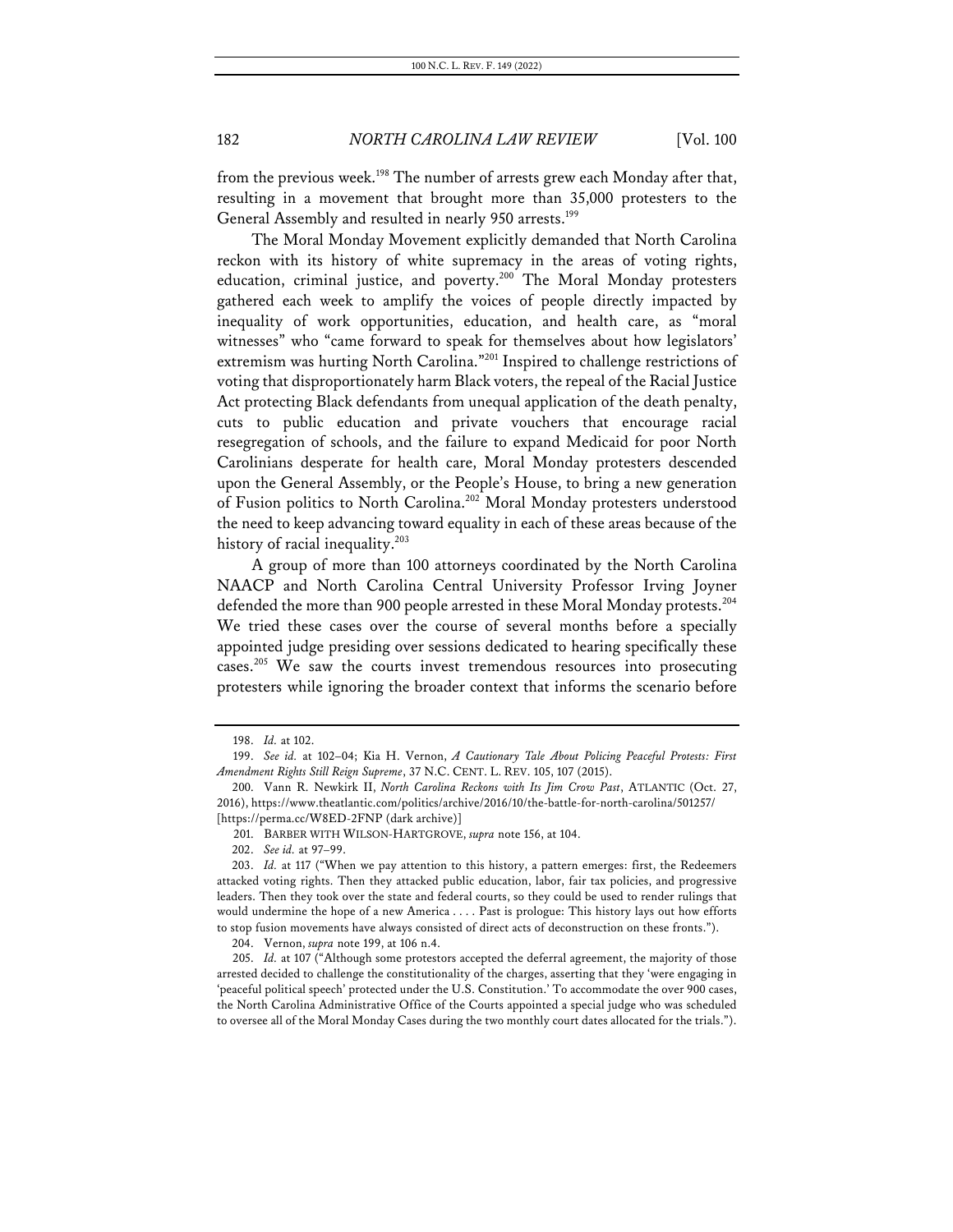them and refusing to use the state system of justice to undo the codified forms of white supremacy. The District Attorney's office could have dismissed these charges or the courts could have refused to schedule a special session to allocate state resources to trying them all.<sup>206</sup>

We framed a legal defense around the idea that the General Assembly is the People's House and that the people of North Carolina have the constitutional right to go directly to their representatives to "instruct them."207 Even though the party in power closed its doors and refused to meet with the Fusion political protesters, they could not constitutionally be excluded from the building, and they had to be heard. We tailored the legal argument to convey the historic importance of a coalition of Black, Brown, and white North Carolinians joining hands to resist the efforts that echoed past policies of white supremacy.

#### a. *Legal Argument: The General Assembly Is the People's House*

We argued that the General Assembly Police allowed protesters to enter the second-floor rotunda of the General Assembly knowing they were going to engage in political speech. Legislative rules prohibited gatherings of people on the second floor and specifically prohibited signs communicating messages on political issues.208 In order to protect individuals' right to speech, a regulation cannot give government officials unfettered discretion to determine what is and is not lawful activity.<sup>209</sup> Thus, a law's standards must be "narrowly drawn, reasonable, and definite" in order to create defined standards for applying the law.<sup>210</sup> North Carolina General Assembly Police Chief Weaver ordered the crowd to leave the premises when he determined the group became "disruptive" in violation of the legislative rules.<sup>211</sup> The rules under which these protesters were arrested and charged did not establish a regulation with clearly established objective standards for regulating speech.<sup>212</sup>

The order to leave the premises was unconstitutional because protesters were engaging in protected political speech in a designated public forum<sup>213</sup> in a

<sup>206.</sup> This experience supported Ronald Dworkin's assessment that prosecuting protesters for conscientiously exposing injustice is a poor use of the criminal justice resources. *See* DWORKIN, *supra*  note 176, at 214–16.

<sup>207.</sup> N.C. CONST. art. I, § 12.

<sup>208.</sup> N.C. GEN. STAT. § 120-32.1 (LEXIS through Sess. Laws 2021-162 of the 2021 Reg. Sess. of the Gen. Assemb.).

<sup>209.</sup> Forsyth County v. Nationalist Movement, 505 U.S. 123, 123–24 (1992).

<sup>210.</sup> *Id.* at 123 (quoting Niemotko v. Maryland, 340 U.S. 268, 271 (1951)).

<sup>211.</sup> Vernon, *supra* note 199, at 119; *see also* Win Bassett & Nick Pironio, *How To Get Arrested on Moral Monday: A North Carolina Minister's Protest*, ATLANTIC (June 24, 2013), https://www.theatlantic. com/politics/archive/2013/06/how-to-get-arrested-on-moral-monday-a-north-carolina-ministers-prote st/277070/ [https://perma.cc/MW8A-VUXM (dark archive)].

<sup>212.</sup> Vernon, *supra* note 199, at 199 n.122.

<sup>213.</sup> Int'l Soc'y for Krishna Consciousness v. Lee, 505 U.S. 672, 673 (1992).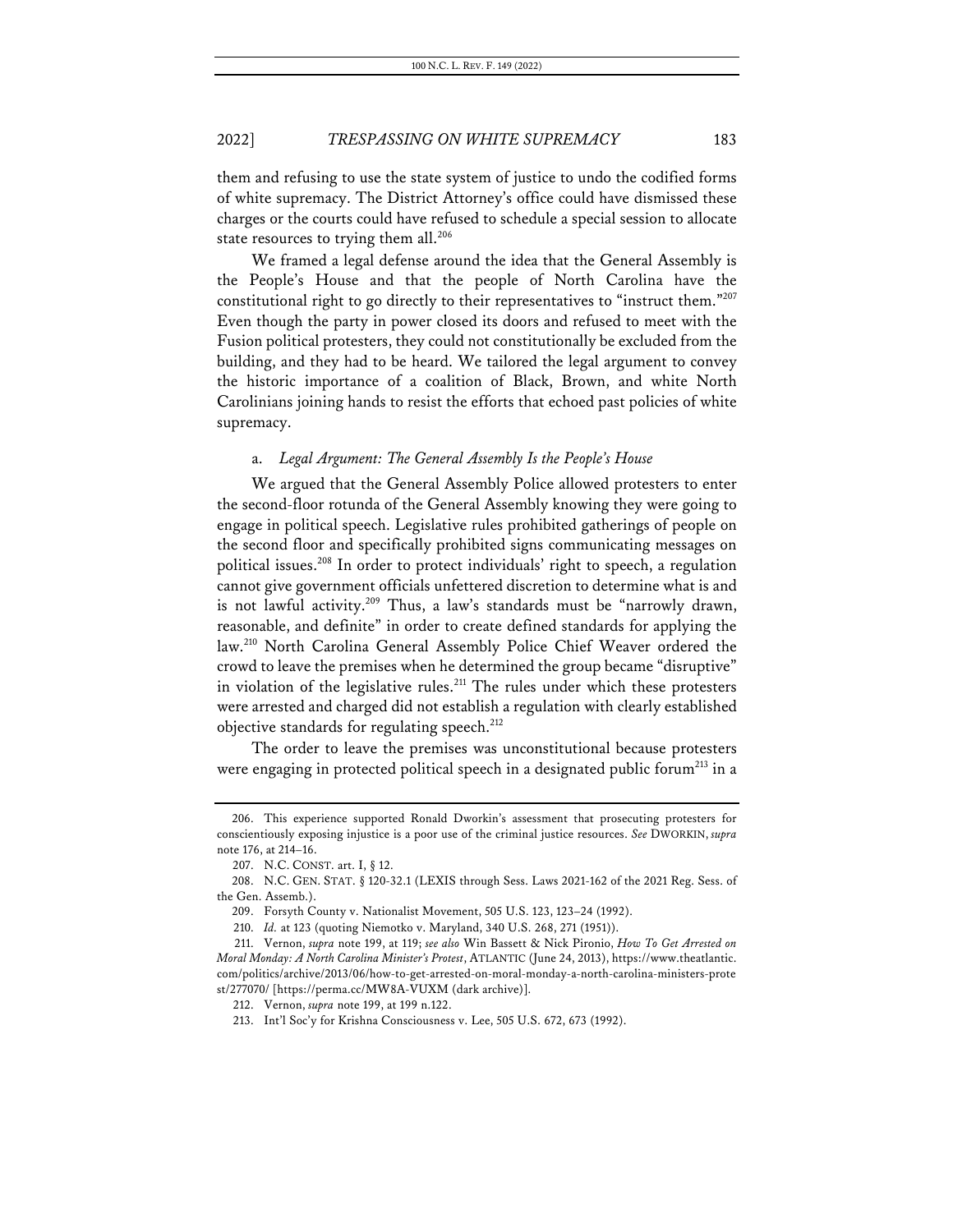public area where protest was allowed to occur per the Legislative Building Rules.214 Finally, Police Chief Weaver's order was also unconstitutional because he exercised unfettered discretion in the enforcement of vague and overbroad legislative rules which were not content neutral. "First Amendment protections are subject to heightened scrutiny: 'the State . . . must show that its regulation is necessary to serve a compelling state interest and that it is narrowly drawn to achieve that end.'"215 Because the State could not show the order to leave for "disruptive" behavior was necessary to serve a compelling state interest, the order to leave was unconstitutional.

We also argued there were no reasonable time, manner, and place regulations enacted by a governmental agency that guided Police Chief Weaver to restrict protesters' speech. Laws regulating speech in designated public fora must have constitutionally sufficient time, place, and manner restrictions.<sup>216</sup> *McCullen v. Coakely<sup>217</sup>* held that time, place, and manner restrictions must be narrowly tailored and not substantially burden other protected First Amendment speech.<sup>218</sup> Rather than prohibiting all persons from a "buffer zone," the Supreme Court required the state to take measures to protect persons who were engaged in constitutionally protected free speech and restrict only persons who were actually disrupting or obstructing legitimate governmental interests.219 The Supreme Court gave an example:

To determine whether a protestor intends to block access to a clinic, a police officer need only order him to move. If he refuses, then there is no question that his continued conduct is knowing or intentional. To meet the requirement of narrow tailoring, the government must demonstrate that alternative measures that burden substantially less speech would fail to achieve the government's interests, not simply that the chosen route is easier. $220$ 

To constitutionally order a protester to leave, the State is required to tailor their order to that person and their illegal activity. We argued, and the court ultimately agreed, that when protesters were asked to move they did so without

<sup>214.</sup> LEGIS. SERVS. COMM'N, RULES OF STATE LEGISLATIVE BUILDING AND LEGISLATIVE OFFICE BUILDING (2014), https://ncleg.gov/Files/About/BuildingRules.pdf [https://perma.cc/9LHY -TF64].

<sup>215.</sup> Bd. of Airport Comm'r of L.A. v. Jews for Jesus, 482 U.S. 569, 573 (1987).

<sup>216.</sup> *See* Heffron v. Int'l Soc'y for Krishna Consciousness, 452 U.S. 640, 647–48 (1981).

<sup>217.</sup> 573 U.S. 464 (2014).

<sup>218.</sup> *Id.* at 486 ("Even though the Act is content neutral, it still must be 'narrowly tailored to serve a significant governmental interest.'").

<sup>219.</sup> *Id.* at 497 ("But here the Commonwealth has pursued those interests by the extreme step of closing a substantial portion of a traditional public forum to all speakers. It has done so without seriously addressing the problem through alternatives that leave the forum open for its time-honored purposes.").

<sup>220.</sup> *Id.* at 495.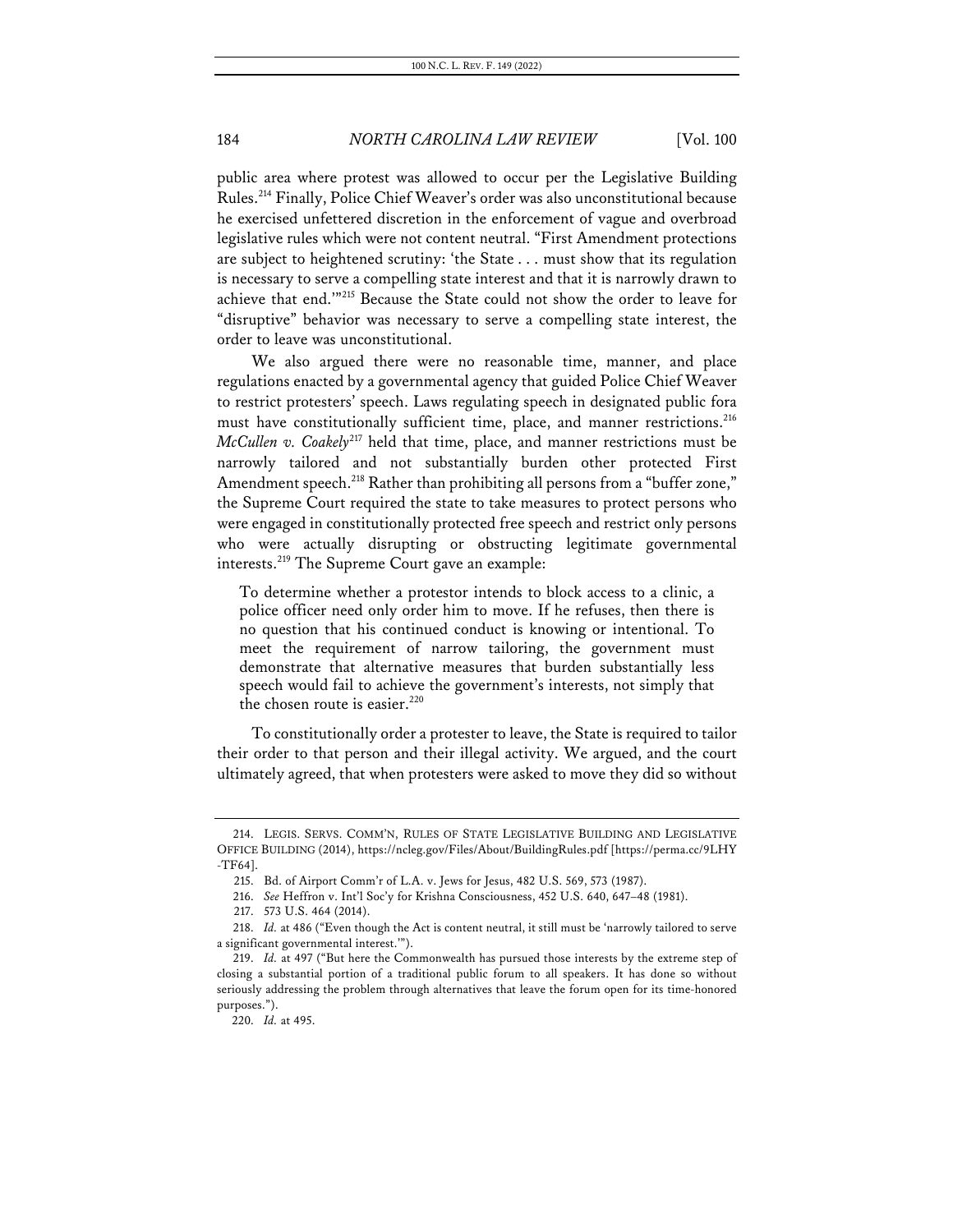incident.<sup>221</sup> Furthermore, the group showed it was capable of being quiet when requested to do so.<sup>222</sup> The order to leave was not narrowly tailored to people who may actually be causing some disruption and restricted the free speech of innocent behavior protected by the First Amendment.<sup>223</sup> Police Chief Weaver's order to leave was an unconstitutional use of executive police power, not a governmental enactment of reasonable time, place, manner restrictions.

In response to the protests, the General Assembly Police issued a memorandum on May 13, 2013, stating they intended to warn individuals causing a disturbance to cease the disturbance before ordering people to leave; however, the police did not follow this procedure on June 17, 2013.<sup>224</sup> Additionally, all persons in the second-floor rotunda area were ordered to leave without first warning them to move or be quiet.<sup>225</sup> This order also applied to persons who were merely present in the second floor rotunda area and were merely standing and silently listening to the speeches.<sup>226</sup> There was never a warning or request to be quiet prior to the order to leave. $227$ 

The state has an interest in providing an open, secure environment for conducting the business of the General Assembly. The state's interest in providing a safe space extends as well to those visiting the Legislative Complex to exercise their constitutionally protected rights of assembly and speech.<sup>228</sup> However, the court concluded that capitol police failed to explore less restrictive means to accomplish the government interest in providing an open and secure environment.<sup>229</sup> The state failed to narrowly tailor the Legislative Building Rules to avoid overly burdening constitutionally protected conduct as required by *McCullen*. As a result, the protesters were subject to an unconstitutional order to disperse.<sup>230</sup>

The State also failed to show that alternative measures would have failed to achieve the government's interests. The State's evidence suggested that alternative measures could have accomplished the governmental interest in limiting disruptions. Therefore, the order to disperse was unconstitutionally overbroad.231 The protesters were not engaging in disruptive behavior, but

<sup>221.</sup> Order at 10, North Carolina v. Beeghley, 13-CRS-214602 (N.C. Super. Ct. Sept. 12, 2014). 222. *Id.*

<sup>223.</sup> "As attorney Scott Holmes argued while defending Moral Monday protestors, 'you can't use a bulldozer and clear everybody out of a public forum when only a few people are causing a disturbance.'" Vernon, *supra* note 199, at 121.

<sup>224.</sup> Order, *supra* note 221, at 8.

<sup>225.</sup> *Id.*

<sup>226.</sup> *Id.*

<sup>227.</sup> *Id.*

<sup>228.</sup> *Id.*

<sup>229.</sup> *Id.* at 10.

<sup>230.</sup> *Id.*

<sup>231.</sup> *Id.*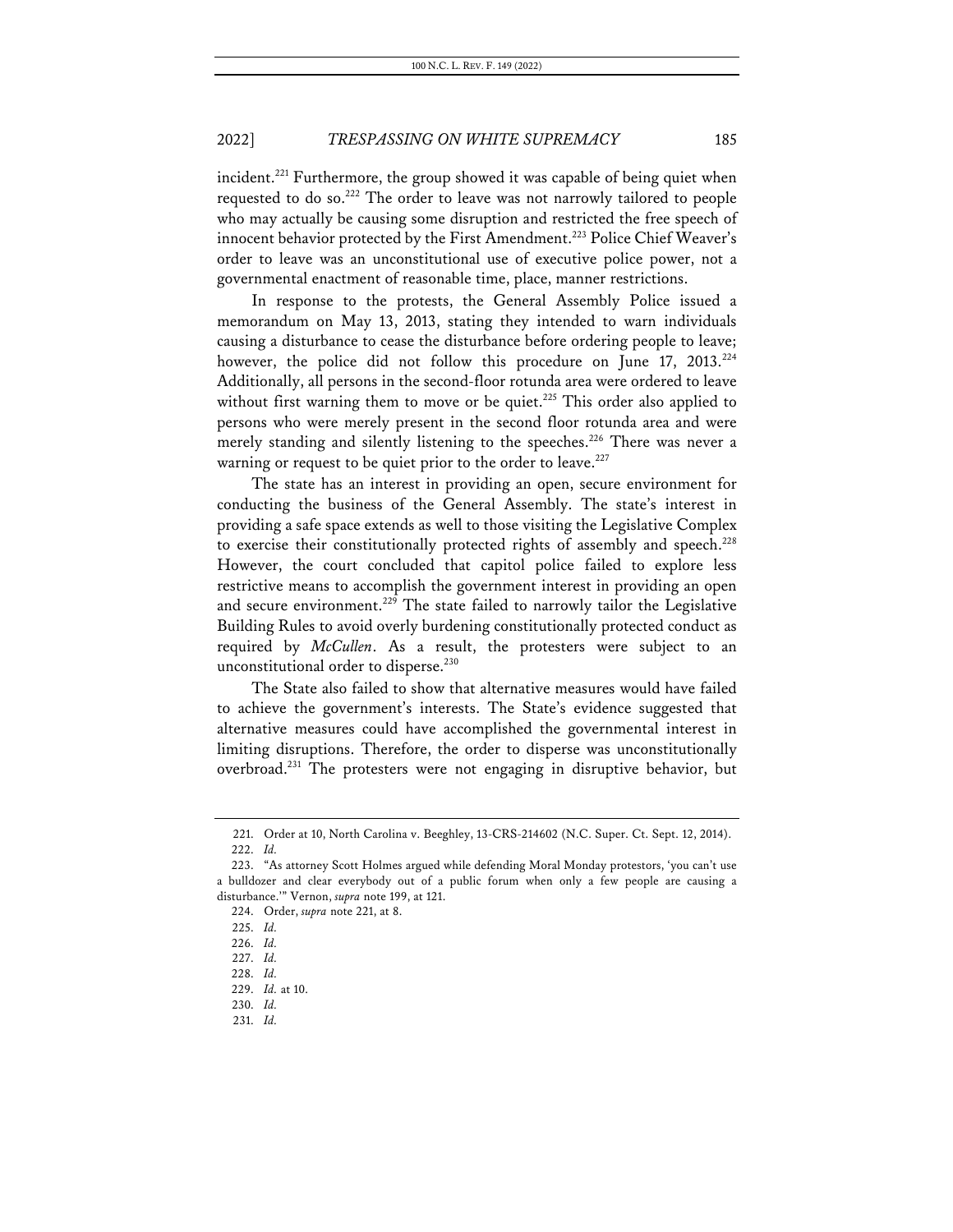instead were assembling peacefully, merely listening to the speeches of others.232

North Carolina defines second-degree trespass as "without authorization, [a person] enters or remains on premises of another: (1) After he has been notified not to enter or remain there by the owner, by a person in charge of the premises, by a lawful occupant, or by another authorized person."233 The charge of trespass, as applied to the protesters, therefore constituted an unconstitutional burden upon their right to free speech and peaceful assembly.234 A superior court dismissed our test case, and because the rest of the cases were almost factually identical, the District Attorney elected to take a dismissal of all the cases that involved protests in the public forum but reserved the right to prosecute people who occupied legislative offices.<sup>235</sup>

# b. *Legal Argument: The Intersection of Failure To Disperse and First Amendment Rights*

Failure to disperse is a common charge against protesters, either as an explicit charge or as the basis to constitute a trespass charge for "unlawful assembly."236 Further, failure to disperse is a law with clearly defined thresholds for enforcement, the elements of which are rarely present in protest-related charges.237 According to the General Statutes of North Carolina, failure to comply with any law enforcement officer's command to disperse is an arrestable offense.<sup>238</sup> However, the command is only lawful when many necessary elements are met. The officer must reasonably believe that "a riot, or disorderly conduct by an assemblage of three or more persons is occurring."239 A riot requires "disorderly and violent conduct, or the imminent threat of disorderly and violent conduct," resulting in or creating a "clear and present danger of injury or damage to persons or property."<sup>240</sup> Additionally, disorderly conduct is defined as "a public disturbance intentionally caused by any person who . . . [e]ngages in fighting or other violent conduct, or conduct creating the threat of

<sup>232.</sup> *Id.*

<sup>233.</sup> N.C. GEN. STAT. § 14-159.13 (LEXIS through Sess. Laws 2021-162 of the 2021 Reg. Sess. of the Gen. Assemb.).

<sup>234.</sup> Order, *supra* note 221, at 11.

<sup>235.</sup> *See* Anne Blythe, *Wake DA Agrees To Dismiss All but About 50 "Moral Monday" Cases from 2013*, NEWS & OBSERVER (Sept. 19, 2014), https://www.newsobserver.com/news/politics-government/ state-politics/article10065071.html [https://perma.cc/SQQ5-32CY (staff-uploaded, dark archive)].

<sup>236.</sup> Dick J. Reavis, *For Some Moral Monday Protestors, the Law Won*, INDY WK. (Jan. 22, 2014), https://indyweek.com/news/moral-monday-protesters-law-won/ [https://perma.cc/BPT3-THVJ].

<sup>237.</sup> N.C. GEN. STAT. § 14-288.5 (LEXIS through Sess. Laws 2021-162 of the 2021 Reg. Sess. of the Gen. Assemb.).

<sup>238.</sup> *Id.*

<sup>239.</sup> *Id.*

<sup>240.</sup> *Id.* § 14-288.4(a).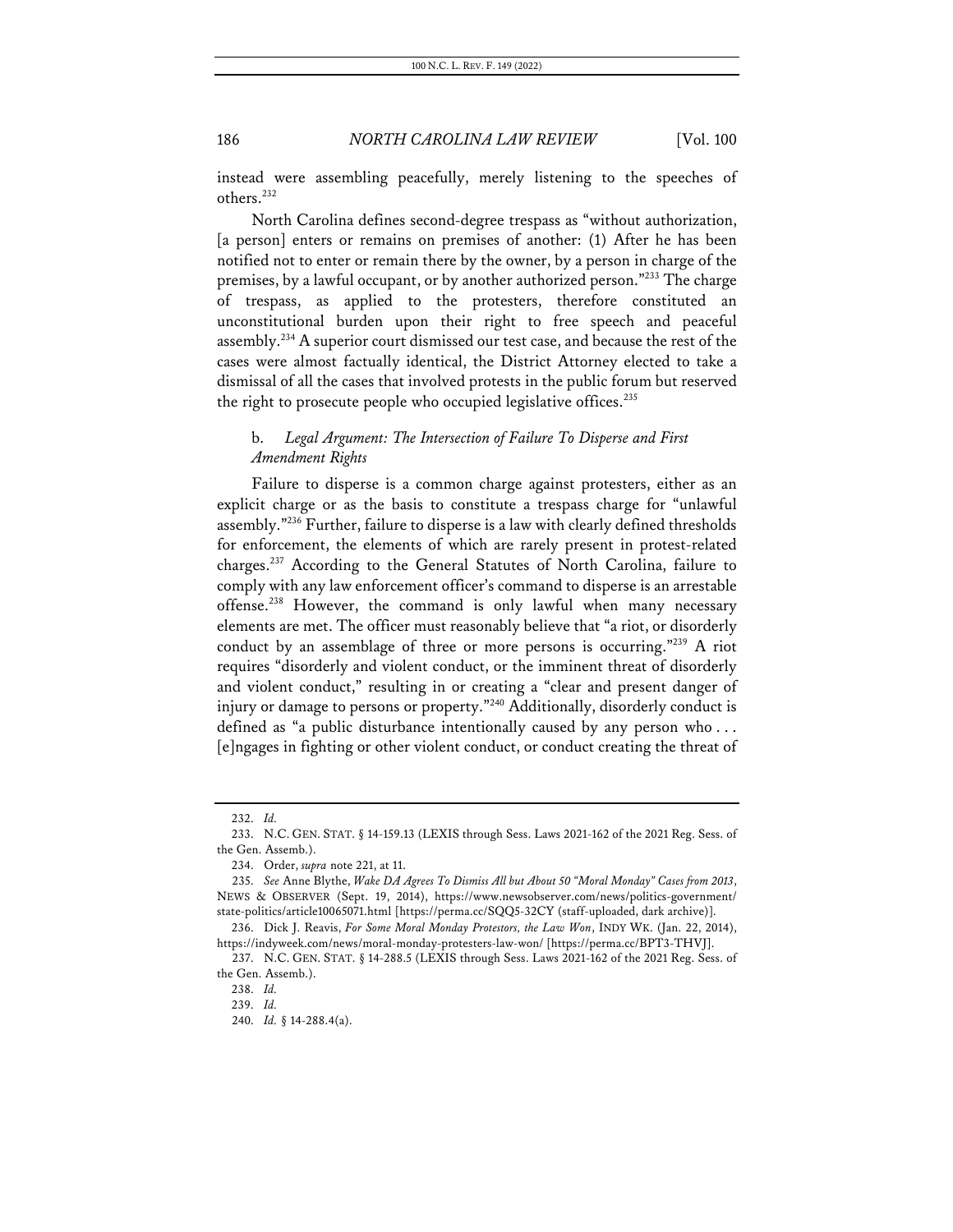imminent fighting or other violence."<sup>241</sup> This includes "any utterance, gesture, display or abusive language which is intended and plainly likely to provoke violent retaliation and thereby cause a breach of the peace."<sup>242</sup>

Thus, in order to issue a lawful command to disperse, Section 14-288.5 of the General Statutes of North Carolina requires a law enforcement officer to reasonably believe that a riot or disorderly conduct is occurring. In North Carolina, both "riot" and "disorderly conduct" require either actual violence or imminent lawless action (damage to persons or property), as discussed below. In addition, "[i]n order to ascertain what actions are violative of the statute as constituting 'disorderly conduct,' one must look, not to the general definition of 'public disturbance,' but to the specific examples of prohibited conduct as set forth in the subsections of the statute itself."243

These North Carolina statutes are narrowly drawn in recognition of the First Amendment guarantee of free expression. A law enforcement officer does not have unfettered discretion to limit lawful dissent, political speech, or speech in public forums.<sup>244</sup> Thus, the only time a lawful command to disperse may be issued against an assemblage of three or more people involved in public advocacy is when they are engaged in violent conduct or destruction of property or present the immediate threat of violent conduct or property damage.<sup>245</sup> Protesters may not be ordered to leave simply because law enforcement has commanded it; instead, protesters' behavior must rise to the level of a "clear and present danger."246

<sup>241.</sup> *Id.*

<sup>242.</sup> *Id.* § 14-288.4(a)(2).

<sup>243.</sup> State v. Strickland, 27 N.C. App. 40, 43, 217 S.E.2d 758, 760 (1975).

<sup>244.</sup> Cox v. Louisiana, 379 U.S. 536, 557–58 (1965) ("It is clearly unconstitutional to enable a public official to determine which expressions of view will be permitted and which will not or to engage in invidious discrimination among persons or groups either by use of a statute providing a system of broad discretionary licensing power or, as in this case, the equivalent of such a system by selective enforcement of an extremely broad prohibitory statute."); Forsyth County v. Nationalist Movement, 505 U.S. 123, 131 (1992) ("The reasoning is simple: If the permit scheme 'involves appraisal of facts, the exercise of judgment, and the formation of an opinion,' . . . by the licensing authority, 'the danger of censorship and of abridgment of our precious First Amendment freedoms is too great' to be permitted . . . ." (citations omitted) (first quoting Cantwell v. Connecticut, 310 U.S. 296, 305 (1940); then quoting Se. Promotions, Ltd. v. Conrad, 420 U.S. 546, 553 (1975))); Shuttlesworth v. City of Birmingham, 394 U.S. 147, 153 (1969) ("Even when the use of its public streets and sidewalks is involved, therefore, a municipality may not empower its licensing officials to roam essentially at will, dispensing or withholding permission to speak, assemble, picket, or parade according to their own opinions regarding the potential effect of the activity in question on the 'welfare,' 'decency,' or 'morals' of the community.").

<sup>245.</sup> *See* § 14-288.5 (LEXIS through Sess. Laws 2021-162 of the 2021 Reg. Sess. of the Gen. Assemb.).

<sup>246.</sup> Brandenburg v. Ohio, 395 U.S. 444, 447 (1969) ("These later decisions have fashioned the principle that the constitutional guarantees of free speech and free press do not permit a State to forbid or proscribe advocacy of the use of force or of law violation except where such advocacy is directed to inciting or producing imminent lawless action and is likely to incite or produce such action.").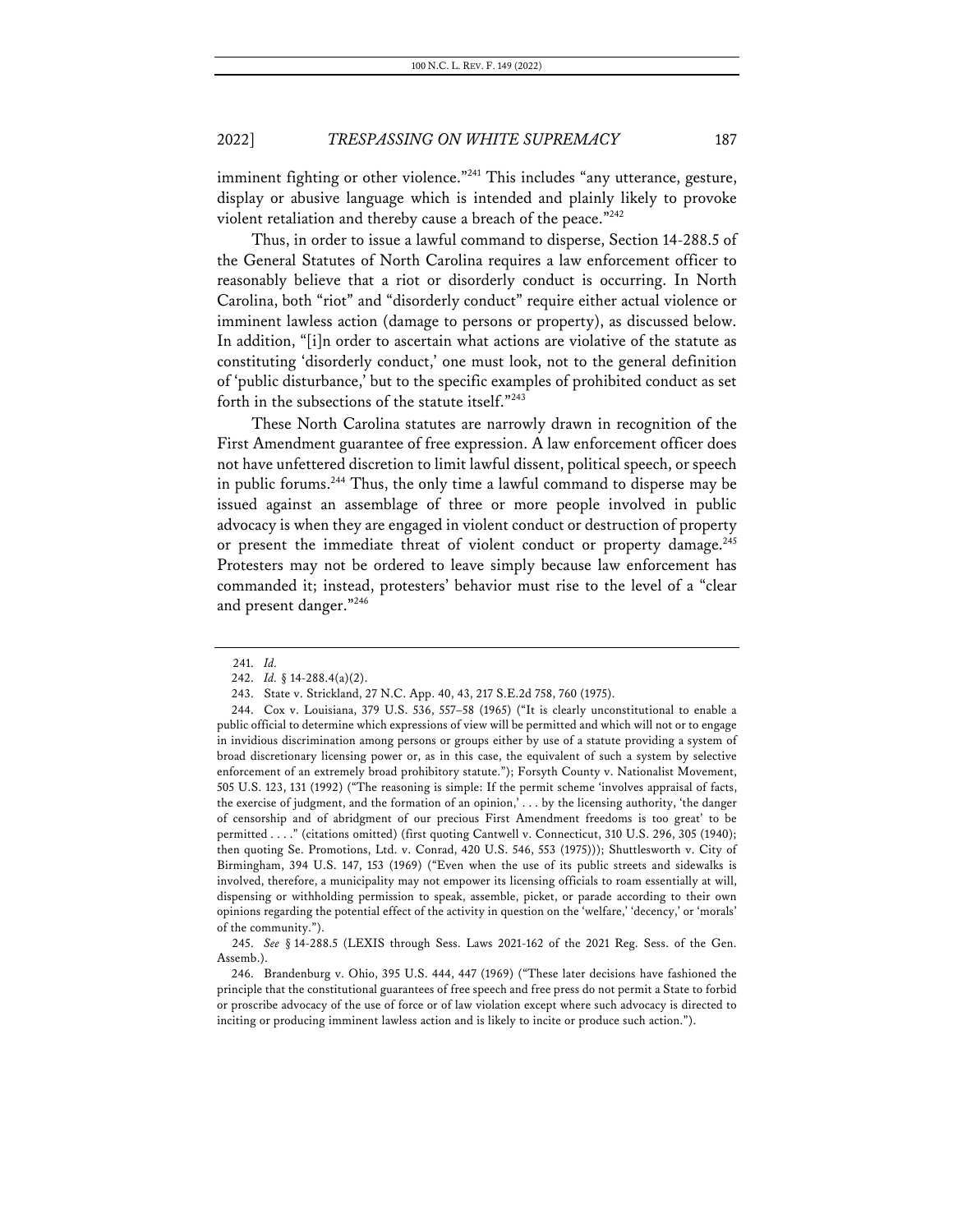The standard as a basis for an arrest or enforcing a command to disperse was clarified in *Brandenburg v. Ohio*,<sup>247</sup> requiring the perception of "imminent lawless action."248 In *Brandenburg*, the defendant was charged with advocating "criminal syndicalism," in violation of Ohio's criminal code.<sup>249</sup> Brandenburg, at a KKK meeting of members brandishing firearms, in KKK regalia, on film, was alleged to have threatened "revengeance [sic]" against the President, the Congress, and the Supreme Court.<sup>250</sup> According to the *Brandenburg* Court, "constitutional guarantees of free speech and free press do not permit a State to forbid or proscribe advocacy of the use of force or of law violation except where such advocacy is directed to inciting or producing imminent lawless action and is likely to incite or produce such action."251

Further bolstering the threshold to which demonstrations must arise before lawfully being ordered to disperse, *Hess v. Indiana*<sup>252</sup> refined the definition of "imminent lawless action."253 Gregory Hess was a student arrested under Indiana's disorderly conduct statute.<sup>254</sup> At the time of his arrest, Hess was a participant in an anti-war demonstration on a public street.<sup>255</sup> The group was alleged to be interfering with traffic and blocking vehicles.<sup>256</sup> At some point, he and fellow demonstrators were forced by law enforcement to step out of the street and onto the curb.<sup>257</sup> A sheriff's officer testified that Hess, speaking to the crowd, said in a loud voice, "We'll take the fucking street later" (or "again").<sup>258</sup> Hess was promptly arrested; witnesses denied that Hess was exhorting others to any immediate action.<sup>259</sup> The court noted of Hess's statement that "at worst, it amounted to nothing more than advocacy of illegal action at some indefinite future time. This is not sufficient to permit the State to punish Hess' speech."260 In sum, a lawful order to disperse can only issue in the presence of actual violence or where lawless action is imminent.

Finally, an officer's perception of violence or its imminence must be reasonable. In *State v. Clark*, <sup>261</sup> the North Carolina Court of Appeals noted that the critical element of the failure-to-disperse statute is the whether the officer's

253. *Id.* at 108–09 (quoting *Brandenburg*, 395 U.S. at 447).

<sup>247.</sup> 395 U.S. 444 (1969).

<sup>248.</sup> *Id.* at 447.

<sup>249.</sup> *Id.* at 445.

<sup>250.</sup> *Id.* at 445–46.

<sup>251.</sup> *Id.* at 447–48.

<sup>252.</sup> 414 U.S. 105 (1973) (per curiam).

<sup>254.</sup> *Id.* at 105.

<sup>255.</sup> *Id.* at 106–07.

<sup>256.</sup> *Id.* at 106.

<sup>257.</sup> *See id.*

<sup>258.</sup> *Id.* at 107.

<sup>259.</sup> *Id.*

<sup>260.</sup> *Id.* at 108.

<sup>261.</sup> 22 N.C. App. 81, 206 S.E.2d 252 (1974).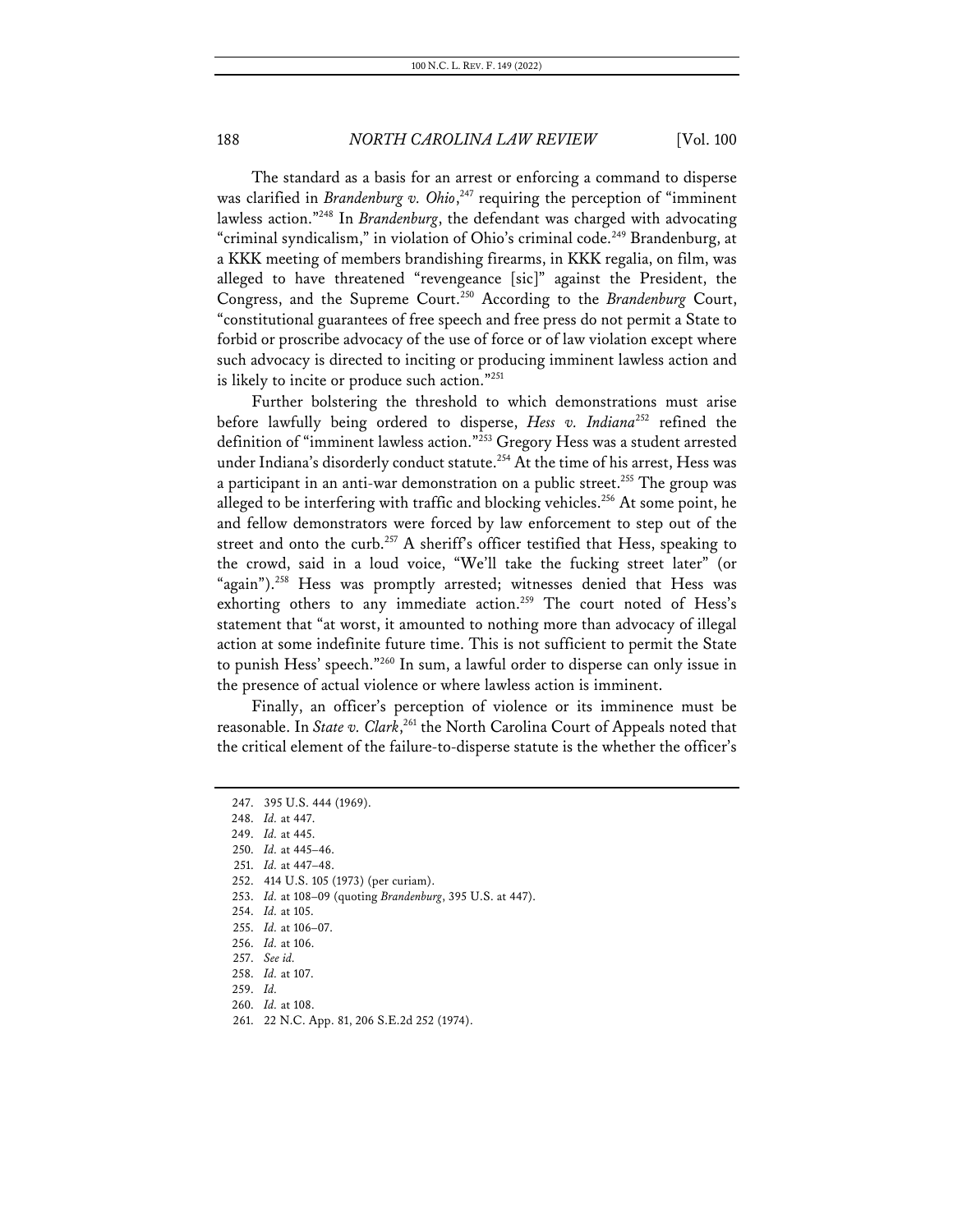determination that a riot or disorderly conduct is occurring is reasonable.<sup>262</sup> The court specified that under Section 14-288.5, "the failure to disperse when commanded by an officer would be an offense where no disorderly conduct was occurring so long as it is shown on trial that the officer had reasonable grounds to believe that disorderly conduct was occurring by an assemblage of three or more persons."263

Because officers often issue orders to disperse when there is no threat of violence, those orders are unconstitutional and the conduct is protected by the First Amendment.<sup>264</sup> When people reasonably struggle or argue with officers about their arrest, they are lawfully resisting an unlawful arrest.<sup>265</sup>

#### c. *Moral Monday 2.0: Protestors' Right to Assembly Versus Trespass Charges*

Reverend Barber was again arrested May 30, 2017, in the General Assembly while protesting their refusal to expand Medicaid.<sup>266</sup> The police ordered the group he was with to leave for causing a "disturbance" when they were chanting, singing, and praying in the halls of the General Assembly.<sup>267</sup> Reverend Barber was charged with the crime of second degree trespass, which requires proof that a person (1) remain on the premises of another, (2) after being notified not to remain there by  $(3)$  a person in charge,<sup>268</sup> a frequent charge against protesters.

We have argued that the law of trespass is subject to the First Amendment so that when the trespass occurs in a public forum the State must prove more than just an order to leave in order to criminalize the behavior.<sup>269</sup> In a public

267. *Id.*

<sup>262.</sup> *Id.* at 87–88, 206 S.E.2d at 257.

<sup>263.</sup> *Id.*

<sup>264.</sup> *See, e.g.*, Cox v. Louisiana, 379 U.S. 536, 544–52 (1965).

<sup>265.</sup> *See generally* State v. Mobley, 240 N.C. 476, 83 S.E.2d 100 (1954) (explaining that a person may use reasonable force to prevent an unlawful arrest and circumstances in which officers may arrest without a warrant).

<sup>266.</sup> Josh Shaffer, *Reverend Barber Convicted of Trespassing at General Assembly During 2017 Protest*, NEWS & OBSERVER (June 6, 2019), https://www.newsobserver.com/news/politics-government/article 231254283.html [https://perma.cc/LCJ2-9NLD (staff-uploaded, dark archive)].

<sup>268.</sup> N.C. GEN. STAT. § 14-159.13(a) (LEXIS through Sess. Laws 2021-162 of the 2021 Reg. Sess. of the Gen. Assemb.).

<sup>269.</sup> Brief of Defendant-Appellant at 10–11, State v. Barber, No. COA 20-268 (N.C. Ct. App. July 24, 2020); *see, e.g.*, N.Y. Times Co. v. Sullivan, 376 U.S. 254, 268 (1964) ("But the Court was careful to note that it 'retains and exercises authority to nullify action which encroaches on freedom of utterance under the guise of punishing libel'; for 'public men, are, as it were, public property,' and 'discussion cannot be denied and the right, as well as the duty, of criticism must not be stifled.'" (quoting Beauharnais v. Illinois, 343 U.S. 250, 263–64, 263 n.18 (1952))). "In deciding the question now, [the Court was] compelled by neither precedent nor policy to give any more weight to the epithet 'libel' than [it has] to other 'mere labels' of state law." *Id.* at 269 (quoting NAACP v. Button, 371 U.S. 415, 429 (1963)). "Like insurrection, contempt, advocacy of unlawful acts, breach of the peace, obscenity, solicitation of legal business, and the various other formulae for the repression of expression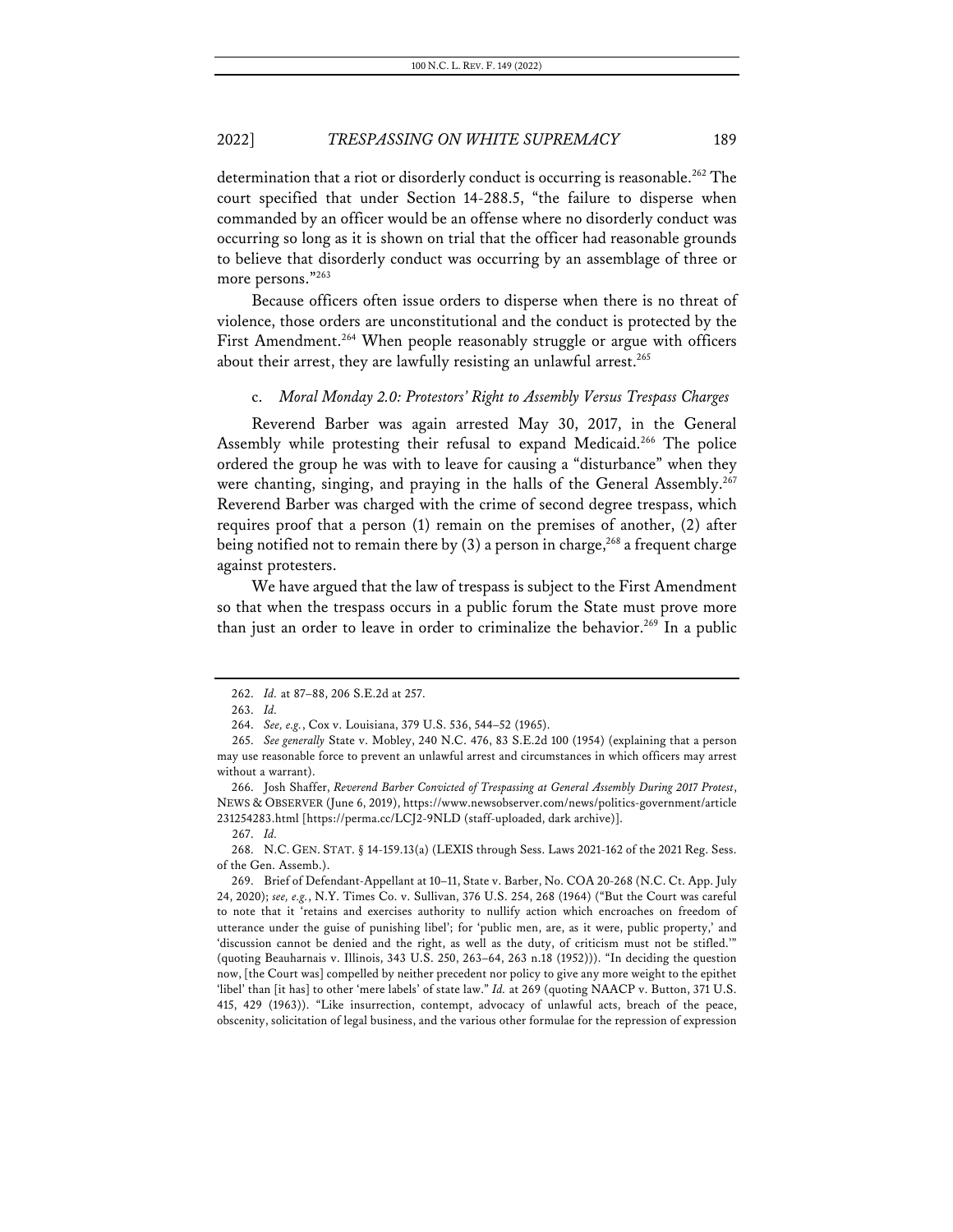forum, the demonstrator has a right to remain subject to following reasonable time, manner, and place restrictions.<sup>270</sup> If the person in charge orders a protester to leave who is otherwise following the rules governing the protest, the order violates the First Amendment and the protester is not guilty of a crime.<sup>271</sup> In short, defending a protester's trespass charge in a public forum has other constitutional elements beyond the law of private trespass. In this case, the court erred in refusing to consider the political nature of Reverend Barber's speech and the public forum where he stood in the North Carolina General Assembly.<sup>272</sup>

As a result of these cases, we have developed an argument, which was recently rejected by the North Carolina Court of Appeals, $273$  that the state law of trespass is necessarily supplemented by the First Amendment, which requires additional elements when the trespass charge involves protesting in a public forum subject to time, manner, and place restrictions.<sup>274</sup> We contend on appeal that when a criminal statute is written without expressly including, as elements, the requirements of the First Amendment, the statute must be construed and applied at trial with the First Amendment requirements included as essential elements of the statutory crime.<sup>275</sup> "The trial court may often construe a statute otherwise unconstitutional on its face by instructing the jury on the complete definition of the crime, that is, a definition that includes the statutory elements as well as constitutionally required elements."276 In the present case, the law of private criminal trespass does not incorporate the constitutionally required elements of the offense.

that have been challenged in this Court, libel can claim no talismanic immunity from constitutional limitations. It must be measured by standards that satisfy the First Amendment." *Id.*

<sup>270.</sup> Forsyth County v. Nationalist Movement, 505 U.S. 123, 130 (1992) ("Although there is a 'heavy presumption' against the validity of a prior restraint, the Court has recognized that government, in order to regulate competing uses of public forums, may impose a permit requirement on those wishing to hold a march, parade, or rally. Such a scheme, however, must meet certain constitutional requirements. It may not delegate overly broad licensing discretion to a government official. Further, any permit scheme controlling the time, place, and manner of speech must not be based on the content of the message, must be narrowly tailored to serve a significant governmental interest, and must leave open ample alternatives for communication." (citations omitted)).

<sup>271.</sup> *See* Edwards v. South Carolina, 372 U.S. 229, 237–38 (1963) (overturning criminal convictions for protesters who were engaged in protected First Amendment speech in a public forum and refused an order to leave by police).

<sup>272.</sup> *See* Shaffer, *supra* note 266. Arguing to the jury that the protest had nothing to do with the law of trespass, Assistant District Attorney Nishma Patel argued, "This entire trial has been about enforcing the law as it's written and should have nothing to do with the defendant's beliefs." *Id.*

<sup>273.</sup> *See* State v. Barber, 868 S.E.2d 601, 2021-NCCOA-695, ¶ 33.

<sup>274.</sup> *See* Brief of Defendant-Appellant, *supra* note 269, at 10–29; Reply Brief of Defendant-Appellant at 3–9, *Barber*, No. COA 20-268 (N.C. Ct. App. Feb. 11, 2021).

<sup>275.</sup> Brief of Defendant-Appellant, *supra* note 269, at 25 (citing State v. Taylor, 270 N.C. App. 514, 544–45, 841 S.E.2d 776, 806 (2020), *discretionary review granted*, 847 S.E.2d 412 (2020) (mem.)).

<sup>276.</sup> *Taylor*, 270 N.C. at 545, 841 S.E.2d at 806; *see also* State v. Leigh, 278 N.C. 243, 251–52, 179 S.E.2d 708, 713 (1971).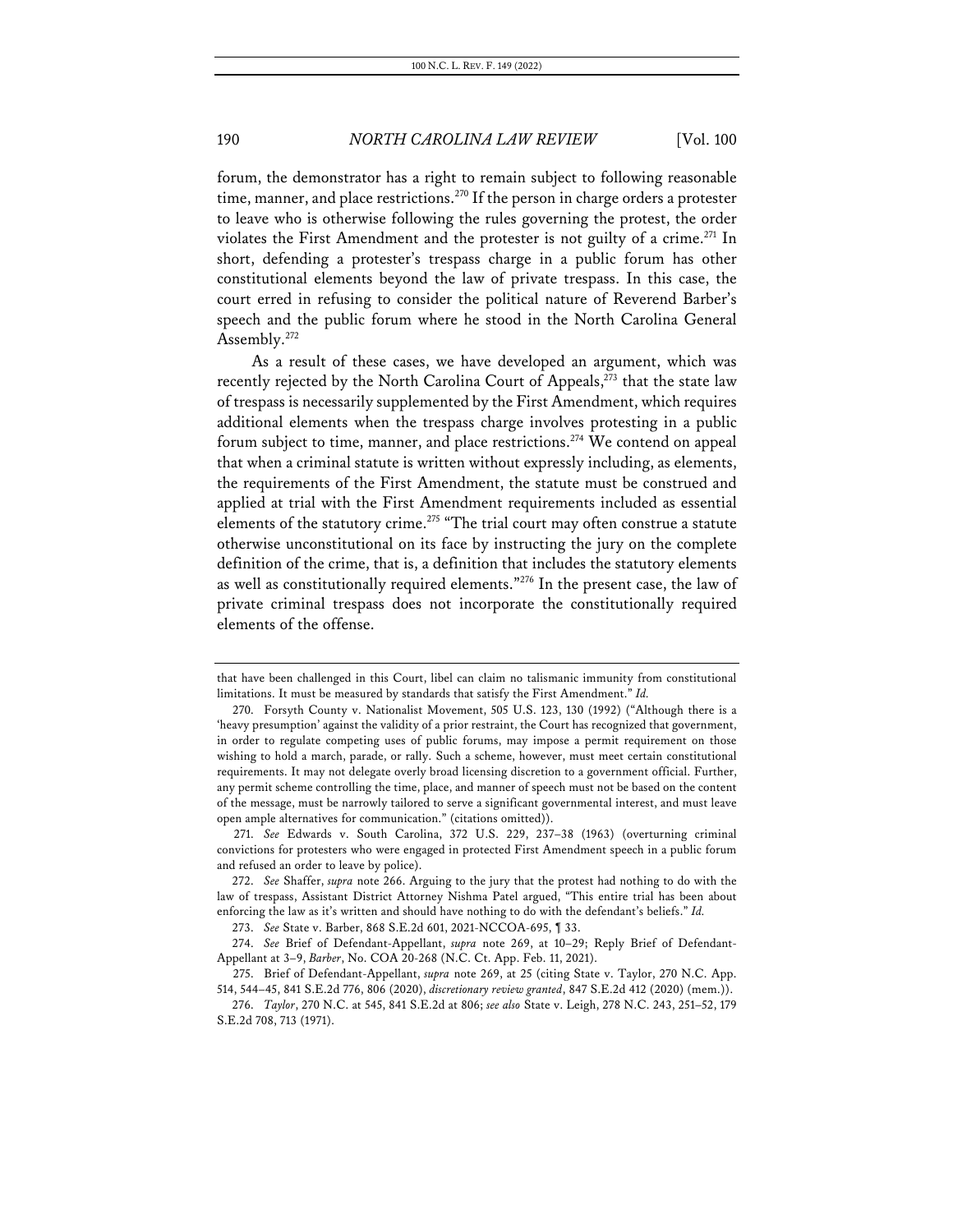We argued in Reverend Barber's case that when the alleged trespass occurs in a public forum where the suspect is engaging in political speech, the Constitution prevents the state from removing, or trespassing, the person from the public forum. <sup>277</sup> This is subject to two exceptions: (1) the person has violated some reasonable time, manner, and place restriction; or (2) they are engaging in violent behavior. We argued it was a matter of law for the court to determine whether the facts support a conclusion that the area is a public forum and whether the time, manner, and place restrictions are reasonable.<sup>278</sup> And though the court rejected our argument, we believe it should have concluded that the defendant was in a public forum, and thus held that the Constitution implies additional elements of proof before the defendant could be convicted. The court should have required that the jury determine whether the defendant violated a time, manner, and place restriction such that ordering them to leave was justified under the First Amendment. In Reverend Barber's case, we unsuccessfully argued that the jury should have considered the additional factual issue of whether he was sufficiently disruptive under the building rules to justify the General Assembly Police order for him to leave the area or be arrested for trespass.<sup>279</sup>

This extensive litigation and examination of trespass as a common charge against protesters has also contextualized the *act* of protest as one that is protected as political speech. This informs our current analysis that protest must be considered in the *broader context* of the power dynamics at play, particularly when perpetuated by ill-gotten gains or with harmful intent.

#### 2. Confederate Monument Removal

While the Moral Monday Movement represents a historic effort to thwart the current iteration of legislative policies, such as voting, education, housing, health care, and wages, that are the descendants of white supremacy, the demonstrations to remove symbols of the Confederacy seek to rid our courthouse steps of the actual monuments erected to celebrate white supremacist terror, the success of the codification of white supremacy, and the enactment of Jim Crow.

The debate about removing Confederate monuments from public spaces bears out a false historical choice: a concern for preserving "history" ignores that history's context in the rise of white supremacist power in the North Carolina legislature, via violence, that laid the groundwork for false Confederate history

<sup>277.</sup> Brief of Defendant-Appellant, *supra* note 269, at 10–11; *see also Barber*, 868 S.E.2d 601, 2021- NCCOA-695, ¶¶ 30–33 (holding that the First Amendment was not implicated since Barber was removed for the volume of his words, not their content).

<sup>278.</sup> *See* Brief of Defendant-Appellant, *supra* note 269, at 10–29.

<sup>279.</sup> *Id.* at 18–19.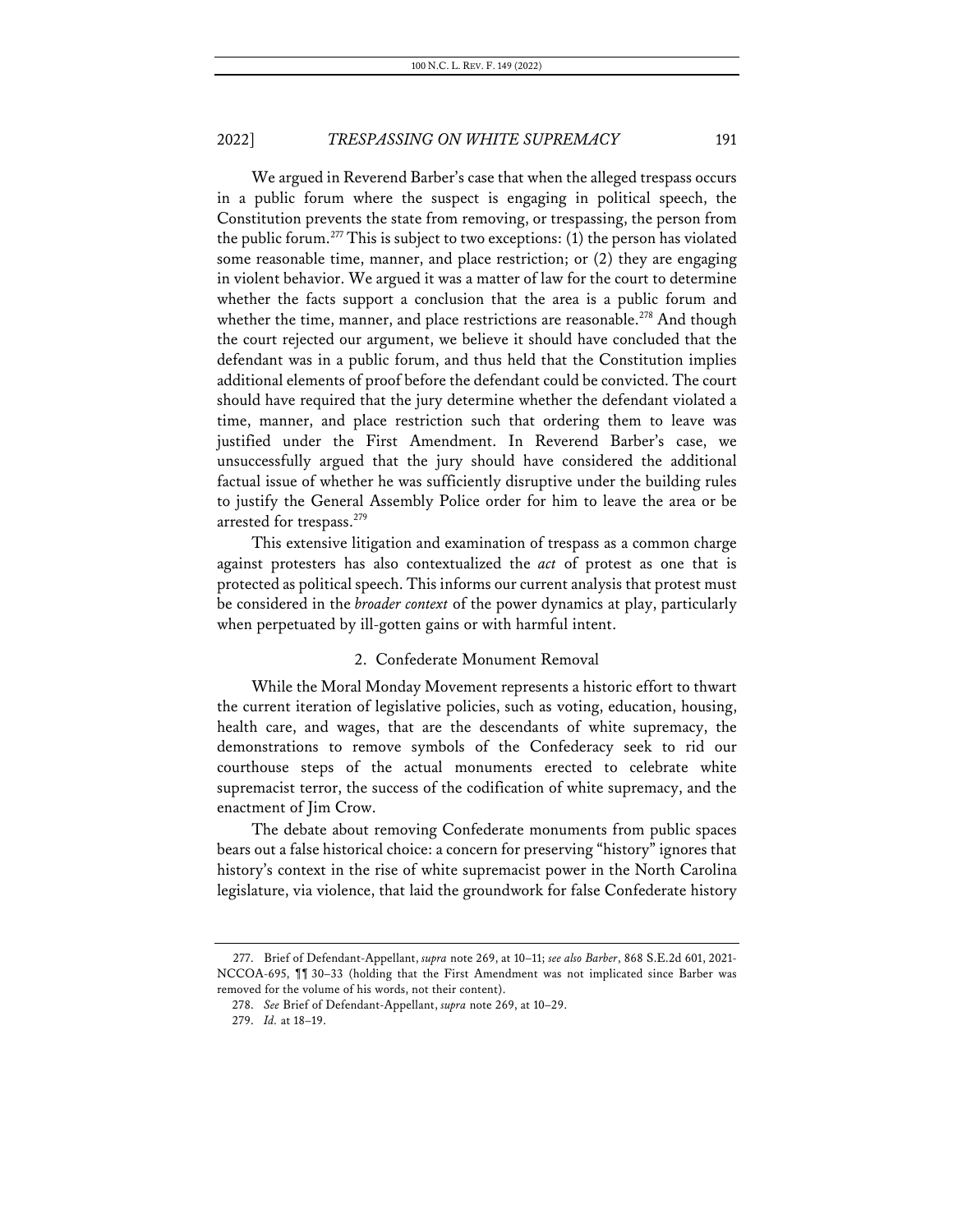propagation and for improper homages to white supremacy to be erected on public grounds around the state in the first place.

Confederate monuments have become a flashpoint where communities are wrestling with racial identity amidst the resurgence and growth of white supremacist groups.<sup>280</sup> The effort to remove public symbols of the Confederacy reignited when white supremacist Dylann Roof, under the banner of the Confederate flag, murdered nine Black people worshipping at the Mother Emanuel AME Church in downtown Charleston, South Carolina, on June 17, 2015.281 Since then, local governments have been tediously reevaluating the placement of Confederate symbols in public places.<sup>282</sup> Supporters of removal point to a legacy of racism and systemic oppression, and detractors incorrectly claim the monuments to be important artifacts of the cultural heritage of the United States.<sup>283</sup>

Only days after protests and the murder that occurred in Charlottesville, Virginia, on August 14, 2017, over 100 protesters advocating for the removal of a Confederate monument in front of a county building gathered in Durham, North Carolina. There, some individuals toppled a statue of a Confederate soldier in front of the historic Durham County Courthouse.<sup>284</sup> These were North Carolinians disturbed by the Confederate monument outside the courthouse and concerned with the refusal of the government to remove the monument and reconcile its complicit history in harm.<sup>285</sup> The Durham County Sheriff's office issued warrants against eight people, charging them with: (1)

<sup>280.</sup> Chris Woodyard, *Hate Group Count Hits 20-Year High amid Rise in White Supremacy, Report Says*, USA TODAY (Feb. 20, 2019), https://www.usatoday.com/story/news/nation/2019/02/20/hategroups-white-power-supremacists-southern-poverty-law-center/2918416002/ [https://perma.cc/6K5Q -6XJF (dark archive)].

<sup>281.</sup> Adam K. Raymond, *A Running List of Confederate Monuments Removed Across the Country*, INTELLIGENCER, http://nymag.com/intelligencer/2017/08/running-list-of-confederate-monumentsthat-have-been-removed.html [https://perma.cc/D2LW-D8RY (dark archive)] (Aug. 25, 2017) ("Before June 17, 2015, most Americans didn't think much about the more than 700 Confederate monuments around the nation. And then Dylann Roof, a 21-year-old white supremacist, massacred nine black churchgoers in Charleston, South Carolina.").

<sup>282.</sup> Gabriella Borter, *Museum or Dumpster? U.S. Cities Wrestle with Confederate Statues' Fate*, REUTERS (Aug. 17, 2017), https://www.reuters.com/article/us-usa-protests-statues/museum-ordumpster-u-s-cities-wrestle-with-confederate-statues-fate-idUSKCN1AX2ED [https://perma.cc/7W9 N-4WZX].

<sup>283.</sup> Miles Parks, *Confederate Statues Were Built To Further a "White Supremacist Future*,*"* NPR (Aug. 20, 2017), https://www.npr.org/2017/08/20/544266880/confederate-statues-were-built-to-further-awhite-supremacist-future [https://perma.cc/LEB8-4UVY].

<sup>284.</sup> Maggie Astor, *Protestors in Durham Topple a Confederate Monument*, N.Y. TIMES (Aug. 14, 2017), http://www.nytimes.com/2017/08/14/us/protesters-in-durham-topple-a-confederate-monument .html [https://perma.cc/65LS-ZSDU (dark archive)].

<sup>285.</sup> *See Protestors Tear Down Confederate Statue in Durham, North Carolina*, CBS NEWS, https:// www.cbsnews.com/news/durham-north-carolina-protesters-tear-down-confederate-monument/ [https ://perma.cc/Y5BQ-BPK9] (Aug. 15, 2017).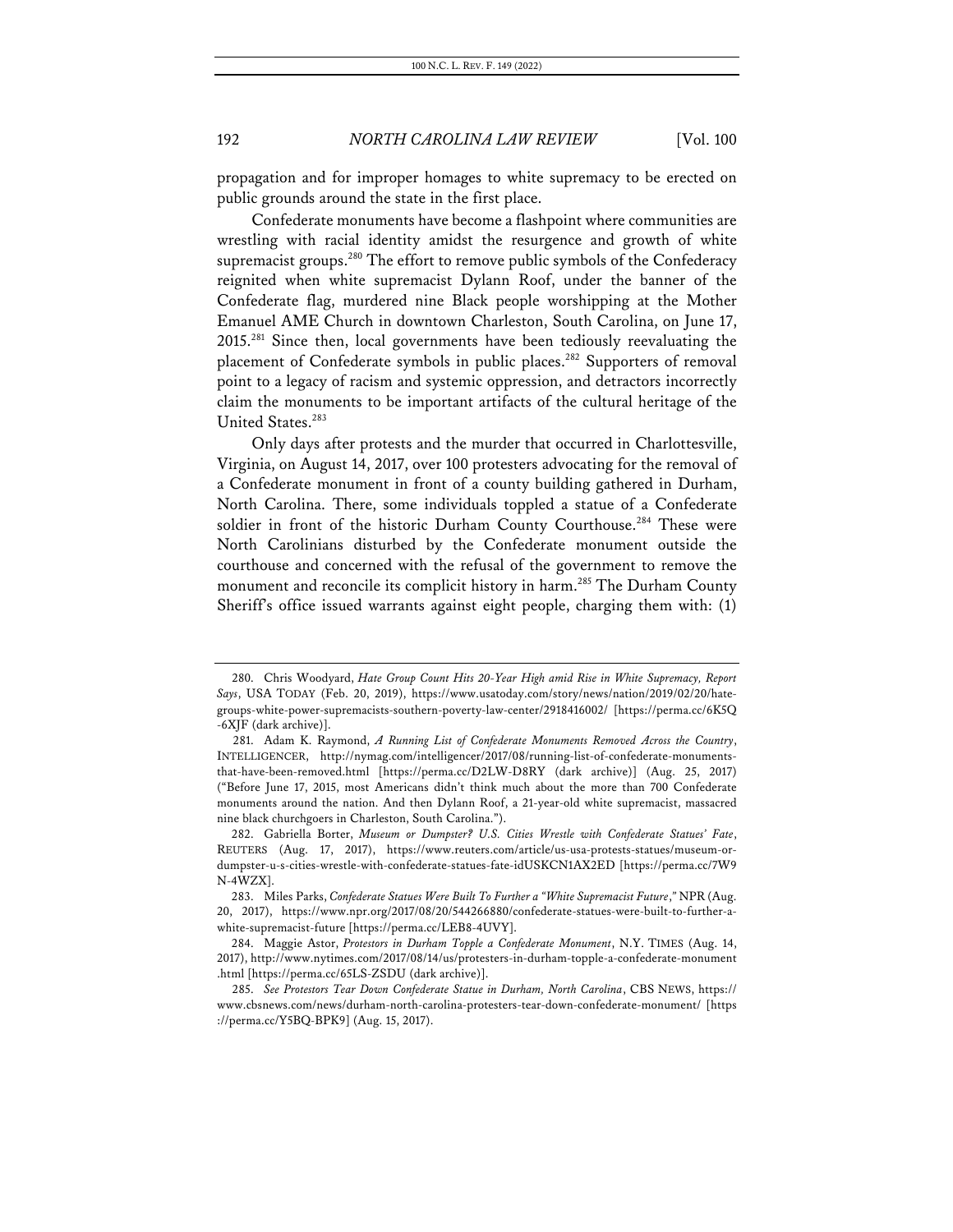felony rioting; (2) misdemeanor injury to personal property; (3) misdemeanor injury to real property; and  $(4)$  misdemeanor defacing a public statue.<sup>286</sup>

The Durham District Attorney's office dropped the felony charges against the defendants before trial. On February 19, 2018, after three bench trials, a judge dismissed the remaining charges against two of the protestors and acquitted a third.<sup>287</sup> The following day, the District Attorney's office announced that, due to a lack of any additional evidence, it would not pursue charges against the remaining five defendants.<sup>288</sup>

After the removal of the Durham Confederate monument, North Carolina Governor Roy Cooper said that he understood the frustration of the protestors who toppled the statue and agreed that Confederate monuments should be removed, but that there was a better way to remove the monuments.<sup>289</sup> He went on to say that "history is not on [the] side" of those who "cling to the belief that the Civil War was fought over states' rights"; that we "cannot continue to glorify a war against the United States of America fought in the defense of slavery," and thus "[t]hese monuments should come down."290

A few days after the toppling of the Confederate monument in downtown Durham, a monument of Confederate General Robert E. Lee at Duke University's chapel was vandalized.<sup>291</sup> The statue was removed three days

<sup>286.</sup> Janell Ross, *Eight People Charged for Toppling Confederate Statue in Durham as Scores Line Up To Confess*, WASH. POST (Aug. 17, 2017), https://www.washingtonpost.com/news/post-nation/wp/2017/ 08/15/durham-county-sheriff-investigators-working-to-identify-those-responsible-for-statue-removaland-vandalism/ [https://perma.cc/43A3-UTBU (dark archive)]; Amanda Jackson & Ralph Ellis, *Seven Arrested in Toppling of Confederate Statue in North Carolina*, CNN (Aug. 16, 2017), https://www.cnn. com/2017/08/14/us/confederate-statue-pulled-down-north-carolina-trnd/index.html [https://perma.cc /927Y-QBQJ]. As we defended these protesters, we began to learn about the history of these monuments as celebrations of the 1898 white supremacy campaign and the 1900 campaign for Black disfranchisement—rather than innocent homages to local war heroes—erected concurrently or close in time to the loss of those lives. *See* W. Fitzhugh Brundage, *I've Studied the History of Confederate Memorials. Here's What To Do About Them.*, VOX (Aug. 18, 2017), https://www.vox.com/thebig-idea/2017/8/18/16165160/confederate-monuments-history-charlottesville-white-supremacy [https: //perma.cc/2MVZ-F5KL]. Their placement outside courthouses around the state were symbols of white supremacy and subtle reminders that there would be no equal protection of the law within the courthouse. *See* Caileigh Peterson, *Efforts Underway To Remove Confederate Monuments from N.C. Courthouses*, SPECTRUM NEWS (Mar. 25, 2021), https://spectrumlocalnews.com/nc/triad/news/2021/ 03/25/efforts-underway-to-remove-confederate-monuments-from-courthouses [https://perma.cc/KM D6-4D2S].

<sup>287.</sup> David A. Graham, *How the Activists Who Tore Down Durham's Confederate Statue Got Away with It*, ATLANTIC (Feb. 21, 2018), https://www.theatlantic.com/politics/archive/2018/02/durhamconfederate-monument-charges-dismissed/553808/ [https://perma.cc/ZX8F-K9RB (dark archive)].

<sup>288.</sup> *See id.*

<sup>289.</sup> Roy Cooper, *North Carolina Monuments*, MEDIUM (Aug. 15, 2017), https://medium.com/ @NC\_Governor/north-carolina-monuments-b7ead3c471ee [https://perma.cc/ZD5V-55SW].

<sup>290.</sup> *Id.*

<sup>291.</sup> Ray Gronberg, *Vandals Strike Statue of Confederate General Robert E. Lee at Duke University*, HERALD-SUN, http://www.heraldsun.com/news/local/counties/durham-county/article16770240.html [https://perma.cc/JV4X-R8XN (staff-uploaded, dark archive)] (Sept. 18, 2017, 6:29 PM).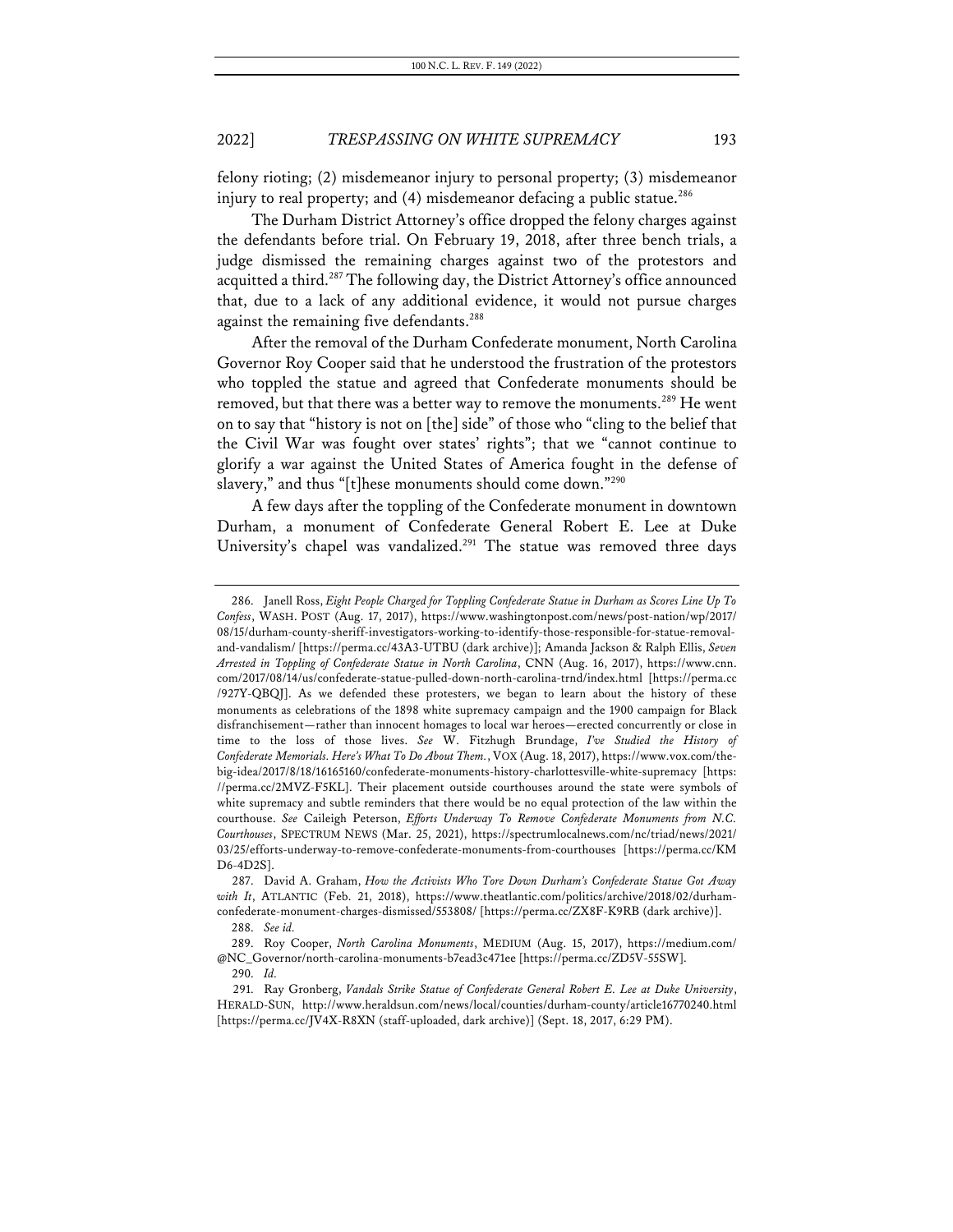later.<sup>292</sup> In a press release, Duke President Vincent Price stated the statue was removed over concerns of student safety and that the removal presented an opportunity for the Duke community to learn and heal.<sup>293</sup>

As evidence that protest points the way to reform, leaders around the country began considering the removal of Confederate symbols in response to these protests. In New York, religious leaders removed two plaques commemorating General Lee outside an Episcopal church in Brooklyn.<sup>294</sup> In Boston, the only Confederate monument in the State of Massachusetts was covered after Charlottesville and later removed by the state's Department of Conservation and Recreation.295 Massachusetts Governor Charlie Baker had called for the removal, noting that the memorial and others like it represented "symbols . . . that do not support liberty and equality for the people of Massachusetts and the nation."296 In Maryland, a statue of former Supreme Court Chief Justice Roger B. Taney, the author of the *Dred Scott* decision, was taken down.<sup>297</sup> Governor Larry Hogan endorsed the removal in a statement: "While we cannot hide from our history—nor should we—the time has come to make clear the difference between properly acknowledging our past and glorifying the darkest chapters of our history."298 Here, we see these protests in a nationwide context, revealing these shrines to white supremacy and what the appropriate treatment of these homages are.<sup>299</sup>

In North Carolina, however, the General Assembly sustained its reinforcing approach to the codification of white supremacy and passed a law in 2015 preventing local governments from moving any "object of remembrance" sitting on public property.<sup>300</sup> The law prohibits the removal of monuments by

<sup>292.</sup> Vincent Price, *Duke Removes Robert E. Lee Statue from Chapel Entrance*, DUKE TODAY (Aug. 19, 2017), https://today.duke.edu/2017/08/duke-removes-robert-e-lee-statue-chapel-entrance [https:// perma.cc/ZP8Y-KPSB].

<sup>293.</sup> *Id.*

<sup>294.</sup> Molly Crane-Newman, Thomas Tracy & Larry McShane, *Religious Leaders Remove Brooklyn Plaques Honoring Robert E. Lee, Prompting Threats from Alt-Right Protesters*, N.Y. DAILY NEWS (Aug. 17, 2017), http://www.nydailynews.com/new-york/brooklyn/robert-e-lee-plaques-removed-brooklyn-arti cle-1.3416400 [https://perma.cc/K6K3-3JUE].

<sup>295.</sup> Cristela Guerra, *State's Only Confederate Memorial Will Be Removed*, BOS. GLOBE (Oct. 2, 2017), http://www.bostonglobe.com/metro/2017/10/02/state-only-confederate-memorial-will-movestate-archive/fiFFyZcJxK7A529ugIzjFN/story.html [https://perma.cc/D3HW-QFNT (dark archive)]. 296. *Id.*

<sup>297.</sup> Pamela Wood & Erin Cox, *Roger Taney Statue Removed from Maryland State House Grounds Overnight*, BALT. SUN (Aug. 18, 2017), http://www.baltimoresun.com/news/maryland/politics/bs-mdtaney-statue-removed-20170818-story.html [https://perma.cc/9HMV-KUJS (dark archive)].

<sup>298.</sup> *Id.*

<sup>299.</sup> To be clear, removal is the appropriate remedy. Commemorative and celebratory statues to white violence have no place in the public sphere.

<sup>300.</sup> Cultural History Artifact Management and Patriotism Act of 2015, ch. 170, § 3(c), 2015 Sess. Laws 435, 437 (codified at N.C. GEN. STAT. § 100-2.1(b) (2015)); *see also* Jaweed Kaleem, *In Some States, It's Illegal To Take Down Monuments or Change Street Names Honoring the Confederacy*, L.A. TIMES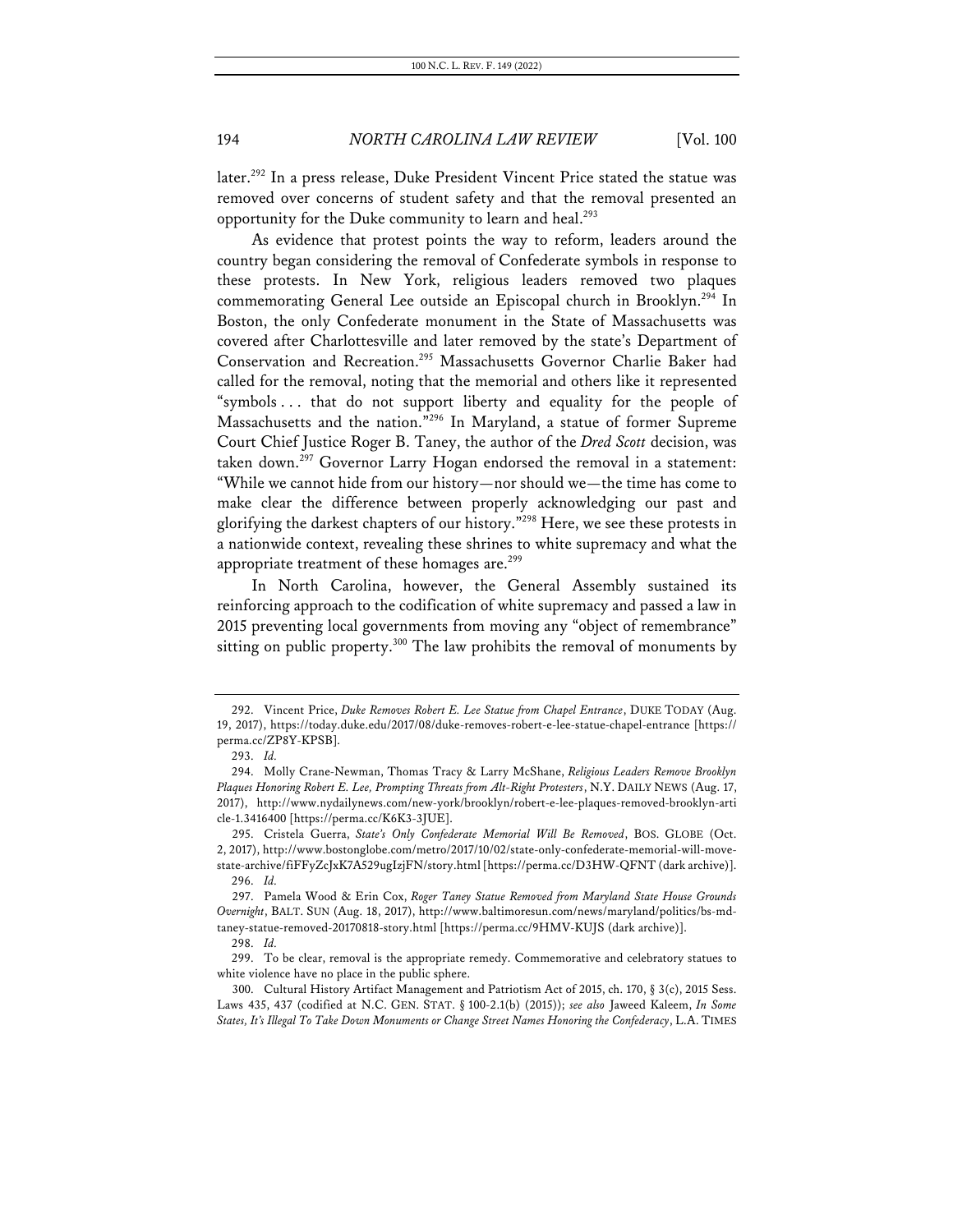requiring approval of the North Carolina Historical Commission.<sup>301</sup> The North Carolina Historical Commission is also, at present, appointed and controlled by a Republican majority committed to maintaining Confederate monuments.<sup>302</sup>

In Orange County courts, we successfully defended the people protesting the erection and continued presence of Silent Sam on the University of North Carolina at Chapel Hill ("UNC") campus.<sup>303</sup> Police arrested these protesters and charged them with property damage as a result of removing Silent Sam in August 2018.304

In the weeks that followed, several people, including UNC students, were arrested at clashes between police and people both defending and decrying the Confederate monument on UNC's campus.<sup>305</sup> After UNC announced a proposal to build a new building for the monument, more protests erupted, more people were arrested, and teaching assistants even threatened to withhold grades.<sup>306</sup>

303. *Judge Declines To Punish UNC Student Who Poured Ink on Silent Sam Statute*, N.C. PUB. RADIO (Oct. 15, 2018), https://www.wunc.org/news/2018-10-15/judge-declines-to-punish-unc-student-whopoured-ink-on-silent-sam-statue [https://perma.cc/K2CG-8MX8]. Silent Sam is the same statue that was unveiled to "Dixie," and Julian Carr extolled "what the Confederate soldier meant to the welfare of the Anglo Saxon race." Julian Carr, Address at the Unveiling of Confederate Monument at University of North Carolina (June 2, 1913), https://hgreen.people.ua.edu/transcription-carr-speech. html [https://perma.cc/8Z9N-DYM2].

304. Tammy Grubb, *Cases Dismissed Against Men Charged with Helping Take Down UNC's Silent Sam Statue*, NEWS & OBSERVER (Jan. 27, 2021, 2:12 PM), https://www.newsobserver.com/news/local/ counties/orange-county/article248799850.html [https://perma.cc/MH6X-KAU4 (staff-uploaded, dark archive)]. Here, again, we gained insight to the priorities of prosecutors using court time and resources to prosecute protests.

305. Carli Brosseau & Tammy Grubb, *Silent Sam Opponents and Supporters Square Off Again at Statue's Former Site*, NEWS & OBSERVER (Sept. 9, 2018), https://www.newsobserver.com/news/local/ article218067295.html [https://perma.cc/K8SU-NF9Y (staff-uploaded, dark archive)] (Sept. 9, 2018, 10:20 AM); *8 Arrested at Confederate Statue Protest Blame Officers*, ASSOCIATED PRESS (Sept. 10, 2018), https://www.apnews.com/21026ee6babd45e1acf08f8a2bf64b8c [https://perma.cc/EJY8-29LK].

306. Steven Johnson, *Silent Sam Protesters at Chapel Hill Embrace a New Tactic: A 'Grade Strike*,*'* CHRON. HIGHER EDUC. (Dec. 7, 2018), https://www.chronicle.com/article/Silent-Sam-Protestersat/245288 [https://perma.cc/77UK-5M58] ("Just as the fall semester is set to close, activists say, at least 79 teaching assistants and instructors have joined a rare 'grade strike,' pledging to withhold more than 2,000 final grades unless the university meets their conditions."); Susan Svrluga, *UNC in Turmoil over Silent Sam, the Confederate Monument Toppled by Protesters*, WASH. POST (Dec. 13, 2018), https://www.

<sup>(</sup>Aug. 16, 2017), http://www.latimes.com/nation/la-na-confederate-monument-laws-20170815-html story.html [https://perma.cc/S8V7-AK3L (dark archive)].

<sup>301.</sup> N.C. GEN. STAT. § 100-2.1(a) (LEXIS through Sess. Laws 2021-162 of the 2021 Reg. Sess. of the Gen. Assemb.).

<sup>302.</sup> Erica Hellerstein, *N.C. Historical Commission Votes To Punt on Removing Confederate Monuments from Capitol*, INDY WK. (Sept. 22, 2017), https://indyweek.com/news/archives/n.c.-historical-com mission-votes-punt-removing-confederate-monuments-capitol/ [https://perma.cc/J97P-9NT9]; Gary Robertson, *N.C. GOP Leaders Don't Want Confederate Statues Moved*, CITIZEN TIMES (Sept. 21, 2017), https://www.citizen-times.com/story/news/local/2017/09/21/nc-gop-leaders-dont-want-confede rate-statues-moved/691454001/ [https://perma.cc/7W4D-34ZY (dark archive)] ("North Carolina Republican lawmakers . . . pressed a state panel not to grant Democratic Gov. Roy Cooper's request to relocate Confederate monuments from the old Capitol grounds, with one leader predicting that any such approval would be overturned in court.").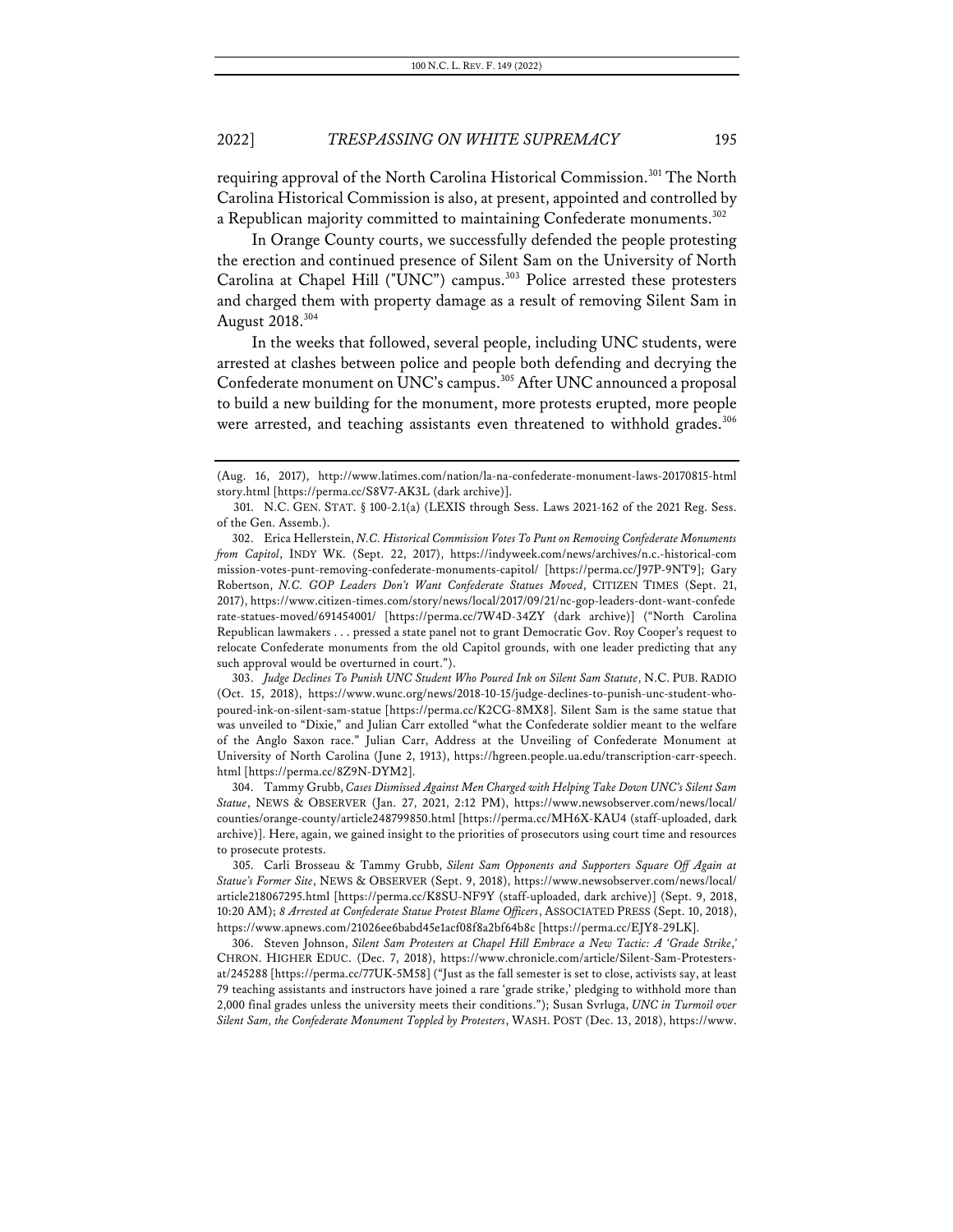This proposal was rejected by the Board of Governors.<sup>307</sup> Like the North Carolina Historical Commission, the UNC Board of Governors is appointed by the Republican majority of the North Carolina General Assembly, who favor keeping Confederate monuments in public spaces.<sup>308</sup> Their support for Confederate monuments brought them into conflict with the UNC administration, faculty, and student body who oppose the Confederate monument on campus.309 Members of the Board of Governors had expressed their wish for Silent Sam to be returned to the campus.<sup>310</sup> Nevertheless, Chancellor Carol Folt announced her decision to have the remaining base of the Confederate monument removed as she also announced her resignation.<sup>311</sup>

In a bizarre turn in the saga of the Confederate monument on UNC's campus, and an unfortunate example of how self-reinforcing institutionalized white supremacy can be, white lawyers for UNC met privately with white lawyers from the Sons of Confederate Veterans ("SCV") on November 21, 2019, and agreed for UNC to pay the SCV \$74,999 in order for the SCV to purchase an interest in the Confederate monument from the United Daughters

309. Julia Jacobs, *U.N.C. Chancellor To Leave Early After Ordering Removal of 'Silent Sam' Statue's Base*, N.Y. TIMES (Jan. 15, 2019), https://www.nytimes.com/2019/01/15/us/silent-sam-statue-removalunc.html [https://perma.cc/7TJJ-J8YG (dark archive)] ("The statue's toppling touched off political tensions between North Carolina's Republican-dominated legislature, which elects the board of governors, and the university community, a liberal enclave in a red state. Mr. Smith, the chairman of the board of governors, which is elected by the state legislature, reacted angrily to the initial toppling of the statue, calling it vandalism.").

washingtonpost.com/education/2018/12/13/unc-turmoil-over-silent-sam-confederate-monument-topp led-by-protesters/?utm\_term=.ac7fdd5803c6 [https://perma.cc/47CE-99QV (dark archive)].

<sup>307.</sup> Sarah Willets, *UNC Board of Governors Rejects Proposal for a New On-Campus Facility To House Silent Sam*, INDY WK. (Dec. 14, 2018), https://indyweek.com/news/northcarolina/unc-board-ofgovernors-rejects-silent-sam/ [https://perma.cc/XYJ4-GK3R].

<sup>308.</sup> *See* Joe Killian, *Trove of Emails Provides a Window into Conflicts at UNC*, NC POL'Y WATCH (Jan. 10, 2018), https://ncpolicywatch.com/2018/01/10/trove-emails-provides-window-conflicts-unc/ [https://perma.cc/Q44W-HLLP]; Paige Masten, Opinion, *UNC Has Management Problems, but Republicans Are To Blame*, CHARLOTTE OBSERVER (June 30, 2021, 12:00 AM), https://www. charlotteobserver.com/opinion/article252423668.html [https://perma.cc/PSB2-6G9Y (staff-uploaded archive)] (Oct. 12, 2021, 12:53 PM).

<sup>310.</sup> Jeffrey C. Billman, *UNC Board of Governors Member Thom Goolsby's Got a Plan To Re-Erect Silent Sam*, INDY WK. (Jan. 17, 2019), https://indyweek.com/news/northcarolina/unc-board-of-govern ors-thom-goolsby-silent-sam/ [https://perma.cc/EW9D-PRNK] ("That decision, then, will ultimately fall to the Board of Governors, a mostly conservative bunch appointed by the Republican-controlled General Assembly. And one of its most conservative members—and probably its biggest Silent Sam apologist—former state senator Thom Goolsby of Wilmington, has a "great suggestion": Take the \$5 million Folt wanted to use to build a history center to house Silent Sam and instead put the Confederate statue back where it once stood, in McCorkle Place, then build some sort of structure to protect it from the rabble and 'allow people to present their views, and actually allow different points of view, and perhaps even encourage other statues to be put up.'").

<sup>311.</sup> *Chancellor Folt Announces Resignation, Orders Confederate Monument Pedestal To Be Removed Intact*, UNC CHAPEL HILL U. NEWS (Jan. 14, 2019), https://www.unc.edu/posts/2019/01/14/foltresignation-orders-confederate-monument-pedestal-removed/ [https://perma.cc/Q7HH-TVL6].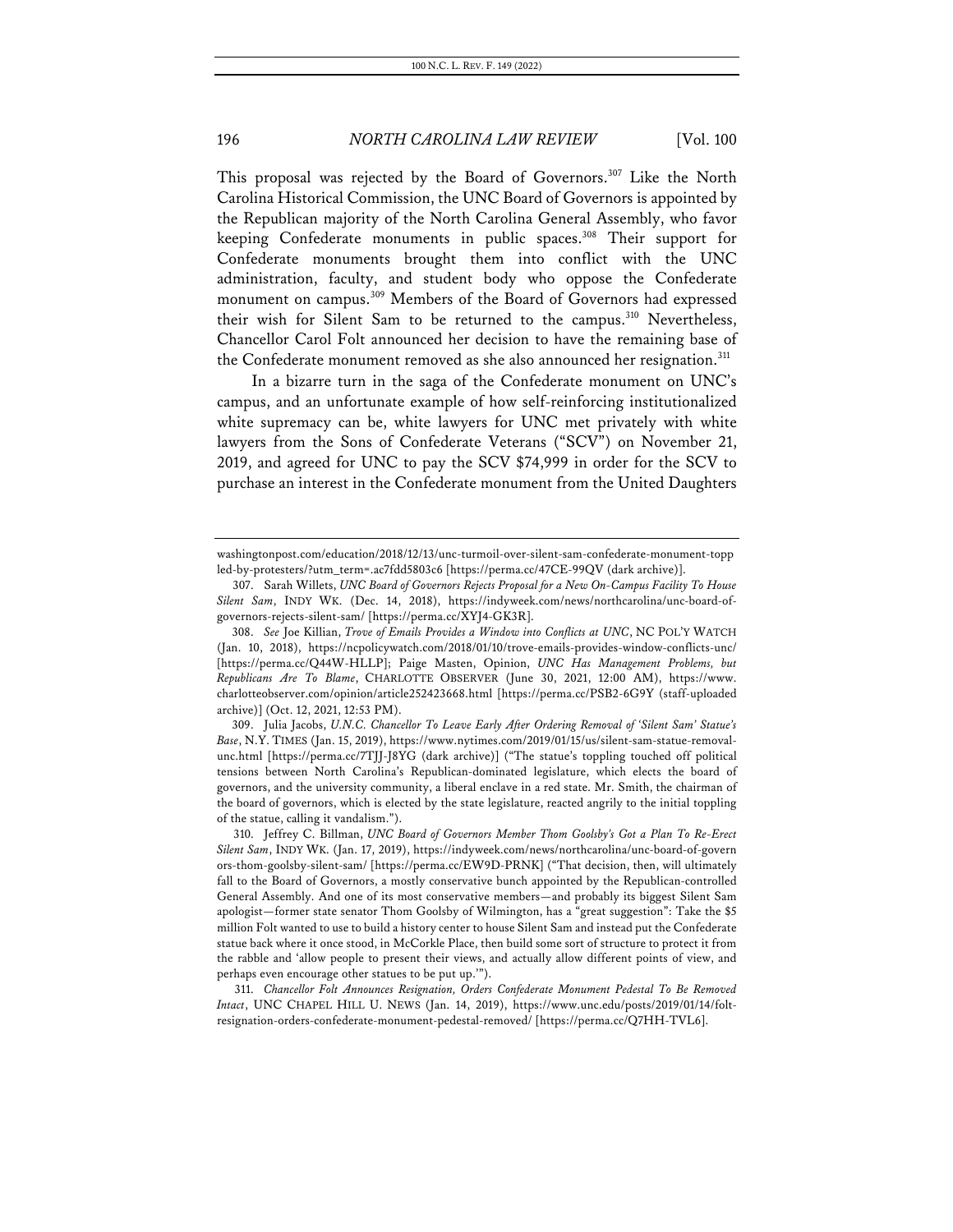of the Confederacy ("UDC"). <sup>312</sup> The \$74,999 amount was one dollar short of the amount that would have require approval of the North Carolina Attorney General.<sup>313</sup>

Although no lawsuit was actually filed against the University, UNC's lawyers then presented a "settlement agreement" to the UNC Board of Governors Committee on University Governance to give the Confederate monument to the SCV and pay them  $$2.5$  million.<sup>314</sup> After the committee approved the settlement, the lawyers for UNC and SCV filed the complaint and the answer, and then had a superior court judge sign the consent judgment—all within ten minutes on the Friday after Thanksgiving.<sup>315</sup>

After the consent order was entered, a group of UNC students and faculty members moved to intervene and set aside the agreement.<sup>316</sup> Their motion to set aside the consent agreement showed how UNC lawyers allowed the lawyers for the SCV to falsify the historical record, and, among other distortions, to concoct a false claim of ownership of the monument for the SCV.<sup>317</sup>

The complaint and consent order were predicated upon a factual and legal theory that the UDC paid for the Confederate monument at UNC and provided it as a gift to the University.<sup>318</sup> The complaint and consent order asserted that the UDC reserved an interest in the gift, a "condition subsequent," that the monument would remain permanently on campus.<sup>319</sup> The complaint and consent orders concluded that the ownership in the monument reverted back to the UDC when the monument was removed from campus.<sup>320</sup> Then, the UDC assigned their interest in the monument to the SCV.<sup>321</sup>

<sup>312.</sup> Kate Murphy, *Secrecy and Misleading Communications Marred UNC's Silent Sam Deals, Settlement Shows*, NEWS & OBSERVER, https://www.newsobserver.com/news/local/education/article 248974550.html [https://perma.cc/QW54-KKB9 (staff-uploaded, dark archive)] (Feb. 4, 2021, 1:15 PM) [hereinafter Murphy, *Secrecy and Misleading Communications*].

<sup>313.</sup> *See* N.C. GEN. STAT. § 114-2.4(a) (LEXIS through Sess. Laws 2021-162 of the 2021 Reg. Sess. of the Gen. Assemb.) ("The Attorney General shall review the terms of all proposed agreements entered into by the State or a State department, agency, institution, or officer to settle or resolve litigation or potential litigation, that involves the payment of public monies in the sum of seventy-five thousand dollars (\$75,000) or more.").

<sup>314.</sup> Murphy, *Secrecy and Misleading Communications*, *supra* note 312.

<sup>315.</sup> *Id.*

<sup>316.</sup> Kate Murphy, *Judge Overturns Silent Sam Settlement Between UNC and Confederate Group*, NEWS & OBSERVER, https://www.newsobserver.com/news/local/education/article240198087.html [https://perma.cc/4ZV7-663B (staff-uploaded, dark archive)] (Feb. 12, 2020, 5:31 PM).

<sup>317.</sup> *See id.*

<sup>318.</sup> *See* Defendant-Intervenors' Motion for Relief from Consent Judgment and Motion for Stay of Execution of Judgment ¶¶ 9–14, N.C. Div. Sons of Confederate Veterans, Inc. v. Univ. of N.C., 19-CVS-1579 (N.C. Super. Ct. Dec. 13, 2019).

<sup>319.</sup> Verified Complaint ¶ 111, *N.C. Div. Sons of Confederate Veterans, Inc.*, 19-CVS-1579; *see also* Consent Judgment, Declaratory Judgment, and Order at 13–14, *N.C. Div. Sons of Confederate Veterans, Inc.*, 19-CVS-1579.

<sup>320.</sup> *See* Consent Judgment, Declaratory Judgment, and Order, *supra* note 319, at 13–14. 321. *See id.* at 15.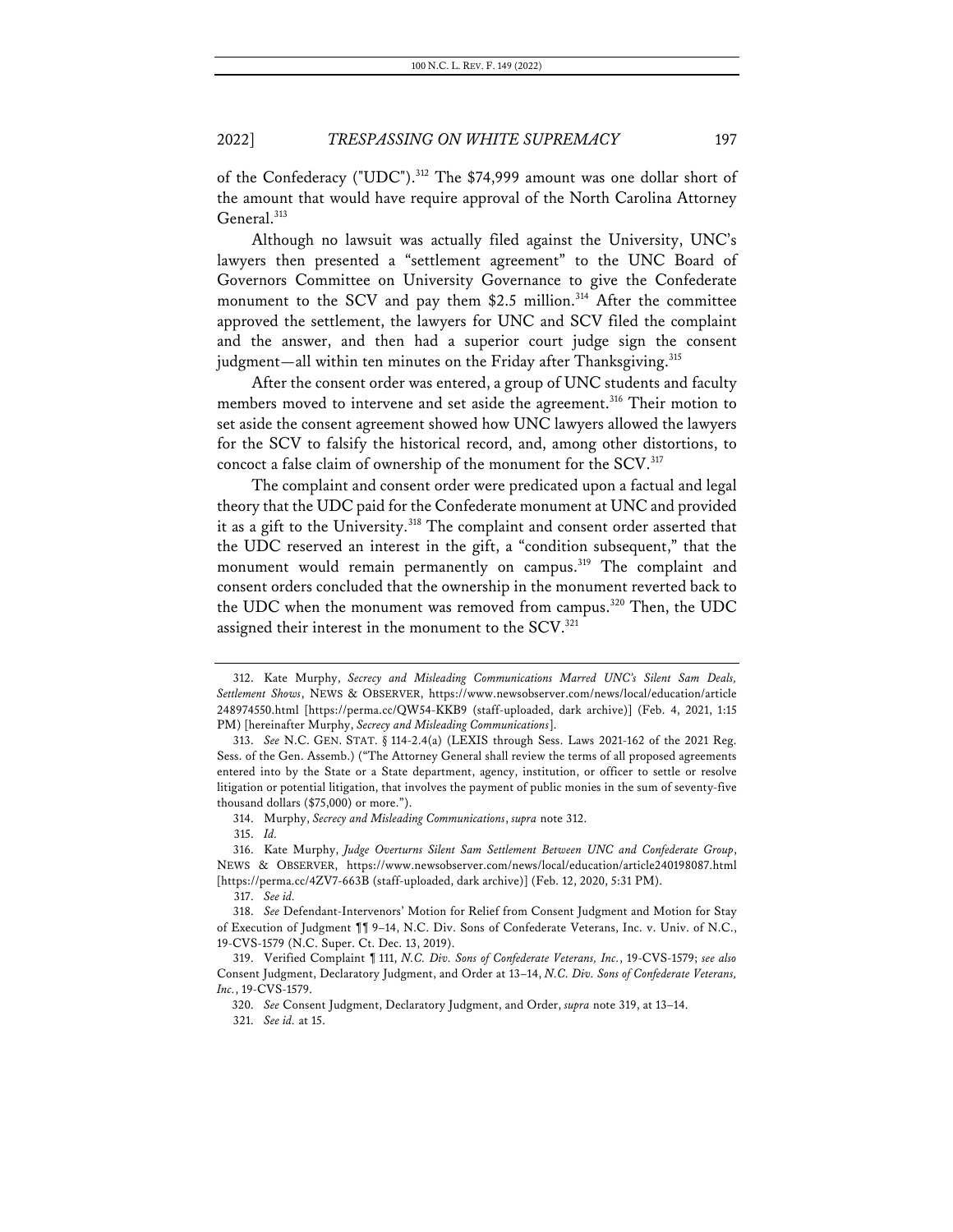However, one historical problem that the architects of this deal faced was the law of coverture which prevented women from having the capacity to enter into contracts. The attorneys sidestepped this problem by interpreting correspondence between the UDC and the UNC President to mean that he was acting as their agent; <sup>322</sup> however, the historic letters do not show an agency relationship, and the law of coverture at the time would have prevented such a legal relationship because only husbands could contract on behalf of their wives.<sup>323</sup> Upon closer look, the historical record showed that the UDC was an association incapable of owning property anyway.<sup>324</sup> And even if they were able to give the monument to UNC, there was no legal language creating a reversionary interest by way of a condition subsequent.<sup>325</sup> Furthermore, the letters showed that the UDC helped with some but not all of the fundraising, with many funds having been donated directly by alumni to UNC.<sup>326</sup> Once it was made aware of the false history and law, the court set aside the judgment sua sponte and ordered the return of the monument and settlement money.<sup>327</sup> In sum, the complaint and consent order included a false history of the effort to erect the Confederate monument and then distorted the law in order to justify giving the monument and \$2.5 million to the SCV. This false history and violation of the rule of law echoed the same mythological history of the Civil War and misconfiguration of the law to erect Jim Crow—a parallel that was not lost on historians.<sup>328</sup>

Also, we highlight this example to exemplify how deeply entrenched white supremacy is in our history that it becomes invisible in our current, daily lives. We assume no negative intent on the part of the judge or UNC's lawyers here; rather, we assume only positive intent. However, intentionality and analysis are essential to root out white supremacy: good intent in trying to get a problematic statue removed, in fact, only rewarded the same parties that allowed for the codification of prejudicial views. Problematic systems of power put the statue at UNC in the first place and allowed it to remain until 2019; and under the

<sup>322.</sup> *See id.* at 6–7, 15.

<sup>323.</sup> Verified Complaint, *supra* note 319, ¶ 37.

<sup>324.</sup> *See* Defendant-Intervenors' Motion for Relief from Consent Judgment and Motion for Stay of Execution of Judgment, *supra* note 318, ¶ 13.

<sup>325.</sup> *See id.* ¶¶ 21–22.

<sup>326.</sup> *Id.* ¶¶ 16–17.

<sup>327.</sup> *See* Consent Judgment, Declaratory Judgment, and Order, *supra* note 319, at 16–17.

<sup>328.</sup> David W. Blight, W. Fitzhugh Brundage & Kevin M. Levin, *A University's Betrayal of Historical Truth*, ATLANTIC (Dec. 9, 2019), https://www.theatlantic.com/ideas/archive/2019/12/theuniversity-of-north-carolinas-payout-to-the-confederate-lost-cause/603253/ [https://perma.cc/D77Y-UD32] ("This is the sort of flawed history that Silent Sam was erected to enshrine. But instead of directing its largesse to the descendants of those who were enslaved, the university chose to give its millions to apologists for their enslavers. 'What we have accomplished is something that I never dreamed we could accomplish in a thousand years,' the SCV's North Carolina leader emailed to members, 'and all at the expense of the University itself.'").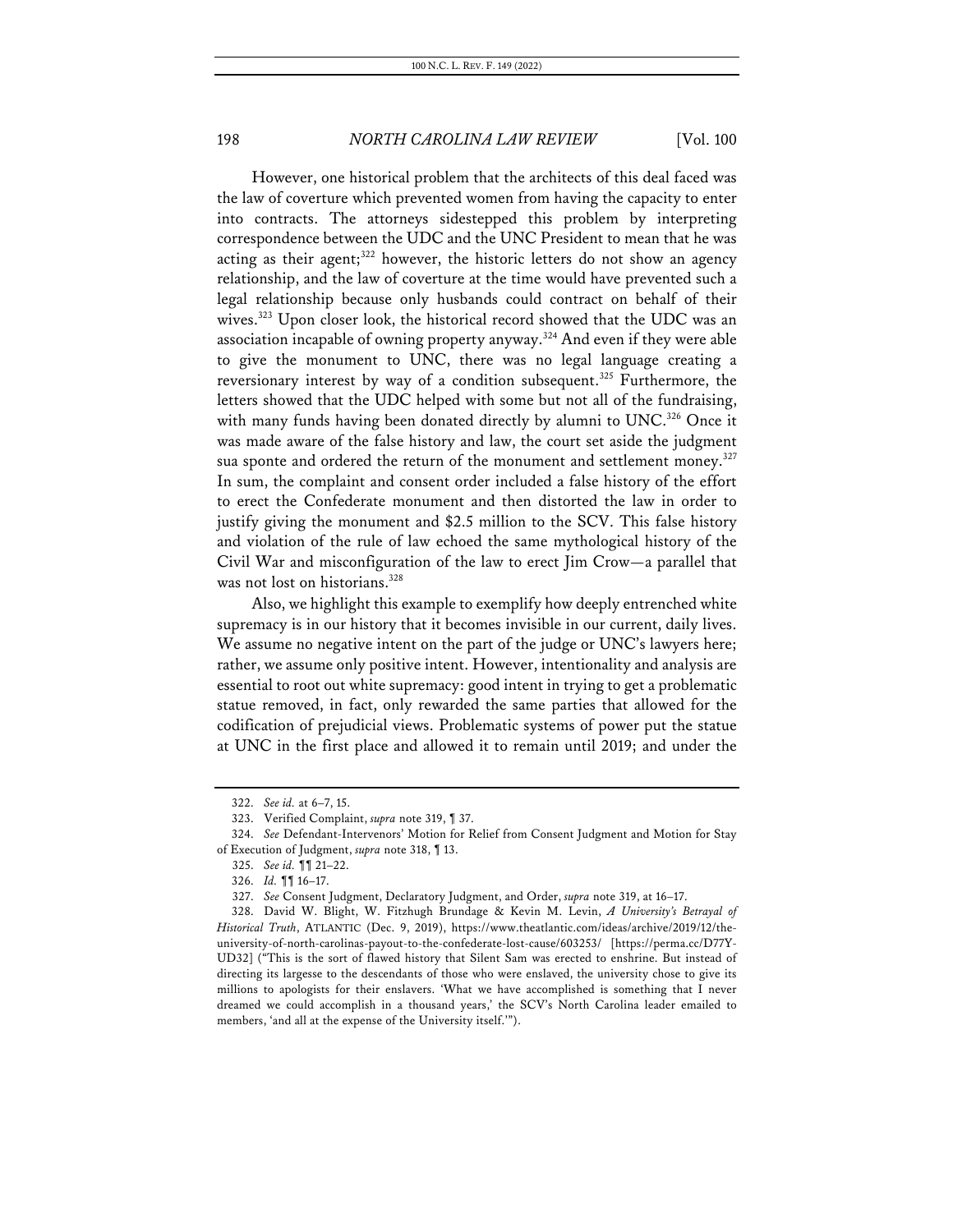original "settlement," this power dynamic would have been upheld and perpetuated.

These protests against the continued existence of Confederate statues that celebrate white terror and white supremacy made visible the state-sanctioned racism that persists from the post-Reconstruction white terror. The protesters made visible these threads that are traced directly back to white violence and pointed a clear arrow towards the appropriate reforms: removal of the statues. These protests trespassed on the entrenched white supremacy of the state and interrupted further perpetuation of these lasting legacies.

3. Black Lives Matter Makes Visible the Police as a Tool for White Supremacy and Cities' Ab Initio View of Protest as Trespassing

In 2014, protesters around the country gathered to protest police violence against Black people. The protests were prompted by the decision of the New York grand jury not to indict the officer who killed Eric Garner with a fatal chokehold concurrent with the police murder of Tamir Rice after police mistook a toy gun in his possession for a real gun.<sup>329</sup> The responses to Black Lives Matter protests are one of the most overt examples of using laws as a tool for violence when protest trespasses on white supremacy.

In December 2014, we defended over forty people arrested at Black Lives Matter protests in Durham. Hundreds of people took to the streets after the announcement of no criminal charges for police killing Black men in Ferguson, Missouri, and in New York.<sup>330</sup> Protesters converged near the Durham Performing Arts Center as a show was letting out to protest police killing Black men. The charges against our clients revealed the perhaps unconscious motivation to protect entrenched white supremacy rather than reconcile a racist history. Police arrested our clients and charged them with some combination of four charges: (1) failure to disperse,<sup>331</sup> (2) impeding traffic,<sup>332</sup> (3) resisting a public officer,<sup>333</sup> and/or (4) misdemeanor carrying a concealed weapon.<sup>334</sup>

In examining protester charges in their broader contexts, impeding traffic is a useful examination in that on its face it seems a neutral law. In the case of our 2014 Black Lives Matter protesters, however, we pointed out that the police

<sup>329.</sup> Jennifer Steinhauer & Elena Schneider, *Thousands March in Washington To Protest Police Violence*, N.Y. TIMES (Dec. 13, 2013), https://www.nytimes.com/2014/12/14/us/thousands-march-inwashington-to-protest-deaths-by-police.html [https://perma.cc/9P5Y-TN7V (dark archive)].

<sup>330.</sup> *Police, Protestors, Patrons Converge at DPAC; 31 Arrested*, WRAL (Dec. 6, 2014, 11:31 AM), https://www.wral.com/police-protesters-patrons-converge-at-dpac/14250068/ [https://perma.cc/5DJ6- TNWQ].

<sup>331.</sup> N.C. GEN. STAT. § 14-288.5 (LEXIS through Sess. Laws 2021-162 of the 2021 Reg. Sess. of the Gen. Assemb.).

<sup>332.</sup> *Id.* § 20-174.1.

<sup>333.</sup> *Id.* § 14-223.

<sup>334.</sup> *Id.* § 14-269.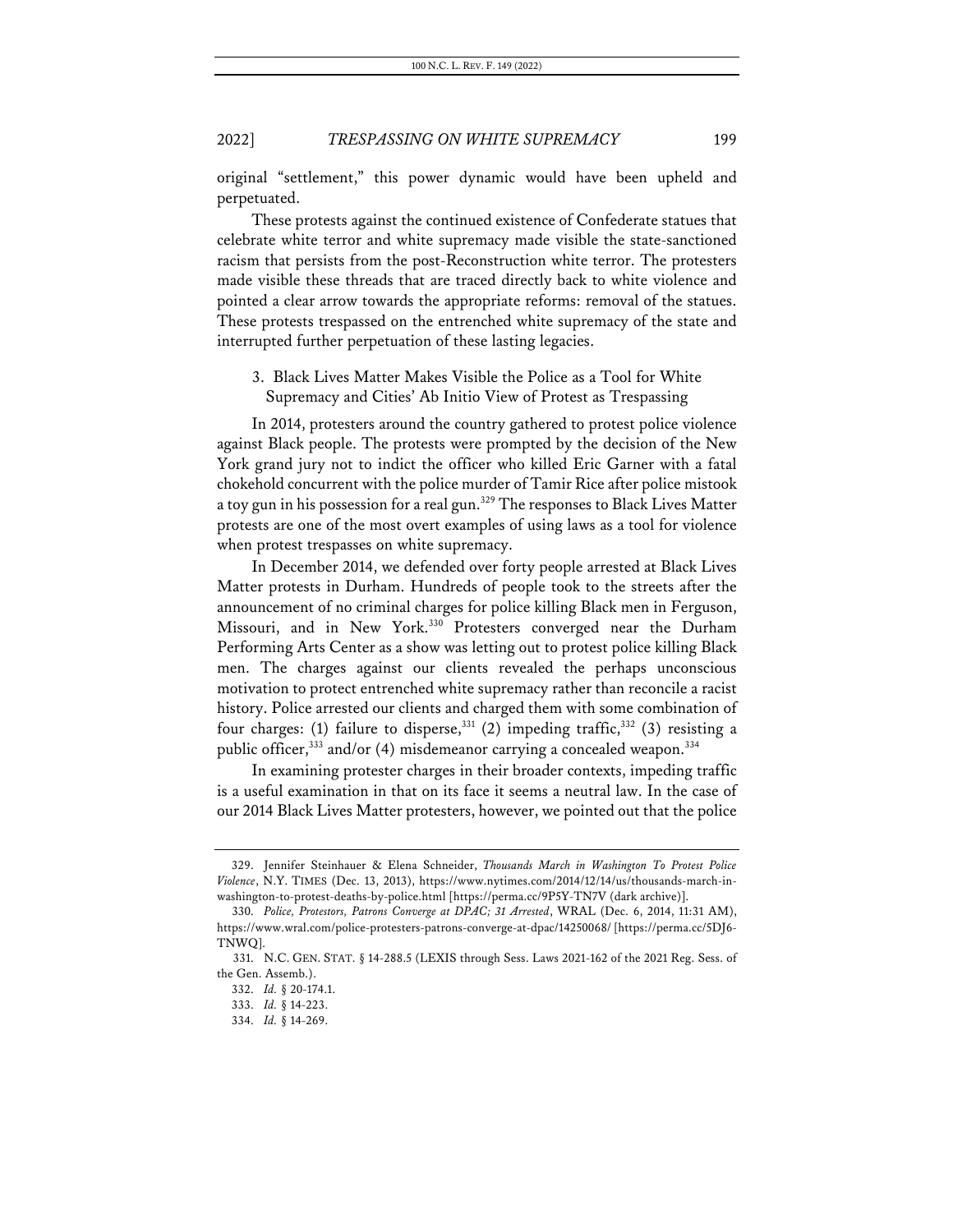showed up in riot gear *before* our clients arrived and blocked the street first; thus, there was no traffic to impede.<sup>335</sup> The audacity of protesters to trespass on institutionalized white supremacy resulted in arrests, despite the impossibility of having broken these laws.

We also built on our arguments from Moral Monday with regards to the failure-to-disperse charges. As we had with disorderly conduct, we reminded the court of language from *Terminiello v. Chicago*336: "A function of free speech under our system of government is to invite dispute. It may indeed serve its high purpose when it induces a condition of unrest."337 We relied on this language from *Terminiello* to, again, add constitutional analysis to the charges against our protest clients. In this case, while the arresting officers may not have liked the content of the speech of the protesters, it was constitutionally protected speech—which is "often provocative and challenging."338 Though officers may have ordered the protesters to disperse in Durham, that order was required to have a legally sufficient basis to disrupt their First Amendment practice.

Unconstitutionally ordering a protest to disperse, as was the case with these Black Lives Matter protesters, is a common protest fact pattern. Specifically, it is common for police to order the crowd to disperse even though there is no threat of violence, which is the constitutional threshold necessary to chill political speech. This may be a result of discomfort with the tone or issue with the message of the protest. When protesters refuse to comply with these unlawful orders—even if their reason for noncompliance is due to a physical disability<sup>339</sup>—they are arrested for "failure to disperse."

On May 25, 2020, Derek Chauvin, a Minneapolis Police Department officer, knelt on the neck of George Floyd, a forty-six-year-old Black man, for over nine minutes, killing him.<sup>340</sup> Mr. Floyd died as three other officers looked on.341 The police killing of Mr. Floyd sparked protests in more than 2,000 cities and towns and over sixty countries in a shared vision for necessary reforms and support of the Black Lives Matter movement.<sup>342</sup>

341. *Id.*

<sup>335.</sup> *See* Keith Upchurch, *Charges Against Black Lives Matter Protesters Dismissed*, HERALD SUN (June 4, 2015, 6:42 PM).

<sup>336.</sup> 337 U.S. 1 (1949).

<sup>337.</sup> *Id.* at 4.

<sup>338.</sup> *Id.*

<sup>339.</sup> *See* Bob Geary, *State v. Occupy Raleigh's Margaret Schucker: Dismissed*, INDY WK. (Feb. 14, 2012), https://indyweek.com/news/archives/state-v.-occupy-raleigh-s-margaret-schucker-dismissed/ [https://perma.cc/74DL-J267].

<sup>340.</sup> Evan Hill, Ainara Tiefenthäler, Christaan Triebert, Drew Jordan, Haley Willis & Robin Stein, *How George Floyd Was Killed in Police Custody*, N.Y. TIMES, https://www.nytimes.com /2020/05/31/us/george-floyd-investigation.html [https://perma.cc/TT4N-7Q5S (dark archive)] (Jan. 24, 2022)

<sup>342.</sup> Audra D.S. Burch, Weiyi Cai, Gabriel Gianordoli, Morrigan McCarthy & Jugal K. Patel, *How Black Lives Matter Reached Every Corner of America*, N.Y. TIMES (June 13, 2020), https://www.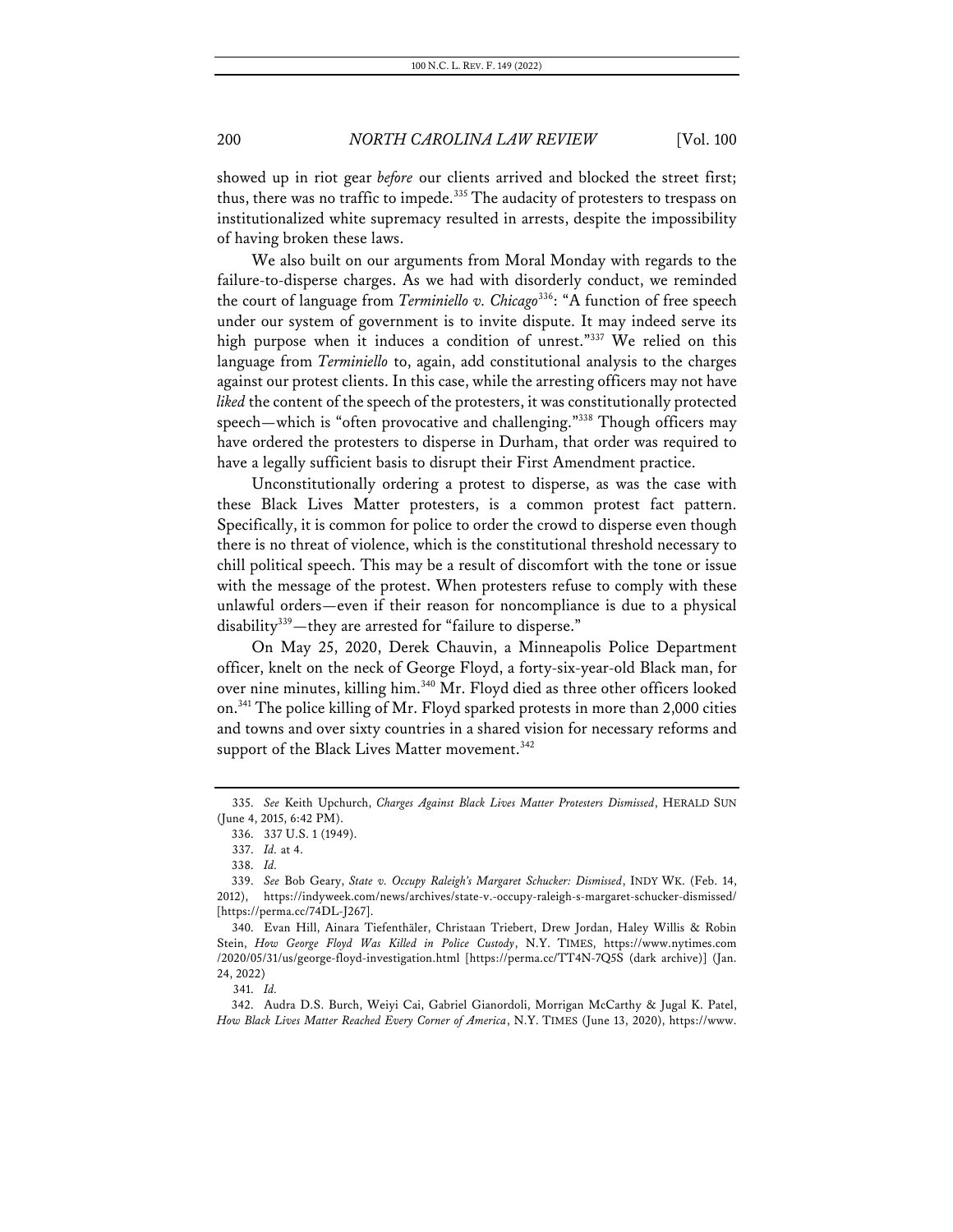Once more, these protests bore out the intersection of institutionalized white supremacy and the reforms necessary to root out this enduring legacy; once more, many governments used racially "neutral" legal frameworks such as city-issued emergency declarations and restrictive permitting of protests to curb local protests and attempt to preempt any trespasses against their institutionalized white supremacy. Under the auspices of fearing unrest and violent protest, many cities around North Carolina issued emergency orders over the weekends following the death of George Floyd, imposing curfews and other restrictions to limit or restrict protests.<sup>343</sup>

In anticipation of these protests, not riots, government officials used these emergency orders to prevent exercises to make visible the entrenched white supremacy, and paradoxically, reinforced its view that protest is trespassing on its power. States of emergency may be declared "by the governing body of a municipality or county, if either of these finds that an emergency exists."344 On its face, the law requires a certain threshold of death or destruction to warrant an emergency, defining emergency as: "An occurrence or imminent threat of widespread or severe damage, injury, or loss of life or property resulting from any ... cause." $345$  Additionally, there is a natural reasonable place restriction insofar as declarations of emergency only affect specific geographical areas or

nytimes.com/interactive/2020/06/13/us/george-floyd-protests-cities-photos.html [http://perma.cc/3V 6R-QNZ6 (dark archive)]; Joanna Walters, *George Floyd Protests: The US Cities That Became Hotspots of Unrest*, GUARDIAN (May 31, 2020), https://www.theguardian.com/us-news/2020/may/31/georgefloyd-protests-us-cities-hotspots-unrest [https://perma.cc/U4CZ-LJ7T]; Daniel Odin Shaw & Saman Ayesha Kidwai, *The Global Impact of the Black Lives Matter (BLM) Movement*, GEOPOLITICS (Aug. 21, 2020), https://thegeopolitics.com/the-global-impact-of-the-black-lives-matter-movement/ [https:// perma.cc/24EM-Z93M].

<sup>343.</sup> Order and Declaration of the Mayor of the City of Greensboro Declaring a Curfew in the City of Greensboro, NC (June 1, 2020), https://www.greensboro-nc.gov/home/showpublisheddoc ument/45883/637268682776500000 [https://perma.cc/LTF4-XNLE] (declaring a curfew as a result of protests connected to the killing of George Floyd); Alison Kunzitz & Fred Clasen-Kelly, *Charlotte Leaders Declare State of Emergency After Protests over George Floyd Death*, CHARLOTTE OBSERVER (May 30, 2020), https://www.charlotteobserver.com/news/local/article243117346.html [https://perma.cc/BK 9X-3VL9 (staff-uploaded, dark archive)]; City of Raleigh Second Amended Emergency Proclamation (June 3, 2020), https://cityofraleigh0drupal.blob.core.usgovcloudapi.net/drupal-prod/COR14/emerge ncy-proclamation.pdf [https://perma.cc/4KEX-BB8D] (renewing emergency declarations that were declared May 31 and June 1); Proclamation Declaring a State of Emergency in the City of Wilmington (June 20, 2020), https://www.wilmingtonnc.gov/home/showpublisheddocument/11994/637282857468 670000 [https://perma.cc/5W3Z-VWZD]; Staff, *Wilmington Issues Curfew, 'State of Emergency' After Authorities Fire Tear Gas on Protesters*, PORT CITY DAILY (May 31, 2020), https://portcitydaily.com/ local-news/2020/05/31/wilmington-declares-state-of-emergency-after-authorities-fire-tear-gas-on-pro testors-free/ [https://perma.cc/697T-N4Z7].

<sup>344.</sup> N.C. GEN. STAT. § 166A-19.22(a) (LEXIS through Sess. Laws 2021-162 of the 2021 Reg. Sess. of the Gen. Assemb.).

<sup>345.</sup> *Id.* § 166A-19.3(6).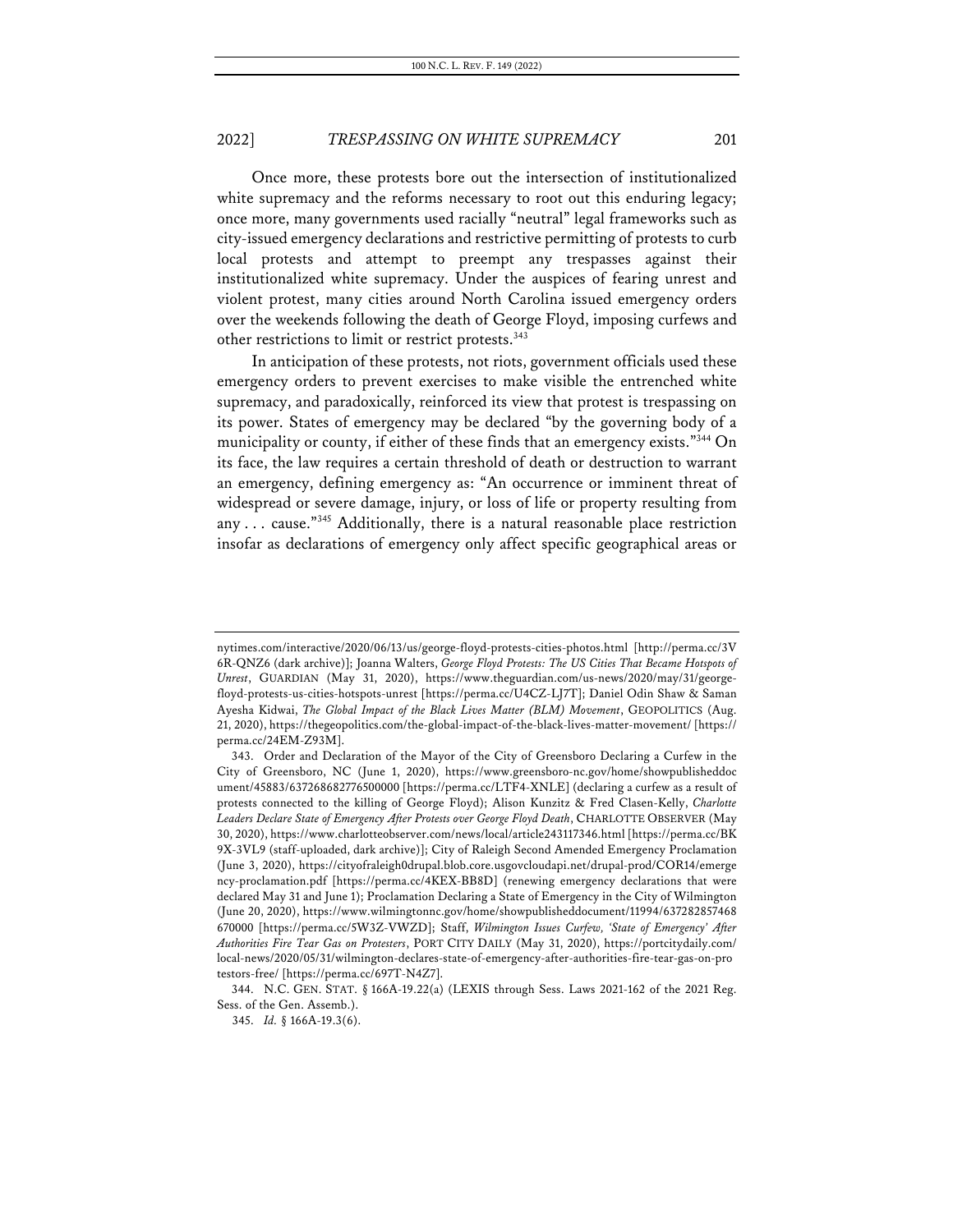jurisdictions.<sup>346</sup> In cities where there was actual violence and property damage, an emergency order imposing a curfew was a reasonable response for limited periods of time in certain areas to protect the public. However, in cities where there was no violence and protests were peaceful and nonviolent, such emergency orders constituted a prior restraint of free speech.

We turn our attention to Graham, North Carolina,<sup>347</sup> which has long been a bastion of support for the Confederacy.348 In 2020, the Graham mayor preemptively issued emergency orders so as to prevent protest, and the Alamance County Sheriff's Office prohibited all protests around the courthouse near the Confederate monument outside the Historic Alamance Courthouse in the center of Graham.<sup>349</sup> After the killing of George Floyd, the Graham mayor began issuing emergency orders on the weekends to limit or restrict demonstrations. The Graham city ordinance ("Ordinance") also required permits for demonstrators who wanted to use the sidewalk and had no exception for small groups, requiring a permit whenever two or more people gathered. The Sheriff's office also closed down access to the sidewalks and steps of the Historic Alamance Courthouse in the center of Graham to prevent protests.<sup>350</sup>

We filed suit against the City of Graham and Alamance County and secured a preliminary injunction that reopened the courthouse, caused the repeal of the Ordinance, and made clear to the city and county that a protest is not an emergency. We successfully argued that the use of emergency orders issued as a result of fear of protests getting violent is unconstitutional because

<sup>346.</sup> *See id.* § 166A-19.22(b) (stipulating the principles by which the emergency shall be determined); *see also id.* § 166A-19.3(7) (defining "emergency area" as the "geographical area covered by a state of emergency").

<sup>347.</sup> Our first case defending a protester in Graham involved charges against two people who were protesting a Confederate Memorial Day rally in downtown Graham at the foot of the courthouse's Confederate monument. *See* Abbie Bennet, *Duke Lecturer Charged with Assaulting Officer at 'Confederate Memorial Day' Event*, NEWS & OBSERVER (May 23, 2017), https://www.newsobserver.com/news/local /counties/durham-county/article152193787.html [http://perma.cc/FF3G-MVRU (staff-uploaded, dark archive)]. When the anti-racism protester grabbed a Confederate flag, the elected Sheriff Terry Johnson intervened and bruised his knee during the scuffle. *Id.* Felony assault charges were brought against the protesters, and we defended the pair of protesters in Alamance County courts. *See id.*

<sup>348.</sup> *See* Jordan Green, *Quiet Protest Met with Threats in Graham, a Bastion of Confederate Sympathy*, N.C. TRIAD CITY BEAT (June 26, 2020), https://triad-city-beat.com/quiet-protest-threats-grahambastion-confederate-sympathy/ [https://perma.cc/684S-3K3F] [hereinafter Green, *Quiet Protests Met with Threats*] (describing the tragic story of Wyatt Outlaw, a Black town commissioner and constable in Graham, who, in February of 1870, after shooting at but not injuring Ku Klux Klan members, was kidnapped and hanged by Klan members); *see also* Jim D. Brisson, *"Civil Government Was Crumbling Around Me": The Kirk-Holden War of 1870*, 88 N.C. HIST. REV. 123, 134–36 (2011) (describing the Kirk-Holden War, which resulted from the kidnapping and hanging of Wyatt Outlaw).

<sup>349.</sup> *See* Green, *Quiet Protests Met with Threats*, *supra* note 348.

<sup>350.</sup> *Id.*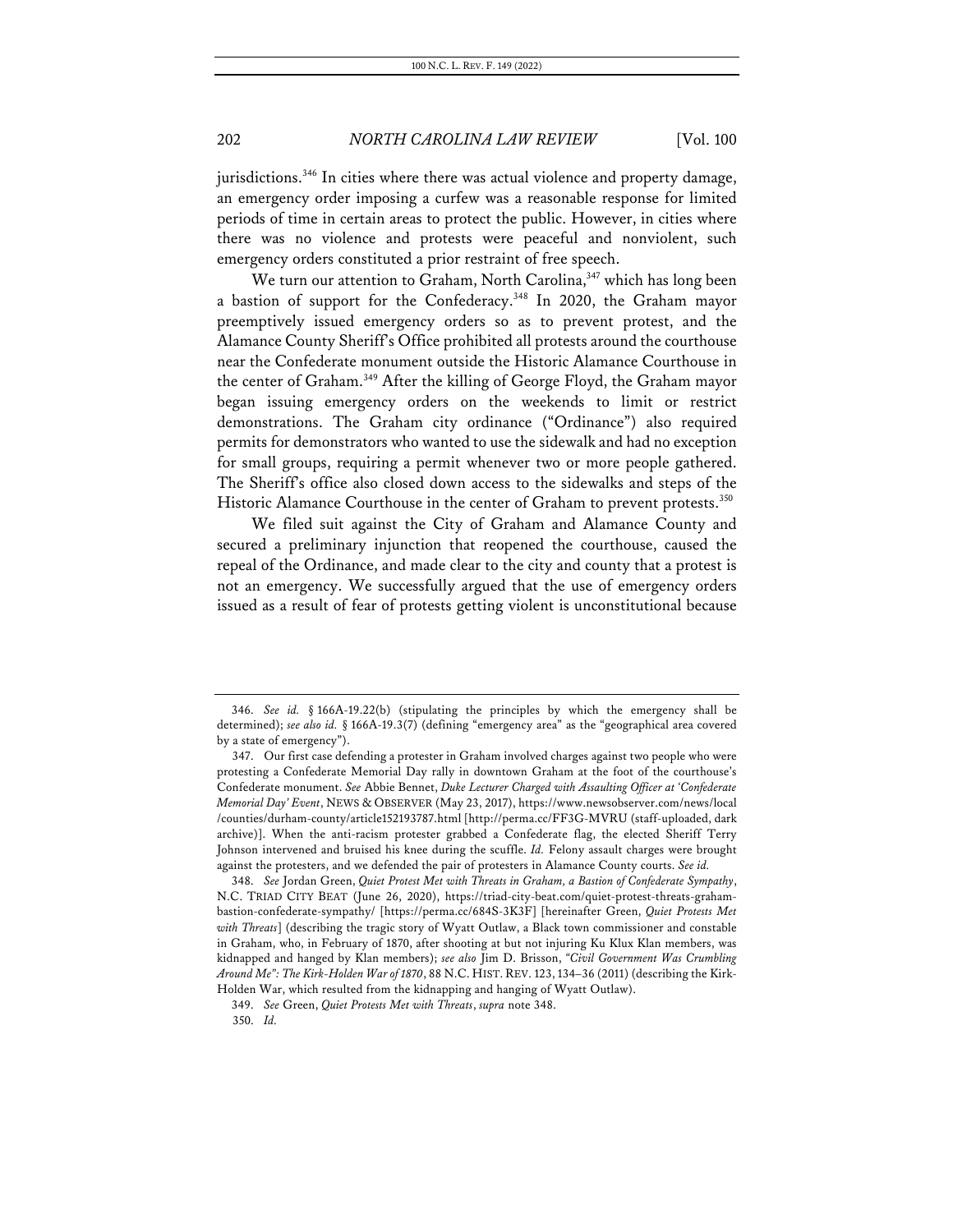a protest is not an emergency, unless one perceives an expression of dissent or criticism as an emergency.<sup>351</sup>

In addition to the use of emergency orders, we challenged the Ordinance. The Ordinance provided: "No parade, picket line or group demonstration is permitted on the sidewalks or streets of the city unless a permit therefor has been issued by the city."352 A group demonstration was defined as "assembly together or concert of action between two or more persons for the purpose of protesting any matter or making known any position or thought of the group or of attracting attention thereto."353

The Fourth Circuit has made clear that an ordinance with a permitting scheme must contain a small-gathering exception to be considered narrowly tailored, presuming the permitting scheme is content neutral and leaves open ample alternatives for communication. <sup>354</sup> Thus, because the Ordinance failed to provide a small-group exception, while also requiring permits for sidewalk protestors, the Ordinance was, as we convincingly argued, unconstitutional.<sup>355</sup> As a result, the Graham City Council repealed the Ordinance,<sup>356</sup> and the county revised its facility use policy for the courthouse.

In addition to successfully attacking the Ordinance as unconstitutional and securing a ruling that protests are not emergencies, we also successfully argued that restrictions on protests at the courthouse and the surrounding sidewalks are unconstitutional. The court ruled as follows in an order reopening the courthouse sidewalks and steps to our clients:

The plaintiffs here have already been denied their First Amendment free speech rights for some weeks by the total prohibition of protests on the courthouse grounds. The issues are matters of intense public interest and discussion in the here and now. The plaintiffs are thus likely to suffer irreparable injury. This injury is imminent and immediate as the plaintiffs have ongoing plans for protests about and near the monument, they have been blocked from accessing the courthouse grounds, and they have been threatened with arrest if they attempt to pass through the Sheriff's barricades. There have been shifting enforcement practices

<sup>351.</sup> *See* NAACP Alamance Cnty. Branch v. Peterman, 479 F. Supp. 3d 231, 241 (M.D.N.C. 2020) ("For clarity, even though it seems obvious, a protest, even a large protest, does not constitute a shortterm emergency situation; if it did, the injunction would be meaningless in the context of this case.").

<sup>352.</sup> GRAHAM, N.C., CODE OF ORDINANCES § 18-175 (2019).

<sup>353.</sup> *Id.* § 18-172.

<sup>354.</sup> *See* Cox v. City of Charleston, 416 F.3d 281, 284–85 (4th Cir. 2005); *see also* Green v. City of Raleigh, 523 F.3d 293, 303–05 (4th Cir. 2008).

<sup>355.</sup> Complaint for Injunctive & Declaratory Relief at 2, *Peterman*, 479 F. Supp. 3d at 240 (No. 20CV00613).

<sup>356.</sup> Yeoman, *supra* note 192.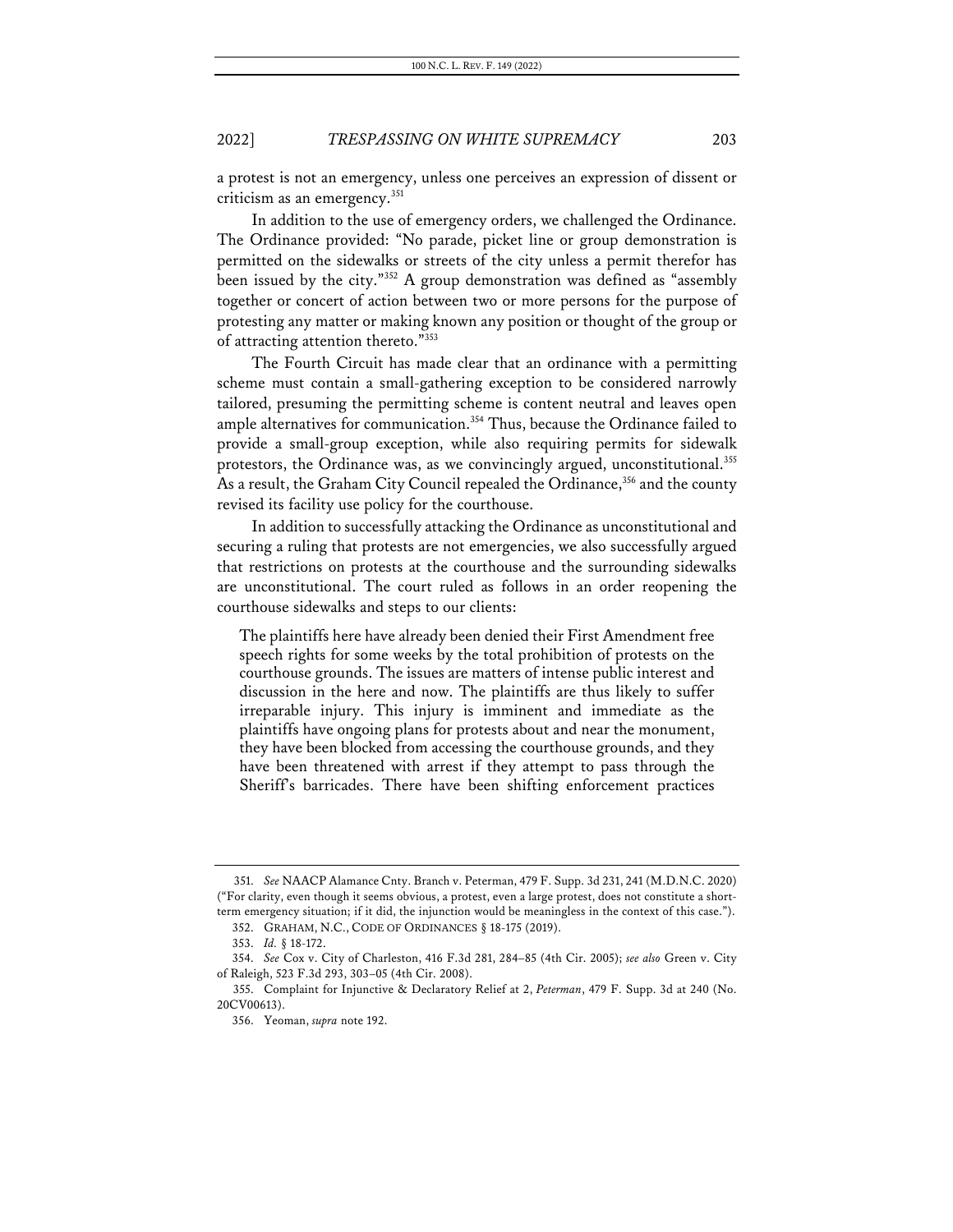recently as to the prohibition, but the total prohibition was in place for weeks and there is no evidence it will not be resumed.<sup>357</sup>

# B. *The Government Frequently Attempts To Use a Heckler's Veto To Prevent Protest*

North Carolina cities that have issued emergency orders out of fear of violent reaction based upon provocative speech need to be concerned with the First Amendment consequences of this prior restraint on speech. When there is actual violence or the clear and present danger of violence or property damage, there is reasonable justification to limit association and speech. But when there is a generalized fear, based upon the content of the speech, there is inadequate justification to restrict the speech. One First Amendment doctrine relevant to this discussion is called the heckler's veto.

In *Edwards v. South Carolina*, <sup>358</sup> the U.S. Supreme Court overturned convictions for breach of the peace when civil rights activists protested on the South Carolina State House grounds.<sup>359</sup> There was no evidence that the onlookers were threatening, hostile, or dramatically impeding the flow of traffic, but the police issued a dispersal order and required the petitioners to disperse within fifteen minutes.<sup>360</sup> The petitioners failed to leave and were arrested and convicted of breach of the peace.<sup>361</sup> The Court found that there was no violence or threat of violence to justify the order to disperse, that fear of violent reaction from onlookers should not govern the rights of the protesters, and that the Fourteenth Amendment does not permit a state to criminalize peaceful expression of unpopular views.<sup>362</sup> Furthermore, the Court noted that "freedom of speech is protected against censorship or punishment, unless shown likely to produce a clear and present danger of a serious substantive evil that rises far above public inconvenience, annoyance, or unrest."<sup>363</sup>

The Fourth Circuit dealt with the doctrine of the heckler's veto in *Berger v. Battaglia*, <sup>364</sup> where an off-duty Baltimore police officer, Office Berger, regularly performed in blackface, offending many Black citizens of Baltimore.<sup>365</sup> In response to ongoing protests and complaints, Officer Berger was ordered to cease appearing in public wearing blackface.366 In its analysis, the court determined that the threatened disruption by others reacting to Officer Berger's

<sup>357.</sup> *Peterman*, 479 F. Supp. 3d at 240.

<sup>358.</sup> 372 U.S. 229 (1963).

<sup>359.</sup> *Id.* at 230.

<sup>360.</sup> *See id.* at 231–33.

<sup>361.</sup> *Id.* at 233.

<sup>362.</sup> *Id.* at 236–37.

<sup>363.</sup> *Id.* at 237; *see also* Terminiello v. Chicago, 337 U.S. 1, 4 (1949).

<sup>364.</sup> 779 F.2d 992 (4th Cir. 1985).

<sup>365.</sup> *See id.* at 993–94.

<sup>366.</sup> *Id.* at 996.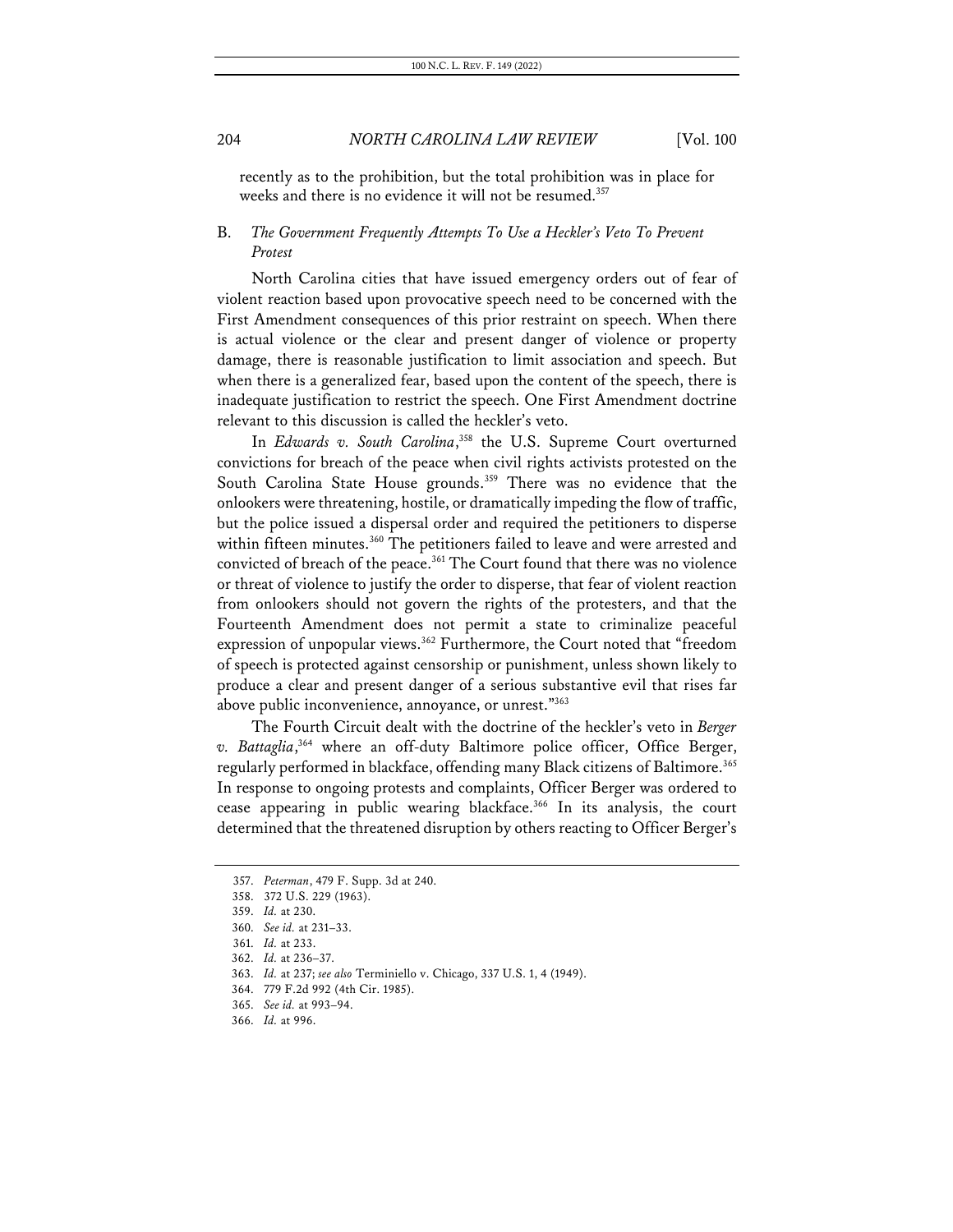use of blackface could not serve as a justification for preventing Officer Berger from exercising his free speech.<sup>367</sup> Specifically, it characterized the heckler's veto as a government curtailing of "offensive" speech ultimately chilling free speech and acting as a persistent and insidious threat to First Amendment rights.<sup>368</sup> Because protests are not an emergency, local governments should only use their emergency powers when there is actual violence or the clear and present danger of actual violence.

However, as white supremacy is deeply entrenched in our system of laws and protesting that system betrays the very need for reform, arguing against unconstitutional orders and practices does not prevent those from happening again in the future. Here, even after sheriff's deputies were forced to allow protesters to return to the courthouse to demonstrate, they attacked peaceful protesters with pepper spray at a rally intended to get out the vote.<sup>369</sup> We successfully defended a young woman who was pepper sprayed and then arrested during that protest for obstructing a law enforcement officer by interfering with an arrest of a person refusing to disperse to a designated protest area.370 Along with other protesters who were unlawfully sprayed and arrested that day, she brought suit against the Alamance County deputies and Graham officers who unlawfully arrested her in violation of the First Amendment rights, and she was able to settle that suit in her favor.<sup>371</sup>

# C. *While Making Visible Institutionalized Racism, Protests Point the Way Toward Reconciliation and Reform*

We have learned a lot defending these protest cases. The Moral Monday protests showed us the power of Fusion politics and the way current legislation around voting rights, education, and criminal justice echo with the legacy of white supremacy. We learned from the Black Lives Matter protests how the criminal justice system still overpolices Black communities, acting on racial stereotypes of Black criminality to kill and harm people without justification, a direct import from the rise of Jim Crow. We learned from the Confederate monument protests how the state is still complicit with the white supremacy campaigns of the early twentieth century by maintaining the Confederate

<sup>367.</sup> *Id.* at 1001.

<sup>368.</sup> *Id.*

<sup>369.</sup> Zachery Eanes & Carli Brosseau, *March to Alamance Polls Ends with Police Using Pepper-Spray on Protesters, Children*, NEWS & OBSERVER (Oct. 31, 2020), https://www.newsobserver.com/news/local /article246861942.html [https://perma.cc/7S3X-SVHB (staff-uploaded, dark archive)].

<sup>370.</sup> *Prosecution 0-2 This Week*, *supra* note 192.

<sup>371.</sup> *See* Isaac Groves, *Alamance County, Graham To Pay \$120,000 To Settle Protest Lawsuit*, TIMES NEWS (June 11, 2021, 4:32 PM), https://www.thetimesnews.com/story/news/2021/06/11/grahamalamance-county-pay-120-k-settle-one-protest-lawsuit-oct-31-voting-rights-first-amendment/7622753 002/ [https://perma.cc/47ZW-WTSH].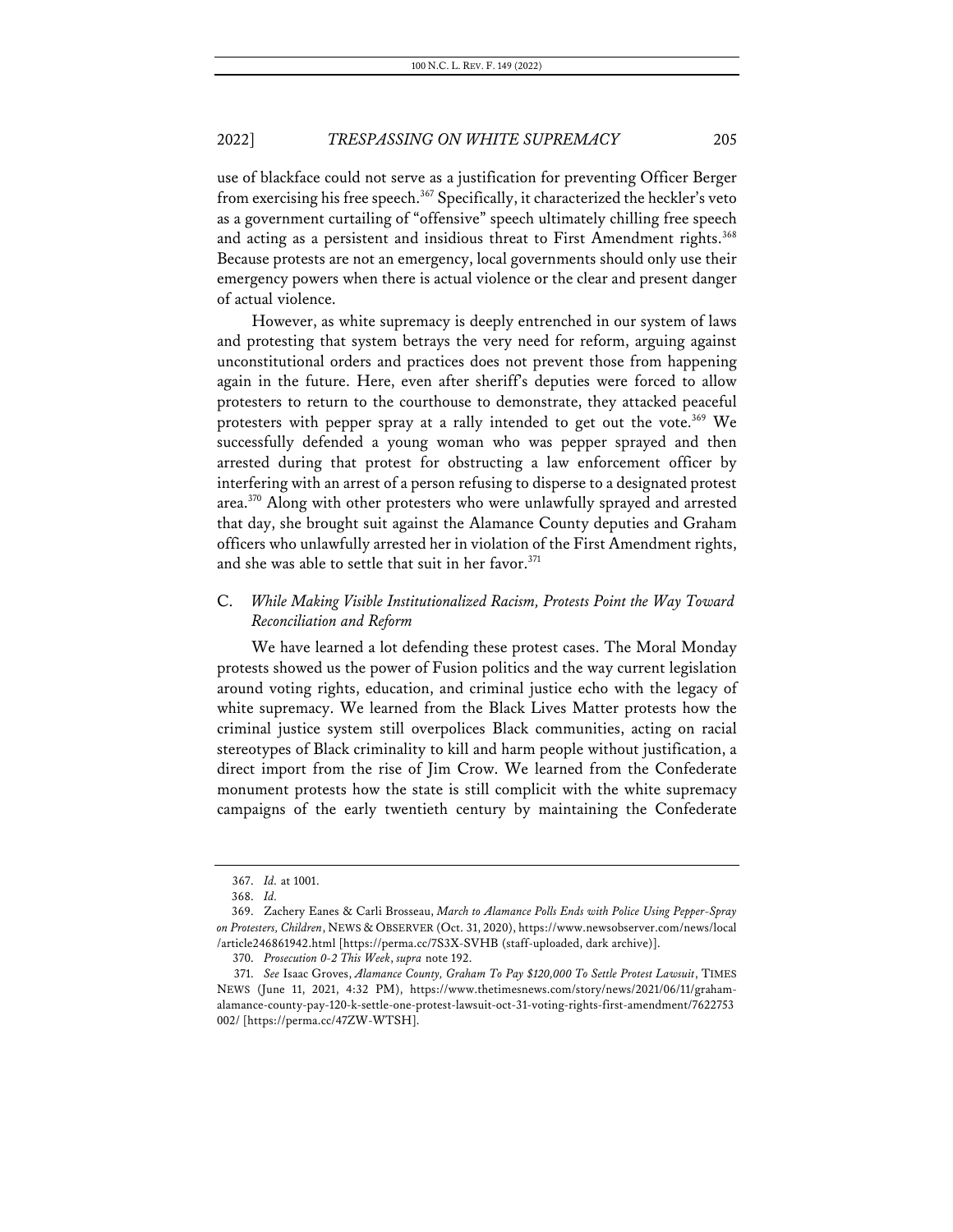symbols at the steps of our courthouses. We also learned how to be better community lawyers and successfully defend protesters.

We have learned in our defense of protesters that police are both an arm of racist terror and an enforcer of institutionalized white supremacy. The system that overpoliced and underprotected Black communities during the terrorism of Jim Crow has never been reconciled, and that pernicious perception of the potential violence of Black and anti-racism protesters translates directly to infringement of First Amendment rights.

Because the institution of policing is firmly rooted in the history of suppressing racial equality, we learned that police continually curtail the First Amendment rights of protesters. Unchecked power continues to poison its treatment of those who criticize it, as many protesters do. We have observed that police will sometimes charge people with resisting arrest or assaulting a government official when the person was compliant and, in fact, it was the officer who used excessive force.<sup>372</sup>

We have used history as our guide to tailor legal defenses that convey and amplify the messages of protesters that anti-racist voices have a right to voice objection to the historic trauma and legacy of racism in the form of voter suppression, racial resegregation of public schools, racial profiling and excessive force against Black and Brown residents of North Carolina, and symbols of white supremacy at courthouses and schools. Each of these movements have called for a recognition of the history of white supremacy and demanded reforms that would remedy the enduring harm of white supremacy. These reforms would aim North Carolina toward a more egalitarian society.

### D. *Moving Forward in Defending Protest*

Defending groups of protesters, we learned important strategies for mass criminal defense and have begun institutionalizing these efforts with a nonprofit, Emancipate NC, to train lawyers on how to defend protesters and protester groups.

To aid in the defense of protesters, we begin our journey by contextualizing protest and support the defense process all the way through

<sup>372.</sup> Tammy Grubb, *Orange County Judge Reopens Courtroom to Public for Silent Sam Protest Cases*, NEWS & OBSERVER (Jan. 18, 2019, 5:03 PM), https://www.newsobserver.com/news/local/article 224719395.html [https://perma.cc/F6ZT-UX3V (staff-uploaded, dark archive)]; *see* Brian Keyes, *Two Silent Sam Demonstrators Appealed Charges Brought Against Them in September*, DAILY TAR HEEL (May 13, 2019, 1:23 PM), https://www.dailytarheel.com/article/2019/05/anti-confederate-protest-appeal [https://perma.cc/2WWT-T6JQ]; Camila Molina, Carli Brosseau & Tammy Grubb, *Police 'Broke the Peace' at UNC's Silent Sam Protest, Say 8 Who Were Arrested*, NEWS & OBSERVER (Sept. 9, 2018, 8:00 PM), http://www.newsobserver.com/news/local/article218089130.html [http://perma.cc/VVZ7-C4FS (staff-uploaded, dark archive)]; *see also* Charlie McGee, *A UNC Police Officer Has Been Accused of Lying Under Oath in a Silent Sam Arrest Case*, DAILY TAR HEEL (Mar. 27, 2019, 11:35 PM), https://www. dailytarheel.com/article/2019/03/unc-police-false-testimony-0327 [http://perma.cc/MWQ2-MV2W].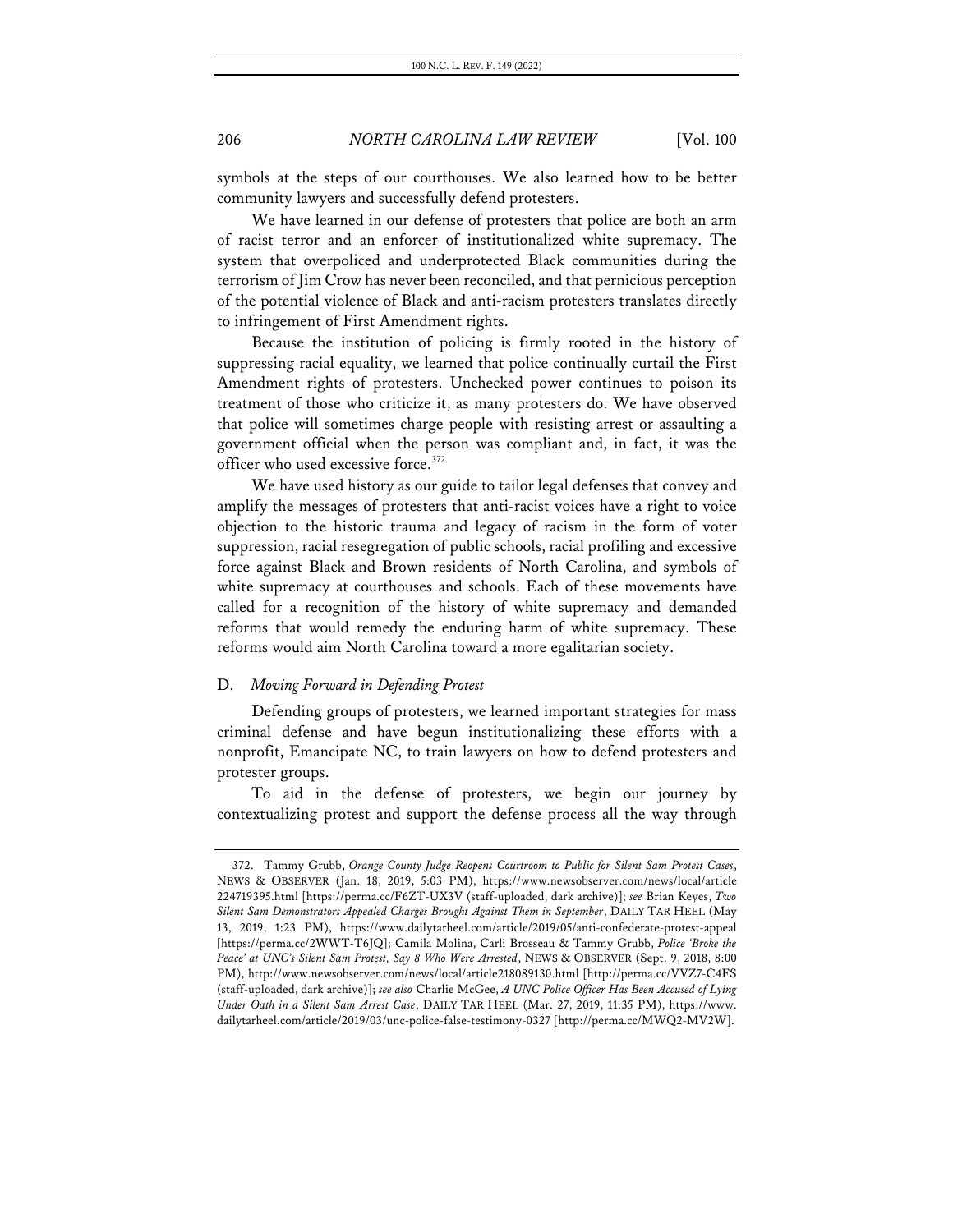trial. First, we make clear that protest is a form of political speech that deserves the strictest degree of scrutiny. Further, we call out the codified and institutionalized racism as they exist on the books today to add context to the larger dynamics surrounding protest and white supremacy. We provide intake documents, joint defense agreements, waiver of conflict-of-interest forms, waiver of first appearance forms, and other documents helpful to defending protesters. We also consult individually with volunteer lawyers as they prepare for trial, offering template motions, briefs, and example exhibits.

This work is informed by our extensive experience working with protesters and what we have learned from the "movement lawyers" who came before us. Law for Black Lives defines movement lawyering as

taking direction from directly impacted communities and from organizers, as opposed to imposing our leadership or expertise as legal advocates. It means building the power of the people, not the power of the law.... [W]ork over the long haul to dismantle systems of oppression including white supremacy, cis-heteropatriarchy, and capitalism in our country.<sup>373</sup>

Movement lawyering, it could be said, is about "bolstering the genius of ordinary people to disrupt systemic inequity and wrest power from those who wield it in service to some, returning it to the community to make better decisions for the whole."374

In our protester defense practice, our role as movement lawyers is both individual and systemic: while we never assume to represent the entire movement at the core of the protest, we must also center for our clients every opportunity to divest power from the systems they fight against and to disrupt those systems. One must unlearn years of legal training and practice and also ensure the attorney meets her ethical duties to fully inform her client of his options and potential consequences.

Here, the role of the movement lawyer is to empower and amplify the voices of the people who are directly impacted by injustice. We therefore listen deeply to our clients and brainstorm with them, as equals, about ways to use and navigate the court system that achieve their goals. Protest defense includes a careful review of the charging documents for fatal defects in the pleadings because they are very often legally insufficient. We also seek to help the court understand our clients' conduct within the protection of the First Amendment and hold police accountable to their duties under the Fourth Amendment. On

<sup>373.</sup> *What We Can Do: Movement Lawyering in Moments of Crisis*, LAW FOR BLACK LIVES, http:// www.law4blacklives.org/respond [https://perma.cc/W2QQ-GCG9].

<sup>374.</sup> Judith Browne Dianis, *The Role of Movement Lawyering in Empowering Communities*, ADVANCEMENT PROJECT (Oct. 8, 2019), https://advancementproject.org/the-role-of-movementlawyering-in-empowering-communities/ [https://perma.cc/6XF8-U67P].